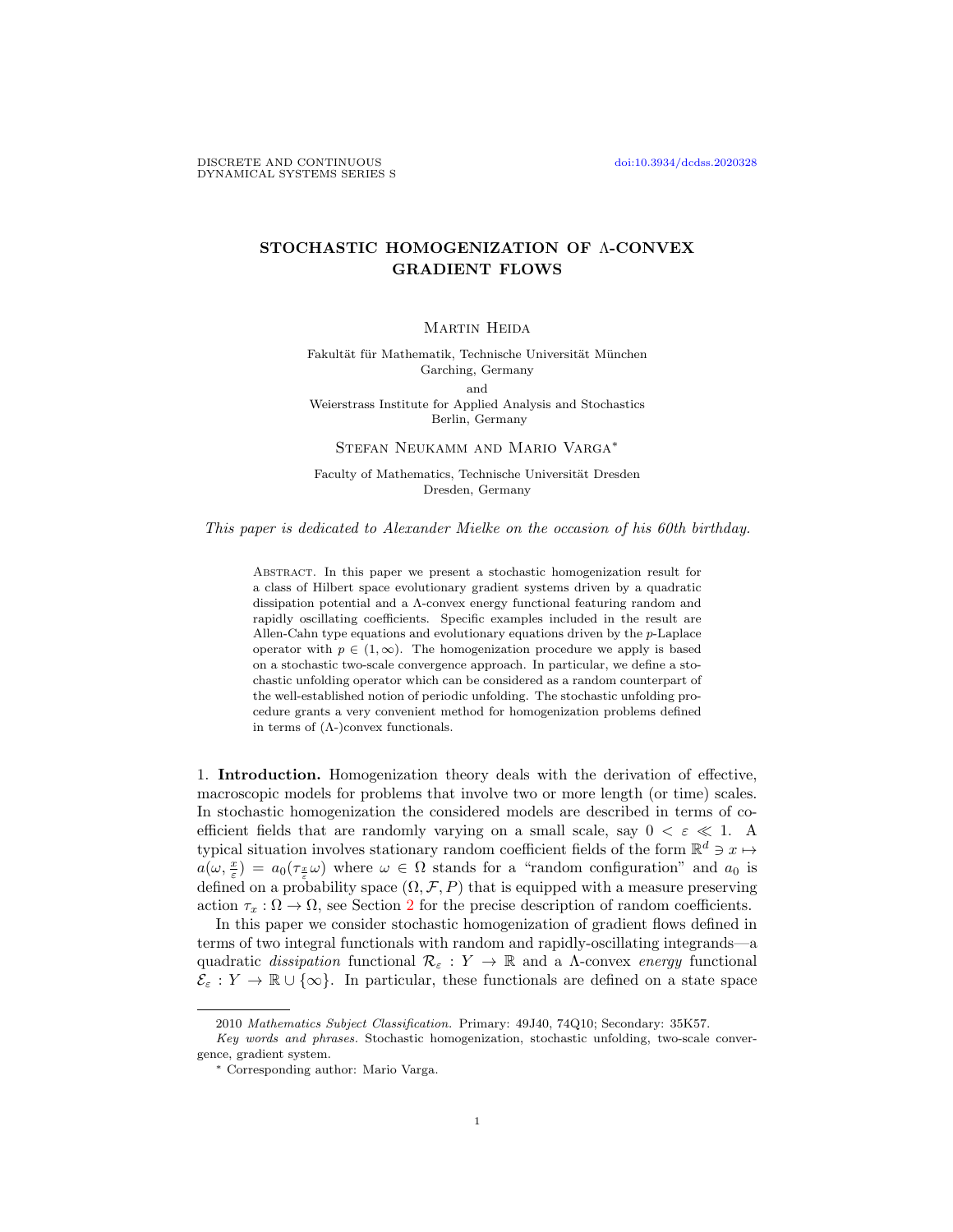$Y = L^2(\Omega \times Q)$  (the dual space is denoted by Y<sup>\*</sup>), where  $Q \subset \mathbb{R}^d$  is open and bounded, and they admit the form

$$
\mathcal{R}_{\varepsilon}(y) = \frac{1}{2} \int_{\Omega} \int_{Q} r(\tau_{\frac{x}{\varepsilon}} \omega, x) |\dot{y}(\omega, x)|^2 dx dP(\omega),
$$
  

$$
\mathcal{E}_{\varepsilon}(y) = \int_{\Omega} \int_{Q} V(\tau_{\frac{x}{\varepsilon}} \omega, x, \nabla y(\omega, x)) + f(\tau_{\frac{x}{\varepsilon}} \omega, x, y(\omega, x)) dx dP(\omega).
$$

Besides usual measurability statements, the main assumptions for  $V(\omega, x, \cdot)$  are convexity and p-growth conditions with  $p \in (1,\infty)$ , and we assume that  $f(\omega, x, \cdot)$ has  $\theta$ -growth with  $\theta \in [2,\infty)$  and it is  $\lambda$ -convex, i.e., there exists  $\lambda \in \mathbb{R}$  such that  $f(\omega, x, \cdot) - \frac{\lambda}{2} |\cdot|^2$  is convex. The latter implies that  $\mathcal{E}_{\varepsilon}(\cdot) - \Lambda \mathcal{R}_{\varepsilon}(\cdot)$  is convex for suitable  $\Lambda \in \mathbb{R}$ , i.e.,  $\mathcal{E}_{\varepsilon}$  is  $\Lambda$ -convex w.r.t.  $\mathcal{R}_{\varepsilon}$ . We remark that the rapidly oscillating weight  $r(\tau_{\frac{x}{\epsilon}}\omega, x)$  in the dissipation potential represents heterogeneities in the dissipation mechanism of the considered model. We assume that there exists  $c > 0$  such that  $\frac{1}{c} \leq r \leq c$  a.e. For the precise definitions and assumptions, see Section [2.](#page-4-0)

The evolution of the gradient flow is described by a state variable  $y \in H^1(0,T;Y)$ and it is determined by the following differential inclusion

<span id="page-1-0"></span>
$$
0 \in D\mathcal{R}_{\varepsilon}(y(t)) + \partial_F \mathcal{E}_{\varepsilon}(y(t)) \quad \text{for a.e. } t \in (0, T), \quad y(0) = y^0 \in Y. \tag{1}
$$

Above,  $\partial_F \mathcal{E}_{\varepsilon}: Y \to 2^{Y^*}$  denotes the Frechét subdifferential (see [\[26\]](#page-24-0)), which is, in the specific case of a Λ-convex energy  $\mathcal{E}_{\varepsilon}$ , given by:  $\xi \in \partial_F \mathcal{E}_{\varepsilon}(y)$  if

<span id="page-1-1"></span>
$$
\mathcal{E}_{\varepsilon}(y) \le \mathcal{E}_{\varepsilon}(\widetilde{y}) + \langle \xi, y - \widetilde{y} \rangle_{Y^*,Y} - \Lambda \mathcal{R}_{\varepsilon}(\widetilde{y} - y) \quad \text{for all } \widetilde{y} \in Y.
$$

In this regard, the differential inclusion from  $(1)$  is equivalent to the evolutionary variational inequality (EVI)

<span id="page-1-2"></span>
$$
\langle \mathcal{D}\mathcal{R}_{\varepsilon}(\dot{y}(t)), y(t) - \tilde{y} \rangle_{Y^*,Y} \leq \mathcal{E}_{\varepsilon}(\tilde{y}) - \mathcal{E}_{\varepsilon}(y(t)) - \Lambda \mathcal{R}_{\varepsilon}(y(t) - \tilde{y}), \tag{EVI}
$$

for all  $\tilde{y} \in Y$ . We refer to the textbooks [\[10,](#page-24-1) [52,](#page-25-0) [43,](#page-25-1) [3\]](#page-24-2) for a general and detailed theory of gradient flows. In the simple case  $V(\omega, x, F) = A(\omega, x)F \cdot F$  and  $f(\omega, x, \alpha) = \alpha^4 - \alpha^2$ , [\(1\)](#page-1-0) corresponds to the weak formulation of an Allen-Cahn equation. Also, in the case that  $V(\omega, x, F) = a(\omega, x)|F|^p$  with  $p \in (1, \infty)$ , the evolution is driven by the p-Laplace operator with oscillatory coefficients.

In the limit  $\varepsilon \to 0$ , we derive an effective gradient flow given in terms of a state space  $Y_0 = L^2_{\text{inv}}(\Omega) \otimes L^2(Q)$  and homogenized functionals  $\mathcal{R}_{\text{hom}} : Y_0 \to \mathbb{R}$ ,  $\mathcal{E}_{\text{hom}} : Y_0 \to \mathbb{R} \cup \{ \infty \}.$  Here  $L^2_{\text{inv}}(\Omega) = \{ \varphi \in L^2(\Omega) : \varphi(\tau_x \cdot) = \varphi(\cdot) \ \forall x \in \mathbb{R}^d \}$  is the space of shift-invariant functions, which assuming ergodicity of the probability space boils down to the space of constant functions, i.e.  $L^2_{\text{inv}}(\Omega) \simeq \mathbb{R}$ . For the precise definitions, see Section [2.](#page-4-0) In particular, we obtain the following statement for the limit  $\varepsilon \to 0$ :

If  $y_\varepsilon(0) \to y(0)$  strongly in Y,  $\mathcal{E}_\varepsilon(y_\varepsilon(0)) \to \mathcal{E}_{\text{hom}}(y(0)),$ 

then for all  $t \in [0, T]$ ,  $y_{\varepsilon}(t) \to y(t)$  strongly in Y,  $\mathcal{E}_{\varepsilon}(y_{\varepsilon}(t)) \to \mathcal{E}_{\text{hom}}(y(t)),$ 

where  $y_{\varepsilon}$  and y denote the unique solutions to the gradient flows given in terms of  $(Y, \mathcal{E}_{\varepsilon}, \mathcal{R}_{\varepsilon})$  and  $(Y_0, \mathcal{E}_{\text{hom}}, \mathcal{R}_{\text{hom}})$ , respectively (see Theorem [2.3\)](#page-7-0). Such a statement is called *well-prepared E-convergence* in the terminology of  $[31]$ , which is an evolutionary Γ-convergence notion.

The proof of this homogenization result relies on a general approach for asymptotic analysis of gradient flows and on the stochastic unfolding procedure, which we briefly explain in the following: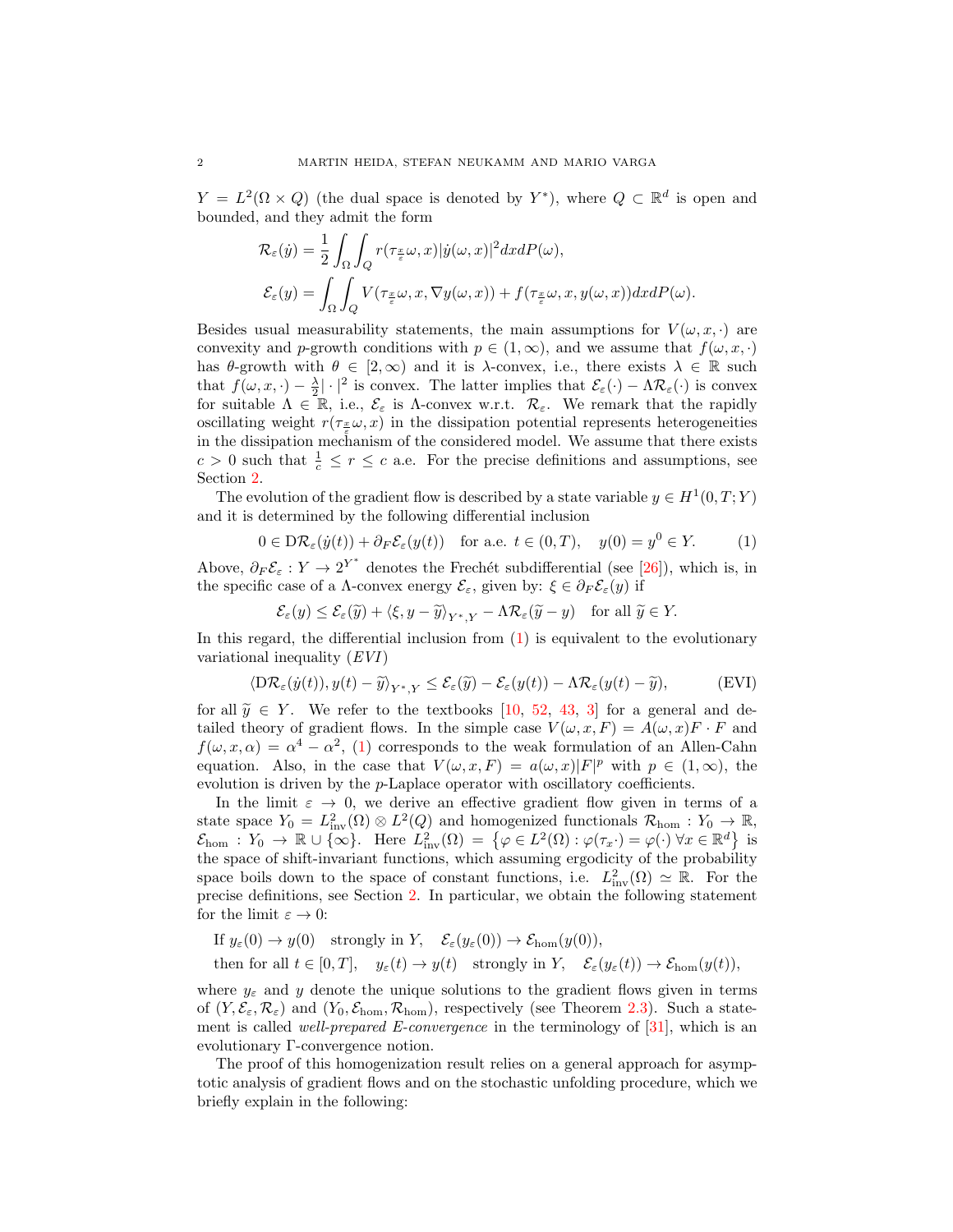General approach. In the last decades, a number of general strategies for asymptotic analysis of sequences of abstract gradient systems were developed, we refer to [\[31\]](#page-25-2) for a comprehensive overview. In particular, an early contribution in this field is obtained in  $[5, 6]$  $[5, 6]$ , where gradient flows on an abstract Hilbert space with fixed dissipation potential  $\mathcal{R}_{\varepsilon} = \mathcal{R}$  and convex energy functionals  $\mathcal{E}_{\varepsilon}$  are considered. In this setting, e.g., Mosco convergence  $\mathcal{E}_{\varepsilon} \stackrel{M}{\to} \mathcal{E}_0$  is sufficient to conclude well-prepared E-convergence. Novel strategies have been developed in [\[44,](#page-25-3) [46\]](#page-25-4) and [\[33\]](#page-25-5), which allow the treatment of very general problems with varying (nonquadratic, convex) dissipation potentials  $\mathcal{R}_{\varepsilon}$  and possibly nonconvex energy functionals  $\mathcal{E}_{\varepsilon}$ . They are based on De Giorgi's  $(\mathcal{R}, \mathcal{R}^*)$  formulation (see, e.g., [\[31,](#page-25-2) Introduction]). Also, using an integrated version of the [\(EVI\)](#page-1-1) formulation, in [\[15\]](#page-24-5) a method for sequences with Λ-convex energies is proposed (see also [\[30\]](#page-25-6)). In [\[48\]](#page-25-7), the Brezis-Ekeland-Nayroles principle is utilized for the development of a procedure for E-convergence for convex dissipation and energy functionals.

Many approaches for proving *E*-convergence for problems with *nonconvex* energy functionals rely on the relative compactness in  $Y$  of the energy "sublevels"  $\{y \in Y : \mathcal{E}_{\varepsilon}(y) \leq c, \forall \varepsilon\}$  (or a similar strong-type compactness property). In our specific problem (which involves a nonconvex, Λ-convex energy functional) we only have compactness in weak topologies at our disposal. The lack of compactness in a strong topology is due to two reasons. The first reason comes from the fact that we consider convergence in the  $L^2$ -probability space: While in the deterministic periodic case (i.e., when  $x \mapsto \tau_x \omega$  is periodic almost surely), the compact embedding  $H^1(Q) \subset L^2(Q)$  yields strong compactness of the energy sublevels if  $p = 2$ , in the general stochastic setting, the embedding of  $L^2(\Omega) \otimes H^1(Q)$  into  $L^2(\Omega \times Q)$  is not compact. The second reason is a possible mismatch between the growth of f and the growth control via V: If  $p < 2$  and d is large, then even in the deterministic periodic case we are not able to obtain apriori strong  $L^2$ -type compactness. For this reason, we consider a modified approach that we briefly describe in the following and we refer to Sections [2](#page-4-0) and [4](#page-15-0) for details.

We define a new time-dependent energy functional  $\widetilde{\mathcal{E}}_{\varepsilon} : [0, T] \times Y \to \mathbb{R} \cup \{\infty\},\$ 

$$
\widetilde{\mathcal{E}}_{\varepsilon}(t,u) = e^{2\Lambda t} \mathcal{E}_{\varepsilon}(e^{-\Lambda t}u) - \Lambda \mathcal{R}_{\varepsilon}(u),
$$

for which  $\widetilde{\mathcal{E}}_{\varepsilon}(t, \cdot)$  is convex. If  $y_{\varepsilon}$  satisfies [\(EVI\)](#page-1-1) a.e., then using the Fenchel equivalence the new variable  $u_{\varepsilon}(t) := e^{\Lambda t} y_{\varepsilon}(t)$  fulfills (cf. Lemma [4.1\)](#page-15-1)

$$
\langle \mathcal{D}\mathcal{R}_{\varepsilon}(\dot{u}_{\varepsilon}(t)), u_{\varepsilon}(t) \rangle_{Y^*,Y} + \widetilde{\mathcal{E}}_{\varepsilon}(t, u_{\varepsilon}(t)) + \widetilde{\mathcal{E}}_{\varepsilon}^*(t, -\mathcal{D}\mathcal{R}_{\varepsilon}(\dot{u}_{\varepsilon}(t))) = 0, \tag{2}
$$

where  $\widetilde{\mathcal{E}}_{\varepsilon}^*(t, \cdot)$  denotes the convex conjugate of  $\widetilde{\mathcal{E}}_{\varepsilon}(t, \cdot)$ . Using the chain rule and where  $\mathcal{E}_{\varepsilon}(t, \cdot)$  denotes the convex conjugate of  $\mathcal{E}_{\varepsilon}(t, \cdot)$ . Using the chain rule and the quadratic structure of  $\mathcal{R}_{\varepsilon}$  in form of  $(D\mathcal{R}_{\varepsilon})^* = D\mathcal{R}_{\varepsilon}$ , we have  $\frac{d}{dt}\mathcal{R}_{\varepsilon}(u_{\varepsilon}(t)) =$  $\langle D\mathcal{R}_{\varepsilon}(u_{\varepsilon}(t)), \dot{u}_{\varepsilon}(t)\rangle_{Y^*,Y} = \langle D\mathcal{R}_{\varepsilon}(\dot{u}_{\varepsilon}(t)), u_{\varepsilon}(t)\rangle_{Y^*,Y}$ . Hence, an integration of [\(2\)](#page-1-2) over  $(0, T)$  yields

<span id="page-2-0"></span>
$$
\mathcal{R}_{\varepsilon}(u_{\varepsilon}(T)) + \int_{0}^{T} \widetilde{\mathcal{E}}_{\varepsilon}(t, u_{\varepsilon}(t)) + \widetilde{\mathcal{E}}_{\varepsilon}^{*}(t, -D\mathcal{R}_{\varepsilon}(\dot{u}_{\varepsilon}(t)))dt = \mathcal{R}_{\varepsilon}(u_{\varepsilon}(0)).
$$
 (3)

This formulation is equivalent to [\(EVI\)](#page-1-1) and it is convenient for passing to the limit  $\varepsilon \to 0$  by only using weak convergence of the solution  $y_{\varepsilon}$  (resp.  $u_{\varepsilon}$ ). In fact, [\(3\)](#page-2-0) is the analogue of the formulation used in the general convex case in  $[5, 6]$  $[5, 6]$  with the difference that in our case the energy functionals are time dependent and that the dissipation functionals feature oscillations on scale  $\varepsilon$ .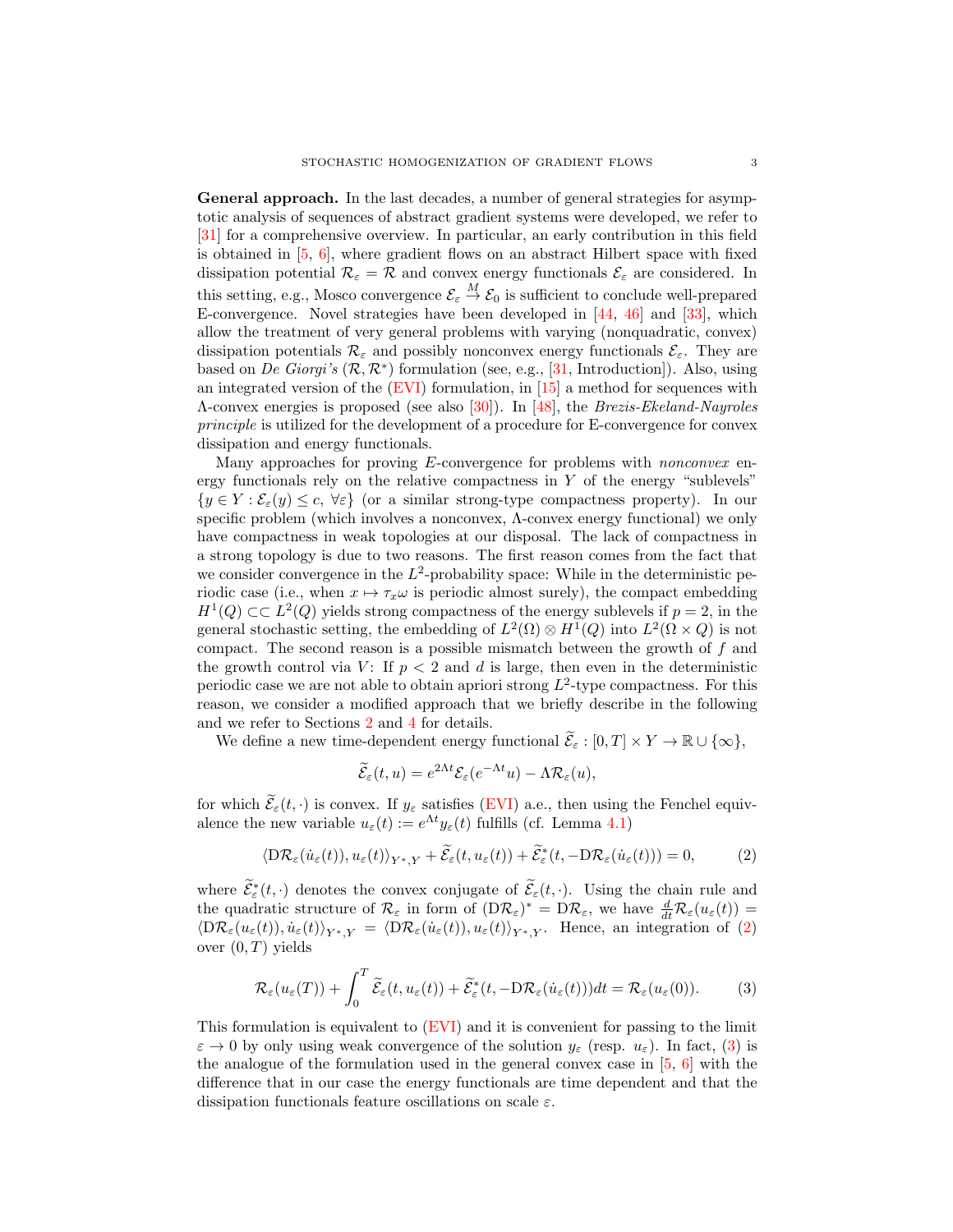**Stochastic unfolding.** In order to conduct the limit passage  $\varepsilon \to 0$  in [\(3\)](#page-2-0), we are required to treat objects with random and rapidly oscillating coefficients. For this task, we introduce the stochastic unfolding method that allows a straightforward analysis and it presents a random counterpart of the well-established periodic unfolding method.

The notion of periodic two-scale convergence [\[39,](#page-25-8) [2\]](#page-24-6) (see also [\[28\]](#page-24-7)) and the periodic unfolding procedure  $[13]$  (see also  $[14, 50, 34]$  $[14, 50, 34]$  $[14, 50, 34]$  $[14, 50, 34]$ ) are prominent and useful tools in multiscale modeling and homogenization suited for problems involving periodic coefficients. We refer to some of the many problems treated using these methods [\[28,](#page-24-7) [12,](#page-24-10) [21,](#page-24-11) [34,](#page-25-10) [35,](#page-25-11) [32,](#page-25-12) [27,](#page-24-12) [22\]](#page-24-13). In the stochastic setting, the notion of two-scale convergence is generalized in  $[9]$  (see also  $[4, 45]$  $[4, 45]$ ) and in  $[54]$  (see also  $[29, 19, 23]$  $[29, 19, 23]$  $[29, 19, 23]$  $[29, 19, 23]$ ). Yet, as far as we know, the concept of unfolding has not been investigated earlier in the stochastic case.

We extend the idea of the periodic unfolding procedure to the stochastic case. Namely, we introduce a linear isometric operator, the stochastic unfolding operator, that enjoys many similarities to the periodic unfolding operator. Also, similarly to the periodic case, stochastic two-scale convergence in the mean from [\[9\]](#page-24-14) might be equivalently characterized as weak convergence of the unfolded sequence. In this respect, we develop a general procedure for stochastic homogenization problems, see also [\[49\]](#page-25-15) for a detailed analysis of this method, and [\[37\]](#page-25-16) for an extension to abstract, linear evolution systems in an operator theoretic framework. Stochastic unfolding has first been introduced by the second and third author in a discrete version in [\[36\]](#page-25-17) where the discrete-to-continuum limit of a rate-independent evolution is analyzed.

Related results. In the periodic setting homogenization results of this type are obtained for quasilinear parabolic equations, e.g., in [\[38,](#page-25-18) [51,](#page-25-19) [20\]](#page-24-18) (via two-scale convergence and unfolding), for reaction-diffusion systems with different diffusion length scales in [\[32\]](#page-25-12) (via unfolding), for Cahn-Hilliard type gradient flows in [\[27\]](#page-24-12) (via unfolding). In the stochastic case, parabolic type equations are treated in [\[53,](#page-25-20) [16,](#page-24-19) [24,](#page-24-20) [17\]](#page-24-21). However, the approach we consider is different, it relies on the more general gradient flow formulation and we do not rely on differentiability of the integrands  $V$  and  $f$  and on continuity assumptions on their derivatives.

Structure of the paper. In Section [2](#page-4-0) we present the main stochastic homogenization result of this paper. Section [3](#page-8-0) is dedicated to the introduction of the stochastic unfolding procedure. In Section [4](#page-15-0) we present the proof of the main Theorem [2.3.](#page-7-0)

**Notation.**  $(\Omega, \mathcal{F}, P)$  denotes a complete and separable probability space, the corresponding mathematical expectation is denoted by  $\langle \cdot \rangle = \int_{\Omega} dP(\omega)$ . For  $Q \subset \mathbb{R}^d$ open, we denote by  $\mathcal{L}(Q)$  the Lebesgue  $\sigma$ -algebra. For a Banach space X, its dual space is denoted by  $X^*$  and the Borel  $\sigma$ -algebra on X is given by  $\mathcal{B}(X)$ . For  $p \in (1,\infty)$ ,  $L^p(\Omega)$  and  $L^p(Q)$  are the usual Banach spaces of p-integrable functions defined on  $(\Omega, \mathcal{F}, P)$  and Q, respectively. We introduce function spaces for functions defined on  $\Omega \times Q$  as follows: For closed subspaces  $X \subset L^p(\Omega)$  and  $Z \subset L^p(Q)$ , we denote by  $X \otimes Z$  the closure of

$$
X \overset{a}{\otimes} Z := \left\{ \sum_{i=1}^{n} \varphi_i \eta_i : \varphi_i \in X, \eta_i \in Z, n \in \mathbb{N} \right\}
$$

in  $L^p(\Omega \times Q)$ . Note that in the case  $X = L^p(\Omega)$  and  $Z = L^p(Q)$ , we have  $X \otimes Z =$  $L^p(\Omega \times Q)$ . Up to isometric isomorphisms, we may identify  $L^p(\Omega \times Q)$  with the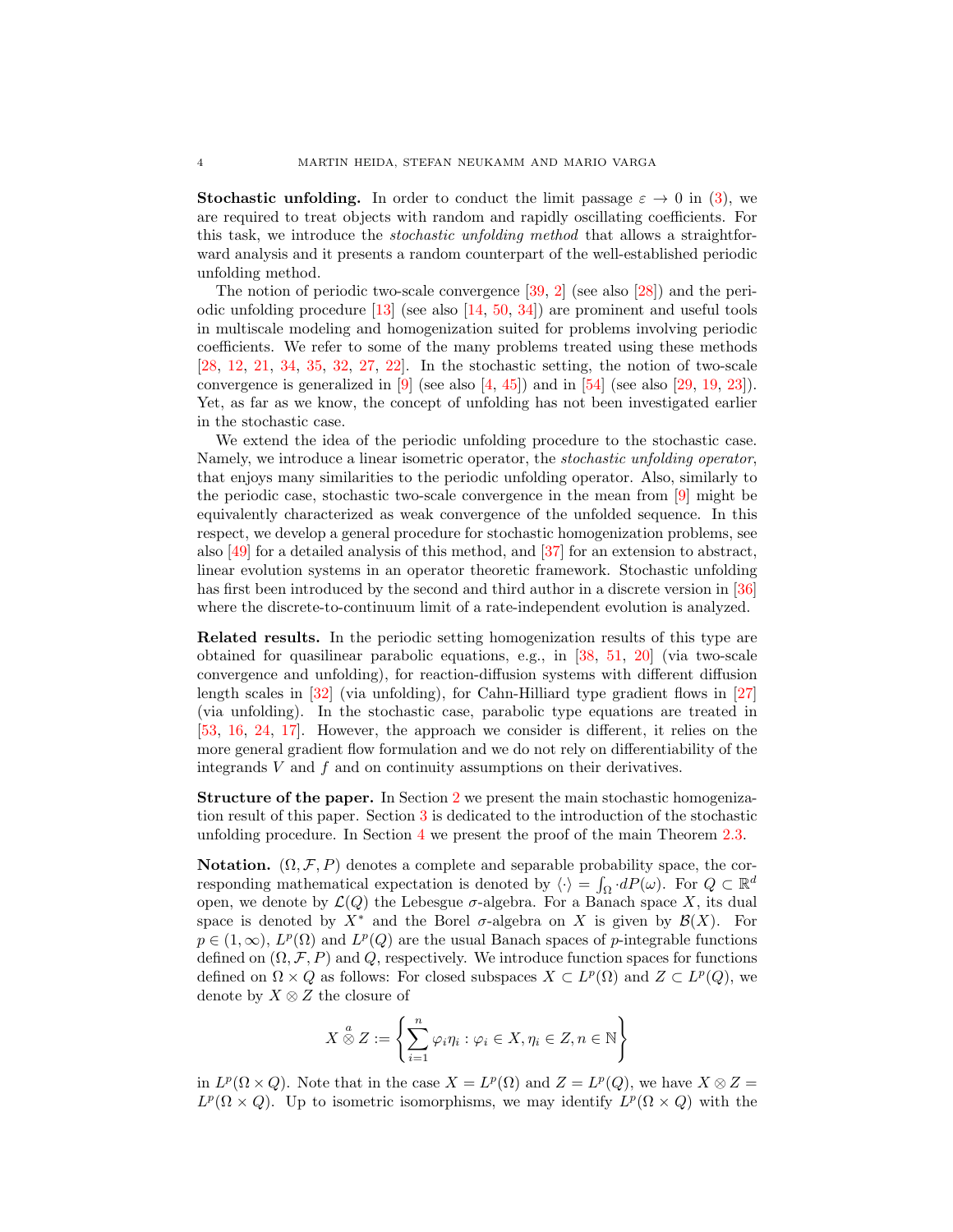Bochner spaces  $L^p(\Omega; L^p(Q))$  and  $L^p(Q; L^p(\Omega))$ . Slightly abusing the notation, for closed subspaces  $X \subset L^p(\Omega)$  and  $Z \subset W^{1,p}(Q)$ , we denote by  $X \otimes Z$  the closure of

$$
X \overset{a}{\otimes} Z := \left\{ \sum_{i=1}^{n} \varphi_i \eta_i : \varphi_i \in X, \eta_i \in Z, n \in \mathbb{N} \right\}
$$

in  $L^p(\Omega; W^{1,p}(Q))$ . In this regard, we may identify  $u \in L^p(\Omega) \otimes W^{1,p}(Q)$  with the pair  $(u, \nabla u) \in L^p(\Omega \times Q)^{1+d}$ . We mostly focus on the space  $L^p(\Omega \times Q)$  and the above notation is convenient for keeping track of its various subspaces.

<span id="page-4-0"></span>2. Homogenization of gradient flows. First, we briefly recall the standard functional analytic setting for stochastic homogenization introduced by Papanicolaou and Varadhan in [\[40\]](#page-25-21) (see also [\[25\]](#page-24-22)). In the second part of this section we present the main homogenization result. We start with a motivation for the below abstract setting. In stochastic homogenization coefficients of equations are assumed to be random and can be viewed as a family of random variables, say  $\{a(x)\}_{x\in\mathbb{R}^d}$ . Minimal assumptions required for stochastic homogenization are stationarity and ergodicity. Stationarity means that the coefficients are statistically homogeneous: for any finite number of points  $x_1, ..., x_n$  the joint distribution of  $(a(x_1 + z), ..., a(x_n + z))$  is independent of the shift  $z \in \mathbb{R}^d$ . On the other hand, ergodicity means that long-range correlations become negligible on large scales. As shown in  $[40]$ , if the random field  ${a(x)}_{x\in\mathbb{R}^d}$  is stochastically continuous, then the above can be rephrased in the following functional analytic setting: There exists a probability space  $(\Omega, \mathcal{F}, P)$ , where  $\Omega$  denotes a set of parameter fields on  $\mathbb{R}^d$ , say  $\Omega := \{ \omega : \mathbb{R}^d \to \mathbb{R}$  measurable, and F and P are constructed according to [\[40\]](#page-25-21). We can equip  $\Omega$  with a natural shift operator  $\tau_x : \Omega \to \Omega$ ,  $\tau_x \omega(y) = \omega(y-x)$ . The notion of stationarity and ergodicity can now be defined with help of  $\tau$ , see below. In this setting stationary and ergodic coefficients, say for an elliptic PDE of the form  $-\nabla \cdot (a_\varepsilon(x)\nabla u) = f$ , are described by a random variable  $a_0$ :  $\Omega \to \mathbb{R}^{d \times d}$  with  $a_0 \in L^{\infty}(\Omega)$  being uniformly positivedefinite, and setting  $a_{\varepsilon}(x) = a_0(\tau_{\frac{x}{\varepsilon}}\omega)$ , where  $\omega$  is distributed according to P. The parameter  $\varepsilon > 0$  describes the length scale of the "typical correlations". A simple example is a random checkerboard, where  $\omega \in \Omega$  is of the form

$$
\omega(x) = \sum_{z \in \mathbb{Z}^d} \mathbf{1}_{z+[0,1)^d} (x-y) \, \omega_z,
$$

with y a  $[0, 1)^d$ -valued random variable and  $\{\omega_z\}_{z \in \mathbb{Z}^d}$  a family of independent and identically distributed random variables. In that case  $a_{\varepsilon}$  is a stationary random coefficient field that is uncorrelated on scales larger than  $\varepsilon$ .

<span id="page-4-1"></span>**Assumption 2.1.** Let  $(\Omega, \mathcal{F}, P)$  be a complete and separable probability space. Let  $\tau = {\{\tau_x\}}_{x \in \mathbb{R}^d}$  denote a group of invertible measurable mappings  $\tau_x : \Omega \to \Omega$ such that:

- (i) (Group property).  $\tau_0 = Id$  and  $\tau_{x+y} = \tau_x \circ \tau_y$  for all  $x, y \in \mathbb{R}^d$ .
- (ii) (Measure preservation).  $P(\tau_x E) = P(E)$  for all  $E \in \mathcal{F}$  and  $x \in \mathbb{R}^d$ .
- (iii) (Measurability).  $(\omega, x) \mapsto \tau_x \omega$  is  $(\mathcal{F} \otimes \mathcal{L}(\mathbb{R}^d), \mathcal{F})$ -measurable.

Throughout the paper we assume that  $(\Omega, \mathcal{F}, P, \tau)$  satisfies Assumption [2.1.](#page-4-1) The separability assumption on the measure space implies that  $L^p(\Omega)$  is separable. We say that  $(\Omega, \mathcal{F}, P, \tau)$  is ergodic  $(\langle \cdot \rangle)$  is ergodic), if

every shift invariant  $E \in \mathcal{F}$  (i.e.,  $\tau_x E = E$  for all  $x \in \mathbb{R}^d$ ) satisfies  $P(E) \in \{0, 1\}$ .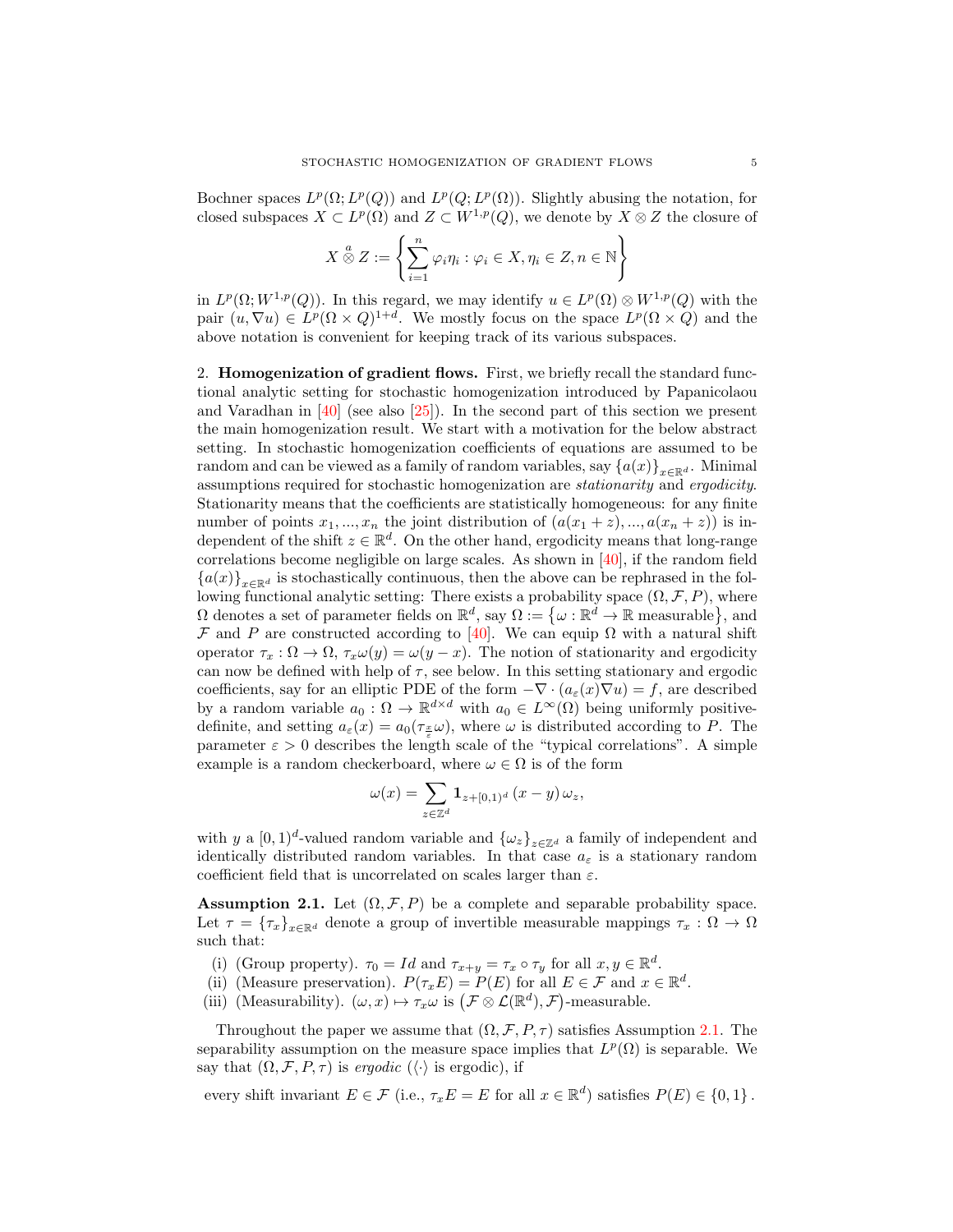We introduce two auxiliary subspaces of  $L^p(\Omega)$  that are important for the homogenization procedure. We consider the group of isometric operators  ${U_x}_{x \in \mathbb{R}^d}$ ,  $U_x: L^p(\Omega) \to L^p(\Omega)$  defined by  $U_x\varphi(\omega) = \varphi(\tau_x\omega)$ , which is strongly continuous (the argument for this fact can be found in [\[25,](#page-24-22) Section 7.1]). For  $i = 1, ..., d$ , we consider the one-parameter group of operators  ${U_{he_i}}_{h \in \mathbb{R}}$  ( ${e_i}$ ) being the usual basis of  $\mathbb{R}^d$  and its infinitesimal generator  $D_i : \mathcal{D}_i \subset L^p(\Omega) \to L^p(\Omega)$ ,

$$
D_i \varphi = \lim_{h \to 0} \frac{U_{he_i} \varphi - \varphi}{h},
$$

which we refer to as the *stochastic* derivative.  $D_i$  is a linear and closed operator and its domain  $\mathcal{D}_i$  is dense in  $L^p(\Omega)$  (see, e.g., [\[18,](#page-24-23) Section 7.4]). We set  $W^{1,p}(\Omega) = \bigcap_{i=1}^d \mathcal{D}_i$  and define for  $\varphi \in W^{1,p}(\Omega)$  the stochastic gradient as  $D\varphi = (D_1\varphi, ..., D_d\varphi)$ . In this manner, we obtain a linear, closed and densely defined operator  $D: W^{1,p}(\Omega) \to L^p(\Omega)^d$ , and we denote by

$$
L^p_{{\mathrm{pot}}}(\Omega):=\overline{{\mathrm{ran}}(D)}\subset L^p(\Omega)^d
$$

the closure of the range of D in  $L^p(\Omega)^d$ . We denote the adjoint of D by  $D^*$ :  $\mathcal{D}^* \subset L^q(\Omega)^d \to L^q(\Omega)$  which is a linear, closed and densely defined operator (see, e.g., [\[11,](#page-24-24) Section 2.6]),  $\mathcal{D}^*$  denotes the domain of  $D^*$  and  $q = \frac{p}{p-1}$ . Note that  $W^{1,q}(\Omega)^d \subset \mathcal{D}^*$  and for all  $\varphi \in W^{1,p}(\Omega)$  and  $\psi \in W^{1,q}(\Omega)$  we have the integration by parts formula,  $i = 1, ..., d$ ,

<span id="page-5-1"></span>
$$
\langle \psi D_i \varphi \rangle = - \langle \varphi D_i \psi \rangle \,, \tag{4}
$$

and thus  $D^*\psi = -\sum_{i=1}^d D_i\psi_i$  for  $\psi \in W^{1,q}(\Omega)^d$ . We define the subspace of *shiftinvariant functions* in  $L^p(\Omega)$  by

$$
L_{\text{inv}}^p(\Omega) = \left\{ \varphi \in L^p(\Omega) : U_x \varphi = \varphi \quad \text{for all } x \in \mathbb{R}^d \right\},\
$$

and denote by  $P_{\text{inv}}: L^p(\Omega) \to L^p_{\text{inv}}(\Omega)$  the conditional expectation with respect to the  $\sigma$ -algebra of shift invariant sets  $\{E \in \mathcal{F} : \tau_x E = E \text{ for all } x \in \mathbb{R}^d\}$ .  $P_{\text{inv}}$  is a contractive projection and for  $p = 2$  it coincides with the orthogonal projection onto  $L^2_{\text{inv}}(\Omega)$ . Also, if  $\langle \cdot \rangle$  is ergodic, then it holds  $L^p_{\text{inv}}(\Omega) \simeq \mathbb{R}$  and  $P_{\text{inv}}\varphi = \langle \varphi \rangle$ .

**Heterogeneous system.** Let  $Q \subset \mathbb{R}^d$  be open and bounded. Let  $p \in (1,\infty)$  and  $\theta \in [2,\infty)$ . The system that we consider is defined on a state space

$$
Y = L^2(\Omega \times Q).
$$

The dissipation functional is given by  $\mathcal{R}_{\varepsilon}: Y \to [0, \infty)$ ,

$$
\mathcal{R}_{\varepsilon}(\dot{y}) = \frac{1}{2} \left\langle \int_Q r(\tau_{\frac{x}{\varepsilon}}\omega, x) |\dot{y}(\omega, x)|^2 dx \right\rangle.
$$

The energy functional  $\mathcal{E}_{\varepsilon}: Y \to \mathbb{R} \cup \{\infty\}$  is defined as

$$
\mathcal{E}_{\varepsilon}(y) = \left\langle \int_{Q} V(\tau_{\frac{x}{\varepsilon}}\omega, x, \nabla y(\omega, x)) + f(\tau_{\frac{x}{\varepsilon}}\omega, x, y(\omega, x))dx \right\rangle,
$$

for  $y \in (L^p(\Omega) \otimes W_0^{1,p}(Q)) \cap L^{\theta}(\Omega \times Q) =: \text{dom}(\mathcal{E}_{\varepsilon})$  and  $\mathcal{E}_{\varepsilon} = \infty$  otherwise. Above,  $r: \Omega \times Q \to \mathbb{R}, V: \Omega \times Q \times \mathbb{R}^d \to \mathbb{R}$  and  $f: \Omega \times Q \times \mathbb{R} \to \mathbb{R}$  and we consider the following assumptions: There exists  $c > 0$  such that:

<span id="page-5-0"></span>(A1) r is  $\mathcal{F} \otimes \mathcal{L}(Q)$ -measurable and for a.e.  $(\omega, x) \in \Omega \times Q$ , we have  $\frac{1}{c} \leq r(\omega, x) \leq c$ .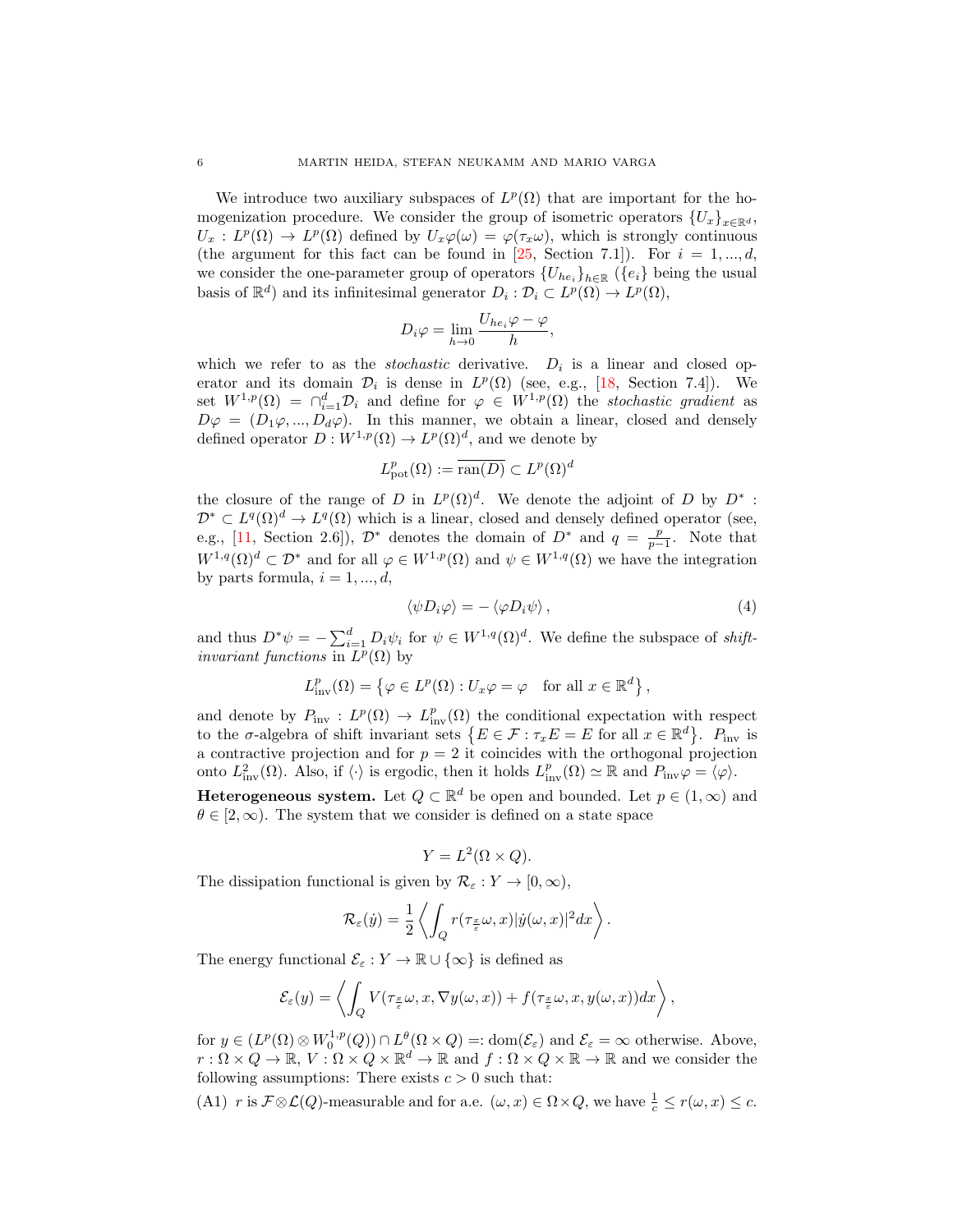(A2)  $V(\cdot, \cdot, F)$  is  $\mathcal{F} \otimes \mathcal{L}(Q)$ -measurable for all  $F \in \mathbb{R}^d$ ,  $V(\omega, x, \cdot)$  is convex for a.e.  $(\omega, x) \in \Omega \times Q$  and

<span id="page-6-4"></span><span id="page-6-3"></span>
$$
\frac{1}{c}|F|^{p} - c \le V(\omega, x, F) \le c(|F|^{p} + 1)
$$
\n(5)

for a.e.  $(\omega, x) \in \Omega \times Q$  and all  $F \in \mathbb{R}^d$ .

<span id="page-6-0"></span>(A3)  $f(\cdot,\cdot,\alpha)$  is  $\mathcal{F} \otimes \mathcal{L}(Q)$ -measurable for all  $\alpha \in \mathbb{R}$ . There exists  $\lambda \in \mathbb{R}$  such that for a.e.  $(\omega, x) \in \Omega \times Q$ 

$$
f(\omega, x, \cdot) \text{ is } \lambda\text{-convex, i.e., } \alpha \mapsto f(\omega, x, \alpha) - \frac{\lambda}{2} |\alpha|^2 \text{ is convex,}
$$
  

$$
\frac{1}{c} |\alpha|^{\theta} - c \le f(\omega, x, \alpha) \le c(|\alpha|^{\theta} + 1) \text{ for all } \alpha \in \mathbb{R}.
$$
 (6)

We remark that the above assumptions imply that there exists  $\Lambda \in \mathbb{R}$  such that  $y \mapsto \mathcal{E}_{\varepsilon}(y) - \Lambda \mathcal{R}_{\varepsilon}(y)$  is convex, i.e.  $\mathcal{E}_{\varepsilon}$  is  $\Lambda$ -convex w.r.t.  $\mathcal{R}_{\varepsilon}$ . In particular, if  $\lambda < 0$ , then we set  $\Lambda = \lambda c$ , and in the case  $\lambda \geq 0$ ,  $\Lambda = \frac{\lambda}{c}$ .

Let  $T > 0$  be a finite time horizon. We consider the evolutionary variational inequality (EVI) formulation of the gradient flow  $(Y, \mathcal{E}_{\varepsilon}, \mathcal{R}_{\varepsilon})$ : Find  $y \in H^1(0, T; Y)$ such that for a.e.  $t \in (0, T)$ ,

<span id="page-6-1"></span>
$$
\langle \mathcal{D}\mathcal{R}_{\varepsilon}(\dot{y}(t)), y(t) - \widetilde{y}\rangle_{Y^*,Y} \le \mathcal{E}_{\varepsilon}(\widetilde{y}) - \mathcal{E}_{\varepsilon}(y(t)) - \Lambda \mathcal{R}_{\varepsilon}(y(t) - \widetilde{y}) \quad \text{for all } \widetilde{y} \in Y. \tag{7}
$$

<span id="page-6-5"></span>**Remark 2.2** (Existence and uniqueness). Assumptions [\(A1\)-](#page-5-0)[\(A3\)](#page-6-0) imply that  $\mathcal{E}_{\varepsilon}$  is proper, l.s.c., coercive and  $\Lambda$ -convex w.r.t.  $\mathcal{R}_{\varepsilon}$ . In this respect, the classical theory of maximal monotone operators with Lipschitz perturbations implies that for an initial datum  $y^0 \in \text{dom}(\mathcal{E}_{\varepsilon})$ , there exists a unique  $y \in H^1(0,T;Y)$  which satisfies [\(7\)](#page-6-1) and  $y(0) = y^0$ , see [\[10,](#page-24-1) Proposition 3.12], [\[7,](#page-24-25) Theorem 4.4], where the Yosida regularization technique is used for the proof of this result. In view of the continuous embedding  $H^1(0,T;Y) \subset C([0,T],Y)$ , we identify functions in  $H^1(0,T;Y)$  by their continuous representatives. Moreover, the following standard apriori estimate holds

<span id="page-6-2"></span>
$$
2\int_0^t \mathcal{R}_{\varepsilon}(y(s))ds \le \mathcal{E}_{\varepsilon}(y^0) - \mathcal{E}_{\varepsilon}(y(t)) \quad \text{for all } t \in [0, T],
$$
 (8)

which follows by testing [\(1\)](#page-1-0) with  $\dot{y}(s)$  and by the chain rule for the Λ-convex functional  $\mathcal{E}_{\varepsilon}$ . [\(8\)](#page-6-2) in combination with the growth conditions [\(5\)](#page-6-3) and [\(6\)](#page-6-4) yields

<span id="page-6-6"></span>
$$
||y(t)||^p_{L^p(\Omega)\otimes W_0^{1,p}(Q)} + ||y(t)||^{\theta}_{L^{\theta}(\Omega\times Q)} \leq c \left(\mathcal{E}_\varepsilon(y^0) + 2c\right). \tag{9}
$$

**Effective system.** In the limit  $\varepsilon \to 0$ , we derive an effective gradient flow which is described as follows. The state space is given by

$$
Y_0 = L^2_{\text{inv}}(\Omega) \otimes L^2(Q).
$$

The effective dissipation potential is given by  $\mathcal{R}_{\text{hom}}: Y_0 \to [0, \infty)$ ,

$$
\mathcal{R}_{\text{hom}}(\dot{y}) = \left\langle \int_{Q} r(\omega, x) |\dot{y}(\omega, x)|^{2} dx \right\rangle.
$$

The energy functional is  $\mathcal{E}_{\text{hom}} : Y_0 \to \mathbb{R} \cup \{\infty\},\$ 

$$
\mathcal{E}_{\text{hom}}(y) = \inf_{\chi \in L_{\text{pot}}^{p}(\Omega) \otimes L^{p}(Q)} \left\langle \int_{Q} V(\omega, x, \nabla y(\omega, x) + \chi(\omega, x)) dx \right\rangle + \left\langle \int_{Q} f(\omega, x, y(\omega, x)) dx \right\rangle
$$
\n(10)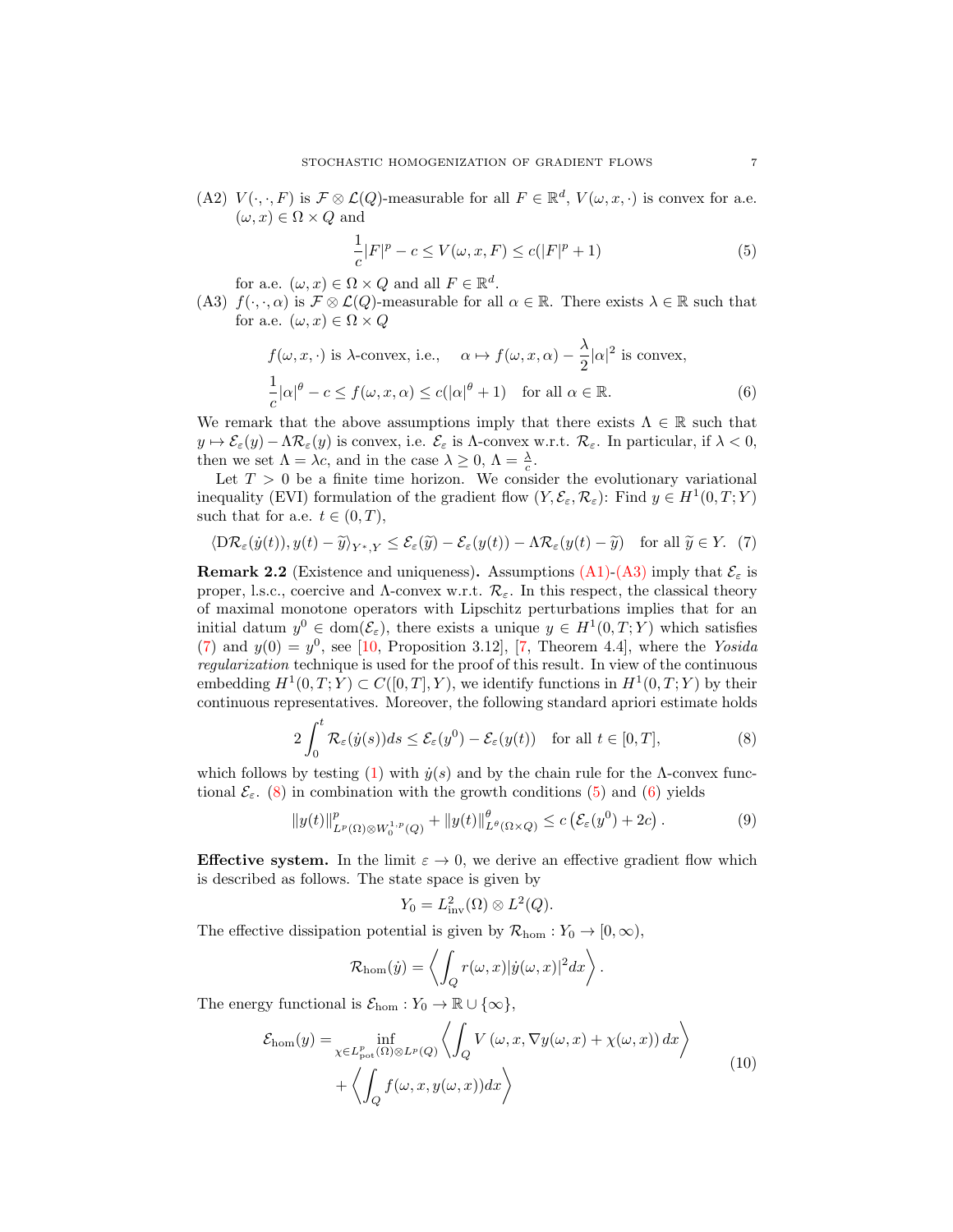for  $y \in (L^p_{\text{inv}}(\Omega) \otimes W_0^{1,p}(Q)) \cap (L^{\theta}_{\text{inv}}(\Omega) \otimes L^{\theta}(Q)) =: \text{dom}(\mathcal{E}_{\text{hom}})$  and  $\mathcal{E}_{\text{hom}} = \infty$ otherwise. We remark that  $\mathcal{E}_{\text{hom}}(\cdot) - \Lambda \mathcal{R}_{\text{hom}}(\cdot)$  is convex with the same  $\Lambda \in \mathbb{R}$  as for  $\mathcal{E}_{\varepsilon}$ .

The gradient flow  $(Y_0, \mathcal{E}_{\text{hom}}, \mathcal{R}_{\text{hom}})$  in the EVI formulation also admits a unique solution, i.e., for an initial datum  $y^0 \in \text{dom}(\mathcal{E}_{\text{hom}})$ , there exists a unique  $y \in$  $H^1(0,T; Y_0)$  such that  $y(0) = y^0$  and for a.e.  $t \in (0,T)$ ,

<span id="page-7-1"></span>
$$
\langle \mathcal{D}\mathcal{R}_{\text{hom}}(\dot{y}(t)), y(t) - \widetilde{y} \rangle_{Y_0^*, Y_0} \le \mathcal{E}_{\text{hom}}(\widetilde{y}) - \mathcal{E}_{\text{hom}}(y(t)) - \Lambda \mathcal{R}_{\text{hom}}(y(t) - \widetilde{y}), \quad (11)
$$

for all  $\widetilde{y} \in Y_0$ .

The main result of this paper is the following homogenization theorem. In particular, the proof relies on the modified abstract strategy discussed in the introduction and on the stochastic unfolding procedure that is explained in Section [3.](#page-8-0)

<span id="page-7-0"></span>**Theorem 2.3** (Homogenization). Let  $p \in (1,\infty)$ ,  $\theta \in [2,\infty)$  and  $Q \subset \mathbb{R}^d$  be open and bounded. Assume  $(A1)-(A3)$  $(A1)-(A3)$ , and consider  $y^0 \in \text{dom}(\mathcal{E}_{\text{hom}})$ ,  $y^0_{\varepsilon} \in \text{dom}(\mathcal{E}_{\varepsilon})$ such that, as  $\varepsilon \to 0$ ,

$$
y_{\varepsilon}^{0} \to y^{0}
$$
 strongly in Y,  $\limsup_{\varepsilon \to 0} \mathcal{E}_{\varepsilon}(y_{\varepsilon}^{0}) < \infty$ .

Let  $y_{\varepsilon} \in H^1(0,T;Y)$  be the unique solution to the EVI [\(7\)](#page-6-1) with  $y_{\varepsilon}(0) = y_{\varepsilon}^0$ . Then, for all  $t \in (0, T]$ , as  $\varepsilon \to 0$ ,

$$
y_{\varepsilon}(t) \to y(t)
$$
 strongly in Y,

where  $y \in H^1(0,T; Y_0)$  is the unique solution to the EVI [\(11\)](#page-7-1) with  $y(0) = y^0$ . Moreover, if we additionally assume that  $\mathcal{E}_{\varepsilon}(y^0_{\varepsilon}) \to \mathcal{E}_{\text{hom}}(y^0)$ , then it holds that  $\dot{y}_{\varepsilon} \to \dot{y}$  strongly in  $L^2(0,T;Y)$  and  $\mathcal{E}_{\varepsilon}(y_{\varepsilon}(t)) \to \mathcal{E}_{\text{hom}}(y(t))$  for all  $t \in [0,T]$ . (For the proof see Section  $\angle$ .)

Remark 2.4 (Convergence of gradients). We remark that in the proof we additionally show that  $y_{\varepsilon}(t) \stackrel{2}{\rightarrow} y(t)$  in  $L^{\theta}(\Omega \times Q)$  and in  $L^p(\Omega \times Q)$ , where " $\stackrel{2}{\rightarrow}$ " is weak stochastic two-scale convergence in the mean defined in Definition [3.2.](#page-8-1) Also, it holds  $P_{\text{inv}} \nabla y_{\varepsilon}(t) \rightharpoonup \nabla y(t)$  weakly in  $L^p(\Omega \times Q)^d$ . If we additionally assume that  $V(\omega, x, \cdot)$  is strictly convex, we may obtain that for all  $t \in (0,T]$  it holds

$$
\nabla y_{\varepsilon}(t) \stackrel{2}{\rightharpoonup} \nabla y(t) + \chi(t) \quad \text{in } L^p(\Omega \times Q)^d,
$$

where  $\chi(t) \in L^p_{\text{pot}}(\Omega) \otimes L^p(Q)$  is the unique minimizer in the corrector problem

$$
\inf_{\chi \in L^p_{\text{pot}}(\Omega) \otimes L^p(Q)} \left\langle \int_Q V(\omega, x, \nabla y(t, \omega, x) + \chi(\omega, x)) dx \right\rangle.
$$

**Remark 2.5** (Ergodic case). If we additionally assume that  $\langle \cdot \rangle$  is ergodic, the limit system is driven by deterministic functionals. In particular, the state space reduces to  $Y_0 = L^2(Q)$ . The dissipation potential is given by

$$
\mathcal{R}_{\text{hom}}(\dot{y}) = \int_{Q} r_{\text{hom}}(x) |\dot{y}(x)|^{2} dx,
$$

where  $r_{\text{hom}}(x) = \langle r(\omega, x) \rangle$ . The energy functional boils down to

$$
\mathcal{E}_{\text{hom}}(y) = \int_{Q} V_{\text{hom}}(x, \nabla y(x)) + f_{\text{hom}}(x, y(x))dx
$$

in  $W_0^{1,p}(Q) \cap L^{\theta}(Q)$  and otherwise  $\infty$ . Above,  $f_{\text{hom}}(x,\alpha) = \langle f(\omega, x, \alpha) \rangle$  for  $x \in Q$ and  $\alpha \in \mathbb{R}$ , and  $V_{\text{hom}}(x, F) = \inf_{\chi \in L^p_{\text{pot}}(\Omega)} \langle V(x, \omega, F + \chi(\omega)) \rangle$  for  $x \in Q, F \in \mathbb{R}^d$ .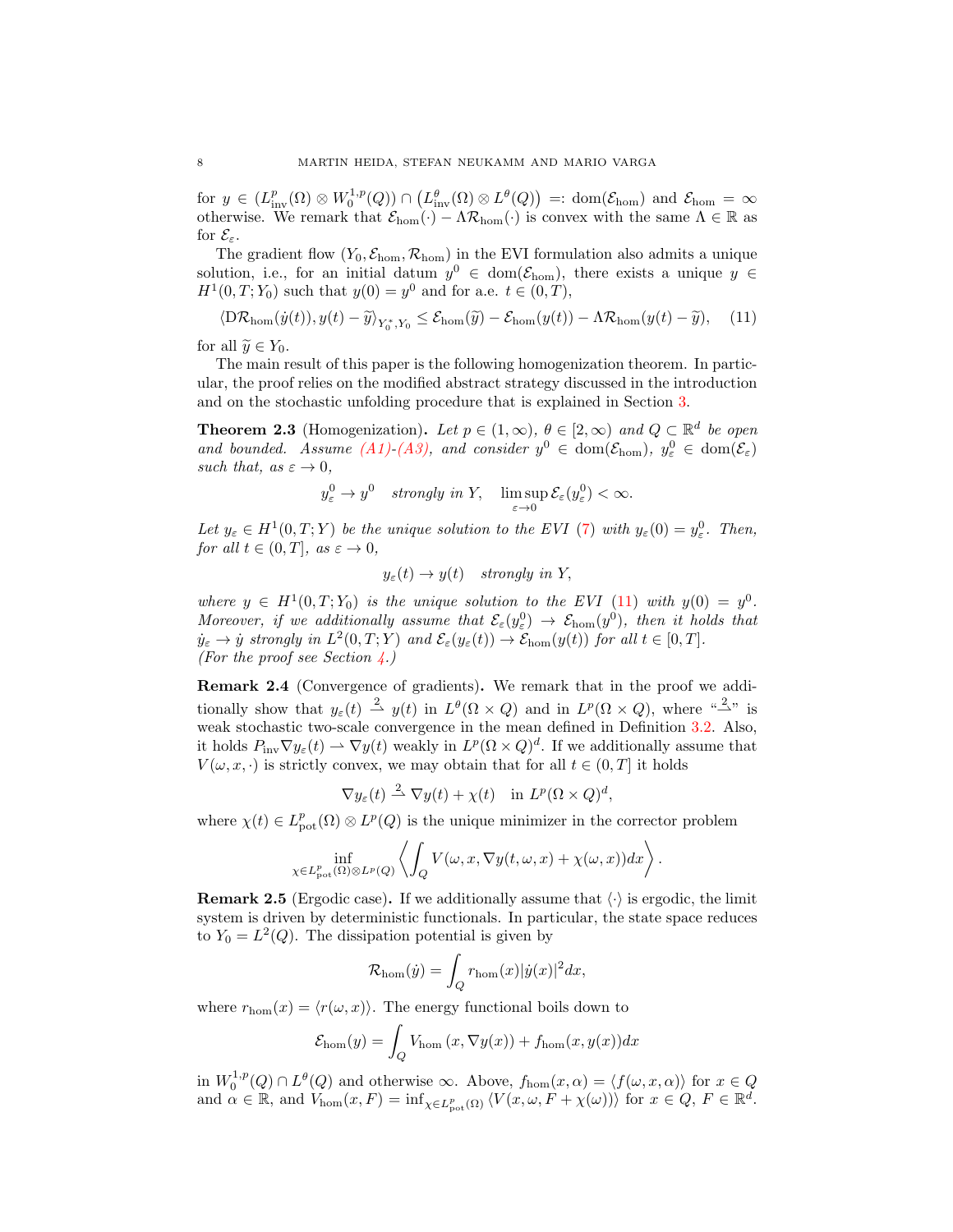Moreover,  $V_{\text{hom}}$  satisfies analogous p-growth conditions as V. The identification of  $\mathcal{E}_{\text{hom}}$  can be obtained by a measurable selection argument from Remark [A.5](#page-23-0) (cf. proof of Lemma [4.4\)](#page-17-0).

<span id="page-8-0"></span>3. Stochastic unfolding method. In this section we introduce the stochastic unfolding method. In particular, in Section [3.1](#page-8-2) we define the unfolding operator and present its main properties. In Section [3.2](#page-10-0) we obtain weak two-scale type compactness statements and we construct suitable recovery sequences. To keep the exposition simple, the proofs are presented in the end, in Section [3.3.](#page-10-1)

<span id="page-8-2"></span>3.1. Stochastic unfolding operator and two-scale convergence in the mean. We recall that we generally assume Assumption [2.1.](#page-4-1)

<span id="page-8-3"></span>**Lemma 3.1.** Let  $\varepsilon > 0$ ,  $p \in (1, \infty)$ ,  $q = \frac{p}{p-1}$ , and  $Q \subset \mathbb{R}^d$  be open. There exists a unique linear isometric isomorphism

$$
\mathcal{T}_{\varepsilon}: L^p(\Omega \times Q) \to L^p(\Omega \times Q)
$$

which satisfies

for all  $u \in L^p(\Omega) \overset{a}{\otimes} L^p(Q)$ ,  $(\mathcal{T}_{\varepsilon} u)(\omega, x) = u(\tau_{-\frac{x}{\varepsilon}} \omega, x)$  a.e. in  $\Omega \times Q$ .

Moreover, its adjoint is the unique linear isometric isomorphism  $\mathcal{T}_{\varepsilon}^{*}: L^{q}(\Omega \times Q) \to$  $L^q(\Omega\times Q)$  that satisfies for all  $u\in L^q(\Omega)\overset{a}{\otimes}L^q(Q)$ ,  $(\mathcal{T}_{\varepsilon}^*u)(\omega,x)=u(\tau_{\frac{x}{\varepsilon}}\omega,x)$  a.e. in  $\Omega \times Q$ .

(For the proof see Section [3.3.](#page-10-1))

<span id="page-8-1"></span>Definition 3.2 (Unfolding operator and two-scale convergence in the mean). The operator  $\mathcal{T}_{\varepsilon}: L^p(\Omega \times Q) \to L^p(\Omega \times Q)$  from Lemma [3.1](#page-8-3) is called the stochastic unfolding operator. We say that a sequence  $(u_{\varepsilon}) \subset L^p(\Omega \times Q)$  weakly (strongly) two-scale converges in the mean in  $L^p(\Omega \times Q)$  to  $u \in L^p(\Omega \times Q)$  if, as  $\varepsilon \to 0$ ,

 $\mathcal{T}_{\varepsilon} u_{\varepsilon} \to u$  weakly (strongly) in  $L^p(\Omega \times Q)$ .

In this case we write  $u_{\varepsilon} \stackrel{2}{\rightharpoonup} u$  (resp.  $u_{\varepsilon} \stackrel{2}{\rightharpoonup} u$ ) in  $L^p(\Omega \times Q)$ .

Remark 3.3 (A technical remark about measurability). We remark that an element  $u \in L^p(\Omega \times Q)$  is an  $\overline{\mathcal{F} \otimes \mathcal{L}(Q)}$ -measurable function, i.e., measurable w.r.t. the  $P \otimes dx$ -completion of the product  $\sigma$ -algebra  $\mathcal{F} \otimes \mathcal{L}(Q)$ . On the other hand, the transformation  $T_{\varepsilon} : (\omega, x) \mapsto (\tau_{-\frac{x}{\varepsilon}}\omega, x)$  is  $(\mathcal{F} \otimes \mathcal{L}(Q), \mathcal{F} \otimes \mathcal{L}(Q))$ -measurable. In this respect, a priori the composition  $(u \circ T_{\varepsilon})(\omega, x) = u(\tau_{-\frac{x}{\varepsilon}}\omega, x)$  does not necessarily define an  $\overline{\mathcal{F}\otimes\mathcal{L}(Q)}$ -measurable function. We avoid the (fruitless) discussion of such measurability issues by defining the unfolding operator on a dense subset of  $L^p(\Omega \times Q)$  (where measurability is clear) and by extending it to the entire space.

The below lemma directly follows from the isometry property of  $\mathcal{T}_{\varepsilon}$  and the usual properties of weak and strong convergence in  $L^p(\Omega \times Q)$ , where we also use the fact that  $L^p$ -spaces are uniformly convex for  $p \in (1,\infty)$ . Therefore, we do not present its proof.

<span id="page-8-4"></span>**Lemma 3.4** (Basic properties). Let  $p \in (1,\infty)$ ,  $q = \frac{p}{p-1}$  and  $Q \subset \mathbb{R}^d$  be open. Consider sequences  $(u_{\varepsilon})$  in  $L^p(\Omega \times Q)$  and  $(v_{\varepsilon})$  in  $L^q(\Omega \times Q)$ .

(i) If 
$$
u_{\varepsilon} \stackrel{2}{\rightharpoonup} u
$$
 in  $L^p(\Omega \times Q)$ , then  $\limsup_{\varepsilon \to 0} ||u_{\varepsilon}||_{L^p(\Omega \times Q)} < \infty$  and

$$
||u||_{L^p(\Omega\times Q)} \le \liminf_{\varepsilon \to 0} ||u_\varepsilon||_{L^p(\Omega\times Q)}
$$

.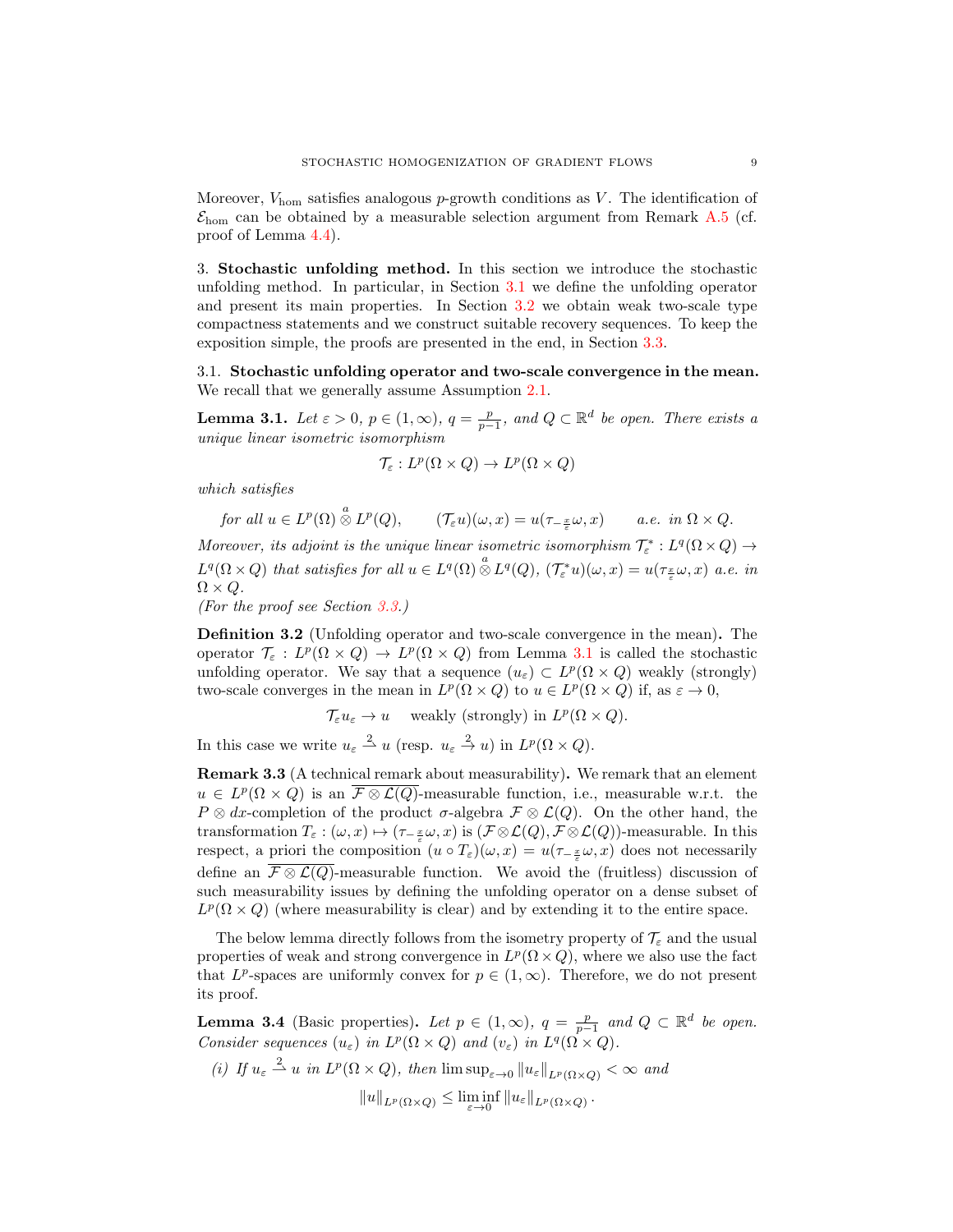- (ii) If  $\limsup_{\varepsilon\to 0}||u_{\varepsilon}||_{L^p(\Omega\times Q)} < \infty$ , then there exist a subsequence  $\varepsilon'$  and  $u \in$  $L^p(\Omega \times Q)$  such that  $u_{\varepsilon'} \stackrel{2}{\rightharpoonup} u$  in  $L^p(\Omega \times Q)$ .
- (iii)  $u_{\varepsilon} \stackrel{2}{\to} u$  in  $L^p(\Omega \times Q)$  if and only if  $u_{\varepsilon} \stackrel{2}{\to} u$  in  $L^p(\Omega \times Q)$  and  $||u_{\varepsilon}||_{L^p(\Omega \times Q)} \to$  $||u||_{L^p(\Omega\times Q)}$ .
- (iv) If  $u_{\varepsilon} \stackrel{2}{\rightharpoonup} u$  in  $L^p(\Omega \times Q)$  and  $v_{\varepsilon} \stackrel{2}{\rightarrow} v$  in  $L^q(\Omega \times Q)$ , then  $\frac{1}{2}$  $\left\langle \begin{array}{l} u_\varepsilon(\omega,x)v_\varepsilon(\omega,x)dx \end{array} \right\rangle \rightarrow \left\langle \begin{array}{l} 0 \end{array} \right\rangle$ Q  $u(\omega, x)v(\omega, x)dx\bigg\rangle$ .

For homogenization of variational problems, in particular problems driven by convex integral functionals, the following transformation and (lower semi-)continuity properties are very useful.

<span id="page-9-1"></span>**Proposition 3.5.** Let  $p \in (1,\infty)$  and  $Q \subset \mathbb{R}^d$  be open and bounded. Let V:  $\Omega \times Q \times \mathbb{R}^m \to \mathbb{R}$  be such that  $V(\cdot, \cdot, F)$  is  $\mathcal{F} \otimes \mathcal{L}(Q)$ -measurable for all  $F \in \mathbb{R}^m$  and  $V(\omega, x, \cdot)$  is continuous for a.e.  $(\omega, x) \in \Omega \times Q$ . Also, we assume that there exists  $c > 0$  such that for a.e.  $(\omega, x) \in \Omega \times Q$ 

$$
|V(\omega, x, F)| \le c(1+|F|^p), \quad \text{for all } F \in \mathbb{R}^m.
$$

Then the following statements hold:

(i) For all  $u \in L^p(\Omega \times Q)^m$ , we have

<span id="page-9-2"></span>
$$
\left\langle \int_{Q} V(\tau_{\frac{x}{\varepsilon}}\omega, x, u(\omega, x)) dx \right\rangle = \left\langle \int_{Q} V(\omega, x, \mathcal{T}_{\varepsilon}u(\omega, x)) dx \right\rangle. \tag{12}
$$

(ii) If  $u_{\varepsilon} \stackrel{2}{\rightarrow} u$  in  $L^p(\Omega \times Q)^m$ , then

$$
\lim_{\varepsilon \to 0} \left\langle \int_Q V(\tau_{\frac{x}{\varepsilon}} \omega, x, u_\varepsilon(\omega, x)) dx \right\rangle = \left\langle \int_Q V(\omega, x, u(\omega, x)) dx \right\rangle.
$$

(iii) We additionally assume that for a.e.  $(\omega, x) \in \Omega \times Q$ ,  $V(\omega, x, \cdot)$  is convex. Then, if  $u_{\varepsilon} \stackrel{2}{\rightharpoonup} u$  in  $L^p(\Omega \times Q)^m$ ,

$$
\liminf_{\varepsilon\to 0}\left\langle\int_Q V(\tau_{\frac{x}{\varepsilon}}\omega,x,u_\varepsilon(\omega,x))dx\right\rangle\geq \left\langle\int_Q V(\omega,x,u(\omega,x))dx\right\rangle.
$$

(For the proof see Section [3.3.](#page-10-1))

**Remark 3.6** (Comparison to the notion of  $[9]$ ). The notion of weak two-scale convergence in the mean of Definition [3.2,](#page-8-1) i.e., weak convergence of unfolded sequences, coincides with the convergence notion introduced in [\[9\]](#page-24-14) (see also [\[4\]](#page-24-15)). More precisely, for a bounded sequence  $(u_{\varepsilon}) \subset L^p(\Omega \times Q)$  we have  $u_{\varepsilon} \stackrel{2}{\rightharpoonup} u$  in  $L^p(\Omega \times Q)$  (in the sense of Definition [3.2\)](#page-8-1) if and only if  $u_{\varepsilon}$  stochastically two-scale converges in the mean to  $u$  in the sense of [\[9\]](#page-24-14), i.e.

<span id="page-9-0"></span>
$$
\lim_{\varepsilon \to 0} \left\langle \int_Q u_\varepsilon(\omega, x) \varphi(\tau_{\frac{x}{\varepsilon}} \omega, x) dx \right\rangle = \left\langle \int_Q u(\omega, x) \varphi(\omega, x) dx \right\rangle, \tag{13}
$$

for any  $\varphi \in L^q(\Omega \times Q)$  that is admissible (in the sense that the mapping  $(\omega, x) \mapsto$  $\varphi(\tau_{\frac{x}{\varepsilon}}\omega, x)$  is well-defined). Indeed, with help of  $\mathcal{T}_{\varepsilon}$  (and its adjoint) we might rephrase the integral on the left-hand side in [\(13\)](#page-9-0) as

$$
\left\langle \int_{Q} u_{\varepsilon}(\mathcal{T}_{\varepsilon}^{*}\varphi) dx \right\rangle = \left\langle \int_{Q} (\mathcal{T}_{\varepsilon}u_{\varepsilon})\varphi dx \right\rangle, \tag{14}
$$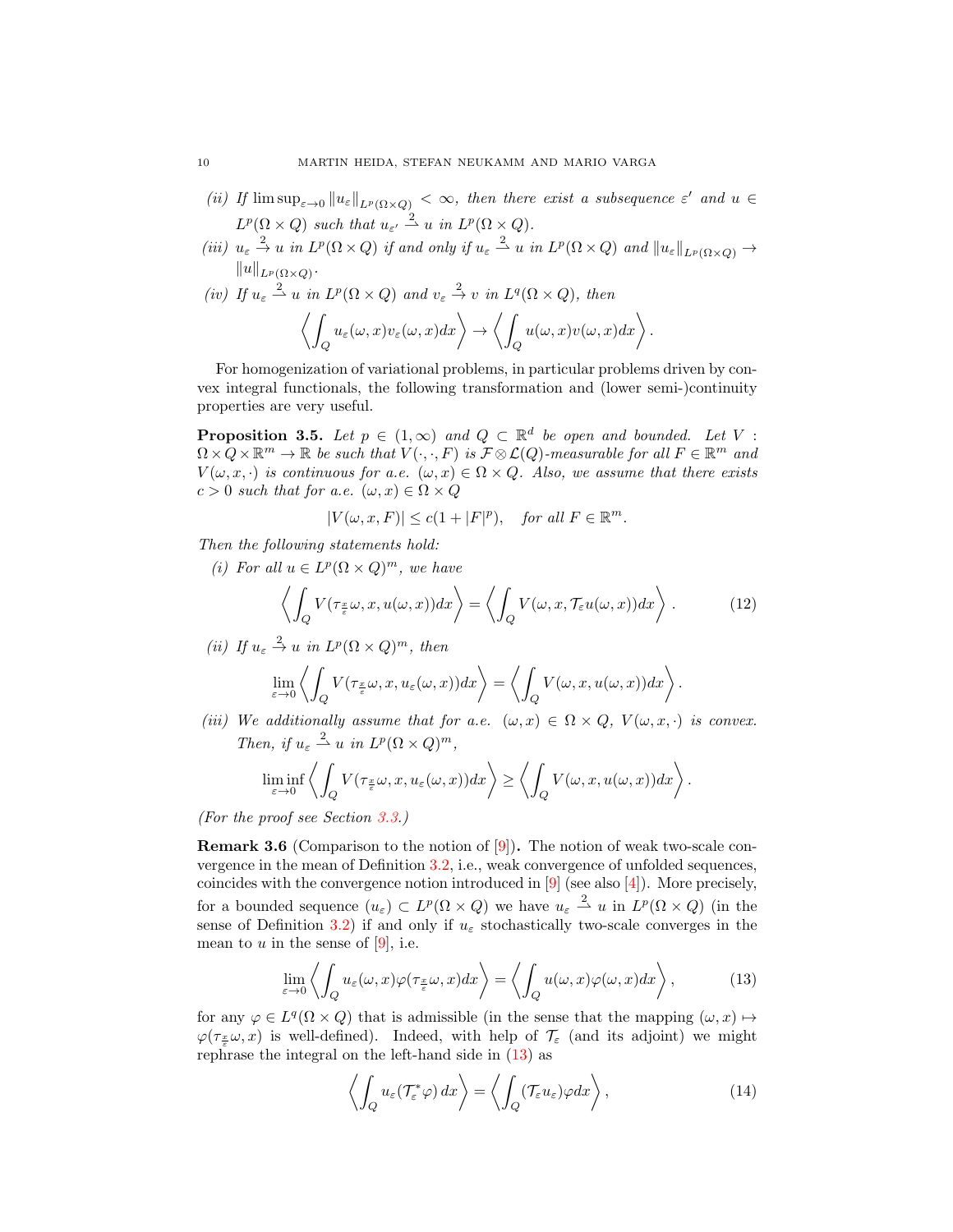which proves the equivalence. For the reason of this equivalence, we use the terms weak and strong stochastic two-scale convergence in the mean instead of talking about weak or strong convergence of unfolded sequences.

The arguments in this paper are inspired by both, the *unfolding approach* we transform intregrals with oscillations into integrals without (or controllable) oscillations—and two-scale convergence in the sense that we make use of oscillating test-functions.

<span id="page-10-0"></span>3.2. Two-scale limits of gradients. The following proposition presents a weak two-scale compactness statement for sequences of gradient fields.

<span id="page-10-2"></span>**Proposition 3.7** (Compactness). Let  $p \in (1,\infty)$  and  $Q \subset \mathbb{R}^d$  be open. Let  $(u_{\varepsilon})$  be a bounded sequence in  $L^p(\Omega) \otimes W^{1,p}(Q)$ . Then, there exist  $u \in L^p_{\text{inv}}(\Omega) \otimes W^{1,p}(Q)$ and  $\chi \in L^p_{\text{pot}}(\Omega) \otimes L^p(Q)$  such that, up to a subsequence,

$$
u_{\varepsilon} \stackrel{2}{\rightharpoonup} u \quad \text{in } L^p(\Omega \times Q), \quad \nabla u_{\varepsilon} \stackrel{2}{\rightharpoonup} \nabla u + \chi \quad \text{in } L^p(\Omega \times Q)^d. \tag{15}
$$

If, additionally,  $\langle \cdot \rangle$  is ergodic, then  $u = P_{\text{inv}}u = \langle u \rangle \in W^{1,p}(Q)$  and  $\langle u_{\varepsilon} \rangle \to u$ weakly in  $W^{1,p}(Q)$ .

(For the proof see Section [3.3.](#page-10-1))

We remark that the above result is already established in [\[9\]](#page-24-14) in the context of two-scale convergence in the mean in the  $L^2$ -space setting. We recapitulate its short proof from the perspective of stochastic unfolding, see Section [3.3.](#page-10-1)

<span id="page-10-5"></span>**Remark 3.8.** Note that the proof of the above proposition reveals that  $P_{\text{inv}}u_{\varepsilon} \to u$ weakly in  $L^p_{\text{inv}}(\Omega) \otimes W^{1,p}(Q)$  (see Lemma [3.13\)](#page-13-0). If we consider a closed subspace  $X \subset W^{1,p}(\mathbb{Q})$  and assume that  $u_{\varepsilon}(\omega) \in X$  P-a.e., then  $P_{\text{inv}}u_{\varepsilon} \in L^p_{\text{inv}}(\Omega) \otimes X$ . Therefore, it follows that  $u \in L^p_{\text{inv}}(\Omega) \otimes X$ . This observation is useful if we consider boundary value problems, e.g., if  $X = W_0^{1,p}(Q)$ . We may argue similarly for closed convex subsets in  $W^{1,p}(Q)$ .

<span id="page-10-4"></span>**Lemma 3.9** (Recovery sequence). Let  $p, \theta \in (1, \infty)$  and  $Q \subset \mathbb{R}^d$  be open. For  $\chi \in L^p_{\text{pot}}(\Omega)\otimes L^p(Q)$  and  $\delta > 0$ , there exists a sequence  $g_{\delta,\varepsilon}(\chi) \in L^p(\Omega)\otimes W_0^{1,p}(Q)$ such that

$$
||g_{\delta,\varepsilon}(\chi)||_{L^{\theta}(\Omega\times Q)} \leq \varepsilon c(\delta), \quad \limsup_{\varepsilon \to 0} ||\mathcal{T}_{\varepsilon} \nabla g_{\delta,\varepsilon}(\chi) - \chi||_{L^p(\Omega\times Q)^d} \leq \delta,
$$

where  $c(\delta) > 0$  does not depend on  $\varepsilon$ . (For the proof see Section [3.3.](#page-10-1))

<span id="page-10-1"></span>3.3. Proofs of the statements in section [3.](#page-8-0) Before presenting the proofs, we recall some basic facts from functional analysis which will be helpful in the following.

**Remark 3.10.** Let  $p \in (1, \infty)$  and  $q = \frac{p}{p-1}$ .

- (i)  $\langle \cdot \rangle$  is ergodic  $\Leftrightarrow L_{\text{inv}}^p(\Omega) \simeq \mathbb{R} \Leftrightarrow P_{\text{inv}}f = \langle f \rangle.$
- (ii) The following orthogonality relations hold (for a proof see [\[11,](#page-24-24) Section 2.6]): We identify the dual space  $L^p(\Omega)$ <sup>\*</sup> with  $L^q(\Omega)$ , and define for a set  $A \subset L^q(\Omega)$ its orthogonal complement  $A^{\perp} \subset L^p(\Omega)$  as

$$
A^{\perp} = \{ \varphi \in L^{p}(\Omega) : \langle \varphi \psi \rangle = 0 \text{ for all } \psi \in A \}.
$$

It holds

<span id="page-10-3"></span>
$$
\ker(D) = \operatorname{ran}(D^*)^{\perp}, \quad L^p_{\text{pot}}(\Omega) = \overline{\operatorname{ran}(D)} = \ker(D^*)^{\perp}.
$$
 (16)

Above,  $\ker(\cdot)$  denotes the kernel and ran $(\cdot)$  the range of an operator.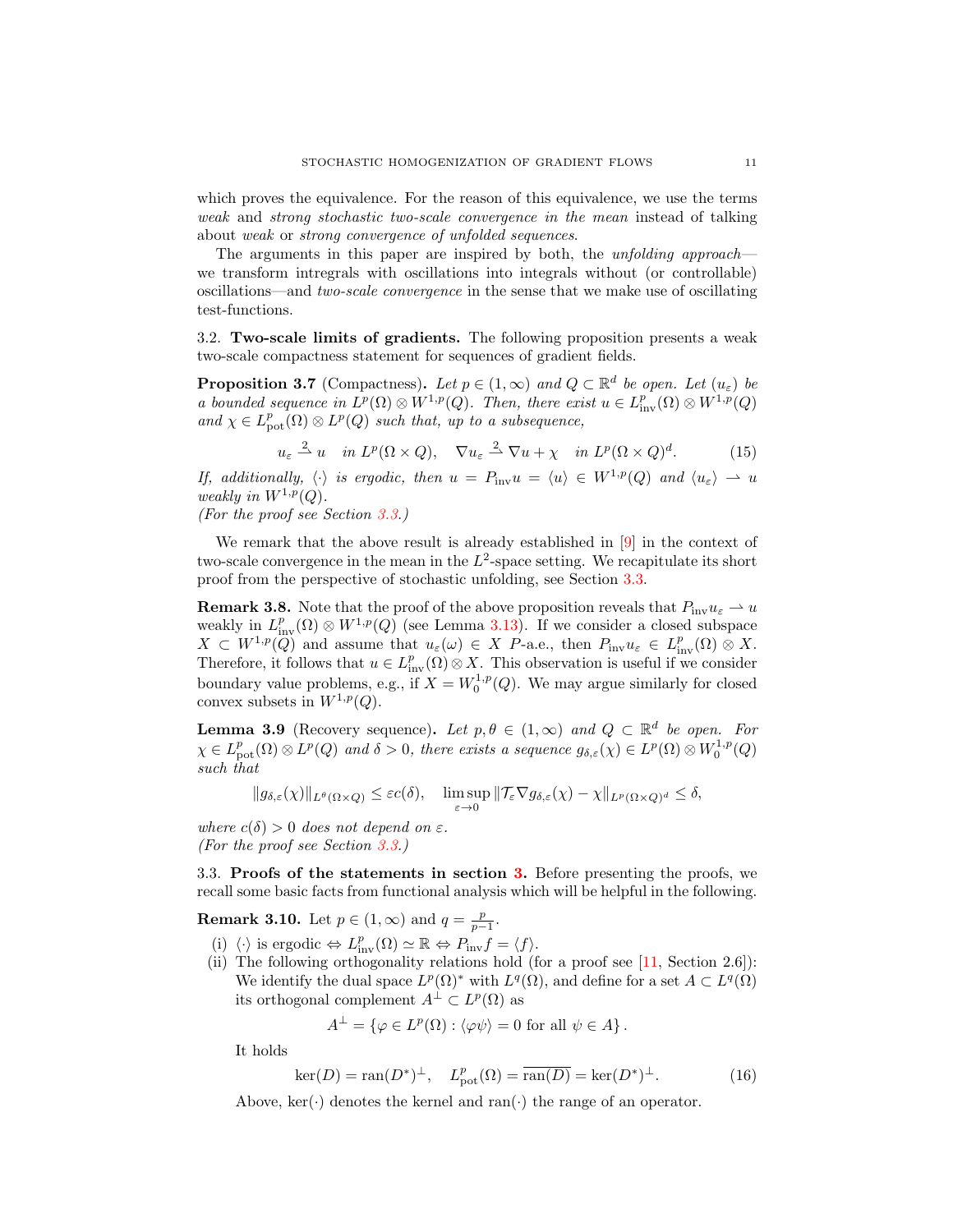Proof of Lemma [3.1.](#page-8-3) We first define an operator  $\mathcal{T}_{\varepsilon}: L^p(\Omega)\overset{a}{\otimes}L^p(Q)\to L^p(\Omega\times Q)$ : For  $u = \sum_i \varphi_i \eta_i \in L^p(\Omega) \overset{a}{\otimes} L^p(Q)$  with  $\varphi_i \in L^p(\Omega)$  and  $\eta_i \in L^p(Q)$ , let

$$
(\mathcal{T}_{\varepsilon} u)(\omega, x) = \sum_{i} \varphi_{i} (\tau_{-\frac{x}{\varepsilon}} \omega) \eta_{i}(x) = u(\tau_{-\frac{x}{\varepsilon}} \omega, x).
$$

 $\mathcal{T}_{\varepsilon}$  is a linear operator which is isometric by the following observation: For  $u \in$  $L^p(\Omega)\overset{a}{\otimes}L^p(Q),$ 

$$
\|\mathcal{T}_{\varepsilon}u\|_{L^{p}(\Omega\times Q)}^{p}=\int_{Q}\left\langle |u(\tau_{-\frac{x}{\varepsilon}}\omega,x)|^{p}\right\rangle dx=\int_{Q}\left\langle |u(\omega,x)|^{p}\right\rangle dx=\|u\|_{L^{p}(\Omega\times Q)}^{p},
$$

where the first and last equality is Fubini's theorem and in the middle, for fixed a.a.  $x \in Q$ , we use a change of variables  $\tau_{-\frac{x}{\varepsilon}} \omega \leadsto \omega$  and the P-preserving property of this transformation (Assumption [2.1](#page-4-1) (ii)).

Since  $L^p(\Omega) \overset{a}{\otimes} L^p(Q)$  is dense in  $L^p(\Omega \times Q)$ ,  $\mathcal{T}_{\varepsilon}$  extends to a linear isometry from  $L^p(\Omega\times Q)$  to  $L^p(\Omega\times Q)$ . We define a linear isometry  $\mathcal{T}_{-\varepsilon}: L^q(\Omega\times Q)\to L^q(\Omega\times Q)$ analogously as  $\mathcal{T}_{\varepsilon}$ , with  $\varepsilon$  replaced by  $-\varepsilon$ . Then for any  $\varphi \in L^p(\Omega) \overset{a}{\otimes} L^p(Q)$  and  $\psi \in L^q(\Omega) \overset{a}{\otimes} L^q(Q)$  we have (thanks to the measure preserving property of  $\tau$ ):

$$
\left\langle \int_Q (\mathcal{T}_{\varepsilon} \varphi) \psi \, dx \right\rangle = \int_Q \left\langle \varphi(\tau_{-\frac{x}{\varepsilon}} \omega, x) \psi(\omega, x) \right\rangle dx
$$
  
= 
$$
\int_Q \left\langle \varphi(\omega, x) \psi(\tau_{\frac{x}{\varepsilon}} \omega, x) \right\rangle dx = \left\langle \int_Q \varphi(\mathcal{T}_{-\varepsilon} \psi) dx \right\rangle.
$$

Since  $L^p(\Omega) \stackrel{a}{\otimes} L^p(Q)$  and  $L^q(\Omega) \stackrel{a}{\otimes} L^q(Q)$  are dense in  $L^p(\Omega \times Q)$  and  $L^q(\Omega \times Q)$ , respectively, we conclude that  $\mathcal{T}_{\varepsilon}^* = \mathcal{T}_{-\varepsilon}$ . Since  $\mathcal{T}_{\varepsilon}^*$  is an isometry, it follows that  $\mathcal{T}_{\varepsilon}$  is surjective (see [\[11,](#page-24-24) Theorem 2.20]). Analogously,  $\mathcal{T}_{\varepsilon}^{*}$  is also surjective.  $\Box$ 

*Proof of Proposition [3.5.](#page-9-1)* We first note that  $V$  is a Carathéodory integrand in the sense of Remark [A.2](#page-23-1) (if necessary we tacitly redefine it by  $V(\omega, x, \cdot) = 0$  for  $(\omega, x)$  in a set of measure  $(0)$  and therefore it follows that V is a normal integrand (see Appen-dix [A\)](#page-22-0). For fixed  $\varepsilon > 0$ , the mapping  $(\omega, x) \mapsto (\tau_{\frac{\varepsilon}{2}} \omega, x)$  is  $(\mathcal{F} \otimes \mathcal{L}(Q), \mathcal{F} \otimes \mathcal{L}(Q))$ measurable and therefore  $(\omega, x, F) \mapsto V(\tau_{\frac{x}{\epsilon}} \omega, x, F)$  defines as well a Carathéodory and thus normal integrand. Hence, with the help of the growth condition, all the integrals in the statement of the proposition are well-defined.

*Proof of (i):* We first consider the case  $u \in L^p(\Omega) \overset{a}{\otimes} L^p(Q)^m$ . By Fubini's theorem, the measure preserving property of  $\tau$ , and by the transformation  $\omega \mapsto \tau_{-\frac{x}{\varepsilon}}\omega$ , we have

$$
\left\langle \int_{Q} V(\tau_{\frac{x}{\varepsilon}} \omega, x, u(\omega, x)) dx \right\rangle = \int_{Q} \left\langle V(\tau_{\frac{x}{\varepsilon}} \omega, x, u(\omega, x)) \right\rangle dx
$$
  
= 
$$
\int_{Q} \left\langle V(\omega, x, u(\tau_{-\frac{x}{\varepsilon}} \omega, x)) \right\rangle dx.
$$

Since  $u \in L^p(\Omega) \overset{a}{\otimes} L^p(Q)$ , we have  $u(\tau_{-\frac{x}{\varepsilon}}\omega, x) = \mathcal{T}_{\varepsilon}u(\omega, x)$ , and thus [\(12\)](#page-9-2) follows. The general case follows by an approximation argument. Indeed, for any  $u \in$  $L^p(\Omega\times Q)^m$  we can find a sequence  $u_k\in L^p(\Omega)\overset{a}{\otimes}L^p(Q)^m$  such that  $u_k\to u$  strongly in  $L^p(\Omega \times Q)^m$ , and by passing to a subsequence (not relabeled) we may additionally assume that  $u_k \to u$  pointwise a.e. in  $\Omega \times Q$ . By continuity of V in its last variable, we thus have  $V(\tau_{\frac{x}{\varepsilon}}\omega, x, u_k(\omega, x)) \to V(\tau_{\frac{x}{\varepsilon}}\omega, x, u(\omega, x))$  for a.e.  $(\omega, x) \in \Omega \times Q$ . Since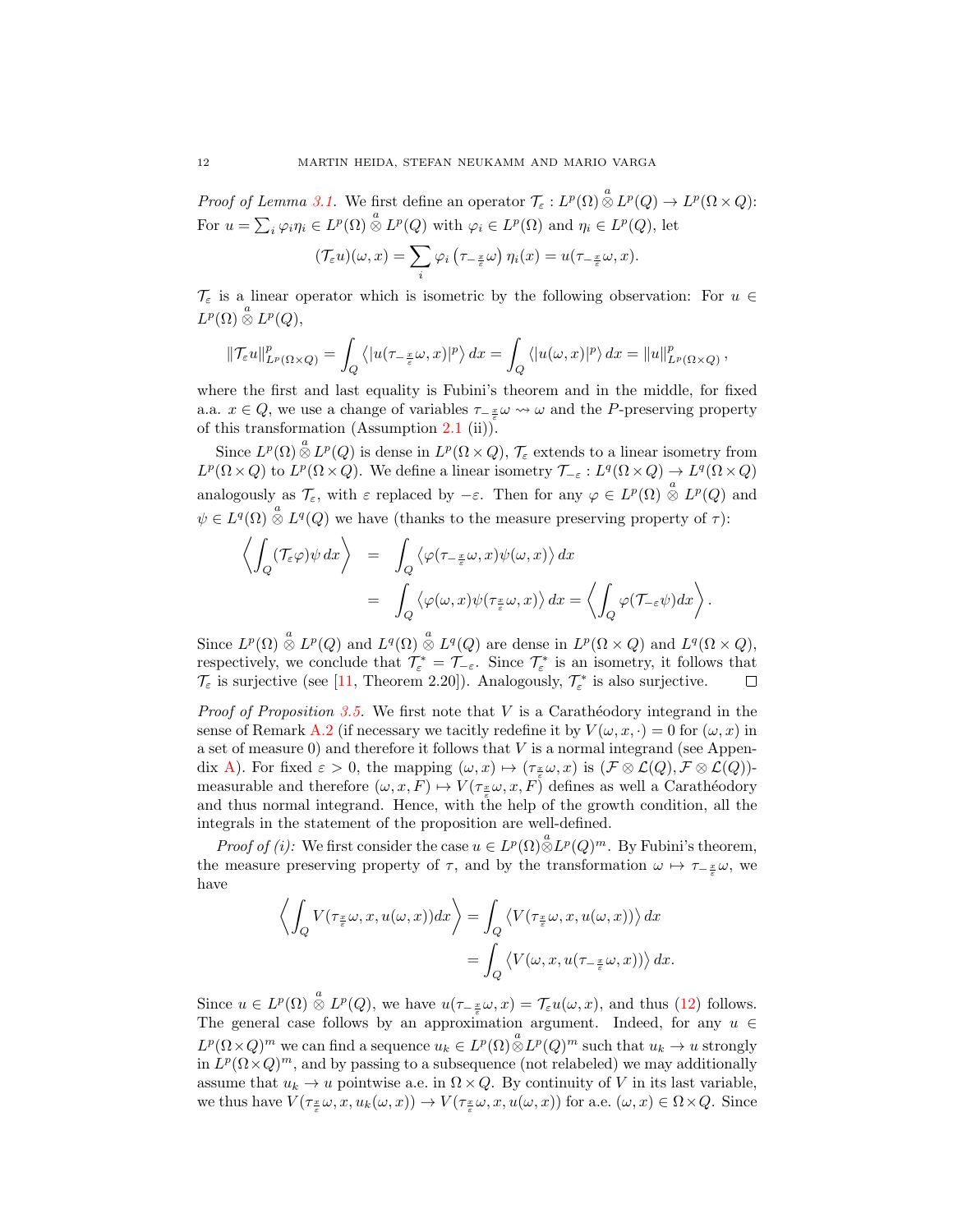$|V(\tau_{\frac{x}{\varepsilon}}\omega, x, u_k(\omega, x))| \leq c(1+|u_k(\omega, x)|^p)$  a.e. in  $\Omega \times Q$ , the dominated convergence theorem $([8, Theorem 2.8.8])$  $([8, Theorem 2.8.8])$  $([8, Theorem 2.8.8])$  implies that

$$
\lim_{k \to \infty} \left\langle \int_Q V(\tau_{\frac{x}{\varepsilon}} \omega, x, u_k(\omega, x)) dx \right\rangle = \left\langle \int_Q V(\tau_{\frac{x}{\varepsilon}} \omega, x, u(\omega, x)) dx \right\rangle.
$$

In the same way we conclude that

$$
\lim_{k\to\infty}\left\langle\int_Q V(\omega,x,\mathcal{T}_{\varepsilon} u_k(\omega,x))dx\right\rangle=\left\langle\int_Q V(\omega,x,\mathcal{T}_{\varepsilon} u(\omega,x))dx\right\rangle.
$$

Since the integrals on the left-hand sides are the same, [\(12\)](#page-9-2) follows.

Proof of (ii): We get  $\left\langle \int_Q V(\tau_{\frac{x}{\varepsilon}}\omega, x, u_\varepsilon(\omega, x))dx\right\rangle = \left\langle \int_Q V(\omega, x, \mathcal{T}_\varepsilon u_\varepsilon(\omega, x))dx\right\rangle$ by part (i). Since by assumption  $\mathcal{T}_{\varepsilon} u_{\varepsilon} \to u$  strongly in  $L^p(\Omega \times Q)^m$ , using the growth conditions of V and the dominated convergence theorem, it follows, similarly to part (i), that  $\lim_{\varepsilon \to 0} \left\langle \int_Q V(\omega, x, \mathcal{T}_{\varepsilon} u_{\varepsilon}(\omega, x)) dx \right\rangle = \left\langle \int_Q V(\omega, x, u(\omega, x)) dx \right\rangle$ .

Proof of (iii): The functional  $L^p(\Omega \times Q)^m \ni u \mapsto \left\langle \int_Q V(\omega, x, u(\omega, x)) dx \right\rangle$  is convex and lower semi-continuous, therefore it is weakly lower semi-continuous (see [\[11,](#page-24-24) Corollary 3.9]). Combining this fact with the transformation formula from (i) and the weak convergence  $\mathcal{T}_{\varepsilon} u_{\varepsilon} \to u$  (by assumption), the claim follows.  $\Box$ 

Before stating the proof of Proposition [3.7,](#page-10-2) we present some auxiliary lemmas.

<span id="page-12-0"></span>**Lemma 3.11.** Let  $p \in (1, \infty)$  and  $q = \frac{p}{p-1}$ .

(i) If 
$$
\varphi \in \{D^*\psi : \psi \in W^{1,q}(\Omega)^d\}^{\perp}
$$
, then  $\varphi \in L^p_{\text{inv}}(\Omega)$ .  
\n(ii) If  $\varphi \in \{\psi \in W^{1,q}(\Omega)^d : D^*\psi = 0\}^{\perp}$ , then  $\varphi \in L^p_{\text{pot}}(\Omega)$ .

Proof. Proof of (i). First, we note that

 $\varphi \in L^p_{\text{inv}}(\Omega) \quad \Leftrightarrow \quad U_{he_i}\varphi = \varphi \quad \text{for all } h \in \mathbb{R}, i = 1, ..., d.$ 

We consider  $\varphi \in \left\{ D^*\psi : \psi \in W^{1,q}(\Omega)^d \right\}^{\perp}$  and we show that  $\varphi \in L^p_{\text{inv}}(\Omega)$  using the above equivalence. Let  $\psi \in W^{1,q}(\Omega)$  and  $i \in \{1, ..., d\}$ . Classical semigroup theory arguments (cf. [\[18,](#page-24-23) Section 7.4.1]) imply that  $\frac{d}{dh}U_{he_i}\psi = D_iU_{he_i}\psi = U_{he_i}D_i\psi =$  $-U_{he_i}D_i^*\psi$ , where the last inequality follows by [\(4\)](#page-5-1). Therefore, an integration over  $(0, -h)$  yields  $U_{-he_i}\psi - \psi = \int_0^h U_{-te_i}D_i^*\psi dt$  and thus

$$
\langle (U_{he_i}\varphi - \varphi)\psi \rangle = \langle \varphi(U_{-he_i}\psi - \psi) \rangle = \langle \varphi \int_0^h U_{-te_i}D_i^*\psi dt \rangle = \int_0^h \langle \varphi D_i^*(U_{-te_i}\psi) \rangle dt.
$$

Since  $U_{-te_i}\psi \in W^{1,q}(\Omega)$  for any  $t \in [0,h]$  and  $D^*(U_{-te_i}\psi e_i) = D_i^*(U_{-te_i}\psi)$ , we obtain  $\langle \varphi D_i^*(U_{-te_i}\psi) \rangle = 0$  and thus  $U_{he_i}\varphi = \varphi$ .

*Proof of (ii)*. In view of  $L_{pot}^p(\Omega) = \ker(D^*)^{\perp}$  (see [\(16\)](#page-10-3)), it is sufficient to prove that the set  $\{\varphi \in W^{1,q}(\Omega)^d : D^*\varphi = 0\}$  is dense in ker $(D^*)$ . This follows by an approximation argument as in [\[25,](#page-24-22) Section 7.2]. Let  $\varphi \in \text{ker}(D^*)$  and we define for  $t > 0$ 

$$
\varphi^t(\omega) = \int_{\mathbb{R}^d} p_t(y)\varphi(\tau_y \omega)dy, \quad \text{where } p_t(y) = \frac{1}{(4\pi t)^{\frac{d}{2}}}e^{-\frac{|y|^2}{4t}}.
$$

Then the claimed density follows, since  $\varphi^t \in W^{1,q}(\Omega)^d$ ,  $D^*\varphi^t = 0$  for any  $t > 0$ and  $\varphi^t \to \varphi$  strongly in  $L^q(\Omega)^d$  as  $t \to 0$ . The last statement can be seen as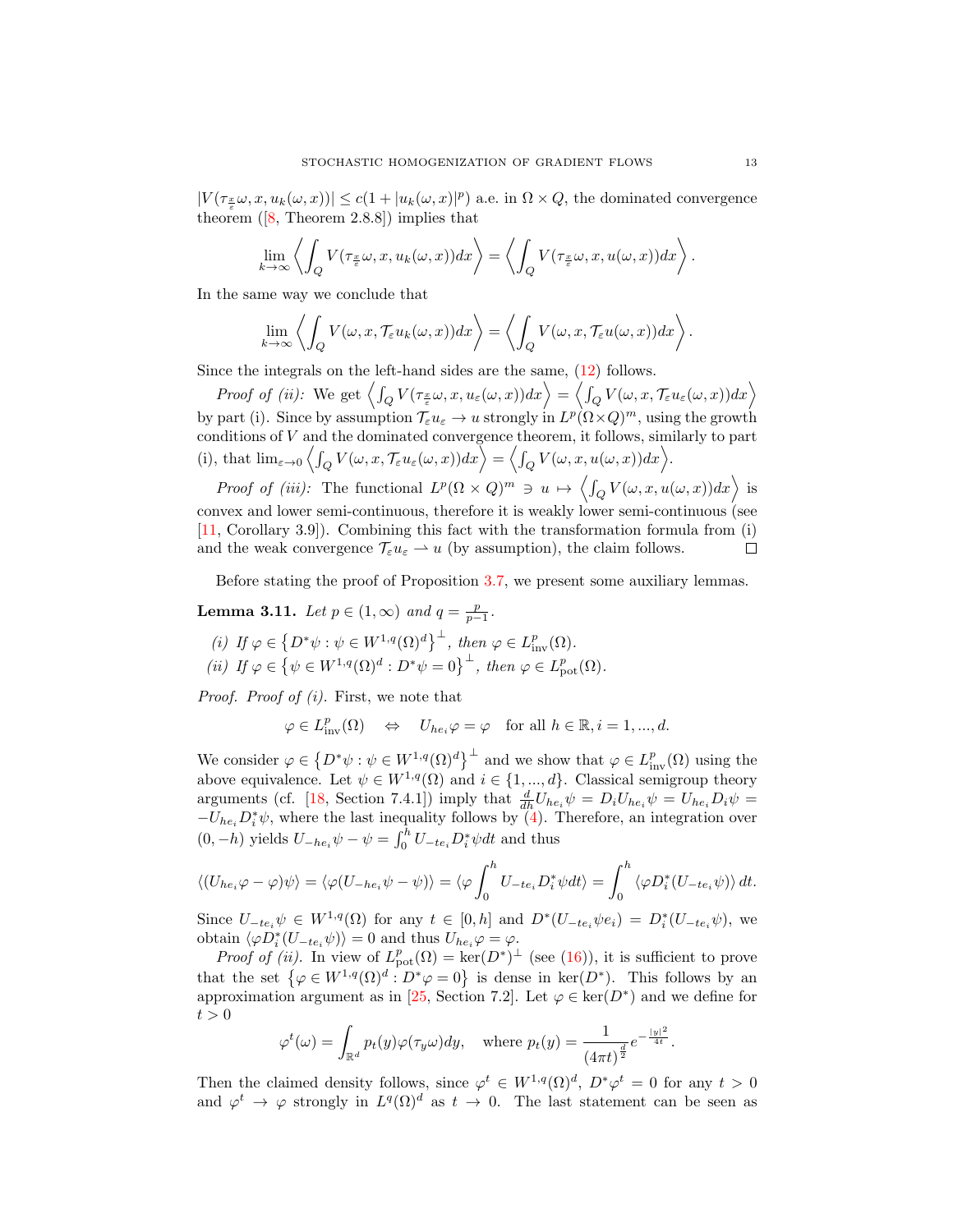follows. By the continuity property of  $U_y$ , for any  $\varepsilon > 0$  there exists  $\delta > 0$  such that  $\langle |\varphi(\tau_y \omega) - \varphi(\omega)|^q \rangle \leq \varepsilon$  for any  $y \in B_\delta(0)$ . It follows that

$$
\langle |\varphi^t - \varphi|^q \rangle = \left\langle \left| \int_{\mathbb{R}^d} p_t(y) \left( \varphi(\tau_y \omega) - \varphi(\omega) \right) dy \right|^q \right\rangle
$$
  
\n
$$
\leq \int_{\mathbb{R}^d} p_t(y) \left\langle |\varphi(\tau_y \omega) - \varphi(\omega)|^q \right\rangle dy
$$
  
\n
$$
= \int_{B_\delta} p_t(y) \left\langle |\varphi(\tau_y \omega) - \varphi(\omega)|^q \right\rangle dy + \int_{\mathbb{R}^d \setminus B_\delta} p_t(y) \left\langle |\varphi(\tau_y \omega) - \varphi(\omega)|^q \right\rangle dy.
$$

The first term on the right-hand side of the above inequality is bounded by  $\varepsilon$  as well as the second term for sufficiently small  $t > 0$ .  $\Box$ 

<span id="page-13-2"></span>**Lemma 3.12.** Let  $p \in (1,\infty)$  and  $Q \subset \mathbb{R}^d$  be open. Let  $u_{\varepsilon} \in L^p(\Omega) \otimes W^{1,p}(Q)$ be such that  $u_{\varepsilon} \stackrel{2}{\rightharpoonup} u$  in  $L^p(\Omega \times Q)$  and  $\varepsilon \nabla u_{\varepsilon} \stackrel{2}{\rightharpoonup} 0$  in  $L^p(\Omega \times Q)^d$ . Then  $u \in$  $L^p_{\text{inv}}(\Omega)\otimes L^p(Q)$ .

*Proof.* Consider a sequence  $v_{\varepsilon} = \varepsilon \mathcal{T}_{\varepsilon}^*(\varphi \eta)$  such that  $\varphi \in W^{1,q}(\Omega)$  and  $\eta \in C_c^{\infty}(Q)$ . Note that  $\mathcal{T}_{\varepsilon}v_{\varepsilon} = \varepsilon\varphi\eta$  and we have, for  $i = 1, ..., d$  and as  $\varepsilon \to 0$ ,

$$
\left\langle \int_Q \partial_i u_\varepsilon v_\varepsilon dx \right\rangle = \left\langle \int_Q (\mathcal{T}_\varepsilon \partial_i u_\varepsilon)(\mathcal{T}_\varepsilon v_\varepsilon) dx \right\rangle = \left\langle \int_Q (\mathcal{T}_\varepsilon \partial_i u_\varepsilon) \varepsilon \varphi \eta dx \right\rangle \to 0.
$$

Moreover, it holds that  $\partial_i v_\varepsilon = \mathcal{T}^*_\varepsilon(D_i \varphi \eta + \varepsilon \varphi \partial_i \eta)$  and therefore

$$
\left\langle \int_{Q} \partial_{i} u_{\varepsilon} v_{\varepsilon} dx \right\rangle = -\left\langle \int_{Q} u_{\varepsilon} \partial_{i} v_{\varepsilon} dx \right\rangle = -\left\langle \int_{Q} u_{\varepsilon} \mathcal{T}_{\varepsilon}^{*} (D_{i} \varphi \eta + \varepsilon \varphi \partial_{i} \eta) dx \right\rangle
$$

$$
= -\left\langle \int_{Q} (\mathcal{T}_{\varepsilon} u_{\varepsilon}) D_{i} \varphi \eta + \varepsilon (\mathcal{T}_{\varepsilon} u_{\varepsilon}) \varphi \partial_{i} \eta dx \right\rangle.
$$

The last expression converges to  $-\langle \int_Q u D_i \varphi \eta dx \rangle$  as  $\varepsilon \to 0$ . As a result of this,  $\langle u(x)D_i\varphi\rangle = 0$  for almost every  $x \in \hat{Q}$  and therefore  $u \in L^p_{\text{inv}}(\Omega) \otimes L^p(Q)$  by Lemma [3.11](#page-12-0) (i).  $\Box$ 

<span id="page-13-0"></span>**Lemma 3.13.** Let  $p \in (1,\infty)$  and  $Q \subset \mathbb{R}^d$  be open. Let  $u_{\varepsilon}$  be a bounded sequence in  $L^p(\Omega) \otimes W^{1,p}(Q)$ . Then there exists  $u \in L^p_{\text{inv}}(\Omega) \otimes W^{1,p}(Q)$  such that (up to a subsequence)

 $u_{\varepsilon} \stackrel{2}{\rightharpoonup} u$  in  $L^p(\Omega \times Q)$ ,  $P_{\text{inv}} u_{\varepsilon} \stackrel{2}{\rightharpoonup} u$  in  $L^p(\Omega \times Q)$ ,  $P_{\text{inv}} \nabla u_{\varepsilon} \stackrel{2}{\rightharpoonup} \nabla u$  in  $L^p(\Omega \times Q)^d$ . In particular, it holds that  $P_{\text{inv}}u_{\varepsilon} \rightharpoonup u$  weakly in  $L^p_{\text{inv}}(\Omega) \otimes W^{1,p}(Q)$ .

*Proof.* Step 1. Proof of the identity  $P_{\text{inv}} \circ T_{\varepsilon} = T_{\varepsilon} \circ P_{\text{inv}} = P_{\text{inv}}$ . The second identity holds by definition of  $P_{\text{inv}}$ . To show that  $P_{\text{inv}} \circ T_{\varepsilon} = P_{\text{inv}}$ , we consider  $v \in L^p(\Omega \times Q)$ ,  $\varphi \in L^q(\Omega)$  and  $\eta \in L^q(Q)$ . We have

<span id="page-13-1"></span>
$$
\left\langle \int_{Q} (P_{\text{inv}} \mathcal{T}_{\varepsilon} v)(\varphi \eta) dx \right\rangle = \left\langle \int_{Q} (\mathcal{T}_{\varepsilon} v) P_{\text{inv}}^{*}(\varphi \eta) dx \right\rangle = \left\langle \int_{Q} v P_{\text{inv}}^{*}(\varphi \eta) dx \right\rangle
$$

$$
= \left\langle \int_{Q} (P_{\text{inv}} v)(\varphi \eta) dx \right\rangle, \quad (17)
$$

where we use the fact that  $\mathcal{T}_{\varepsilon}^* P_{\text{inv}}^* = P_{\text{inv}}^*$  since  $P_{\text{inv}}^* = P_{\text{inv}} : L^q(\Omega) \to L^q_{\text{inv}}(\Omega)$ . The last equality follows by a density argument and the fact that for  $\varphi \in L^2(\Omega)$ it holds  $P_{\text{inv}}\varphi = P_{\text{inv}}^*\varphi$ , which is obtained by  $\langle P_{\text{inv}}^*\varphi, \psi \rangle = \langle \varphi, P_{\text{inv}}\psi \rangle = \langle \varphi, \psi \rangle$  for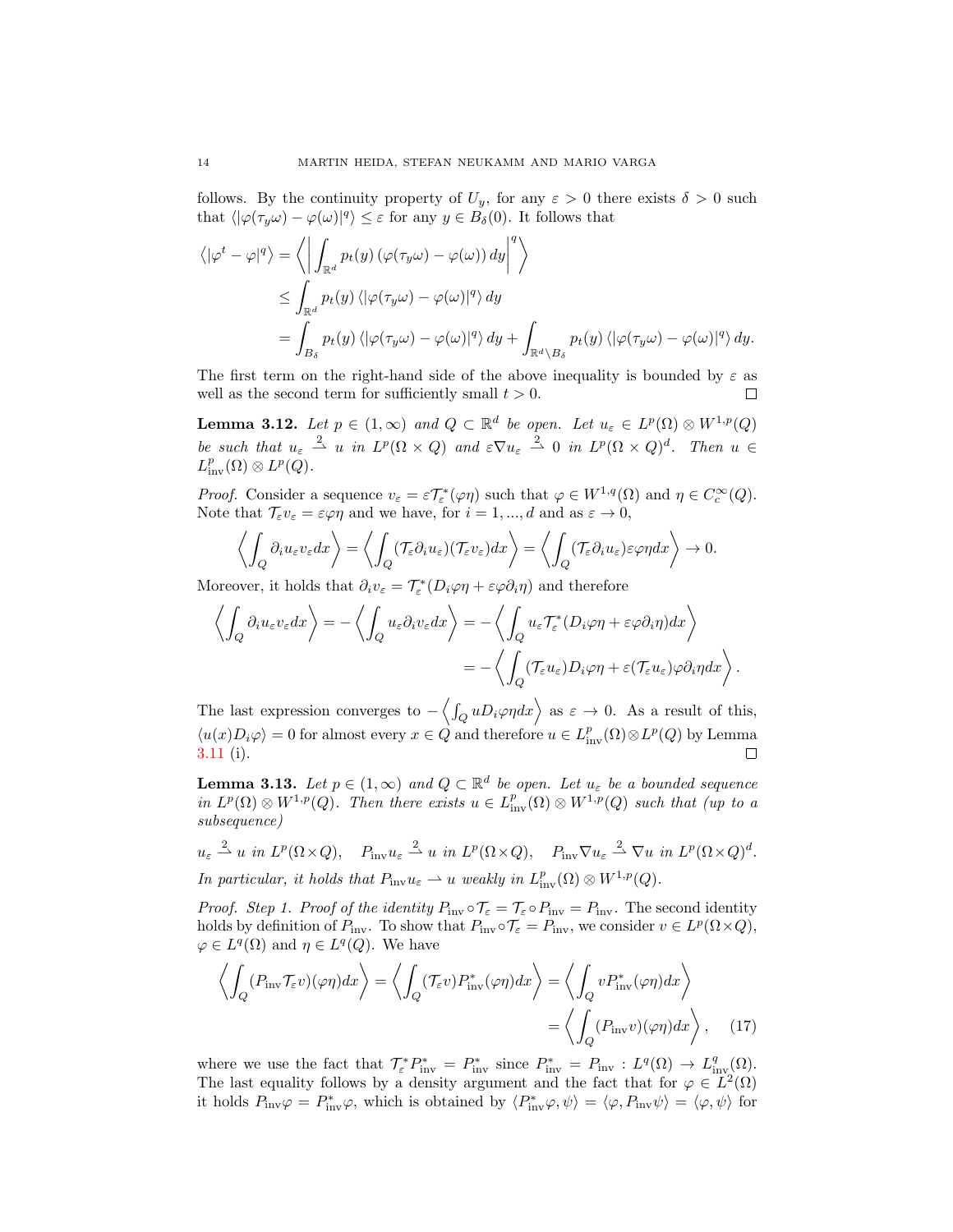all  $\psi \in L^2_{\text{inv}}(\Omega)$ . Finally,  $P_{\text{inv}} \circ \mathcal{T}_{\varepsilon} = P_{\text{inv}}$  follows by [\(17\)](#page-13-1) and an approximation argument since  $L^q(\Omega) \overset{a}{\otimes} L^q(Q)$  is dense in  $L^q(\Omega \times Q)$ .

Step 2. Convergence of  $P_{\text{inv}}u_{\varepsilon}$ . Since  $u_{\varepsilon}$  is bounded in  $L^p(\Omega) \otimes W^{1,p}(Q)$ , we may extract a (not relabeled) subsequence such that  $u_{\varepsilon} \to v$  weakly in  $L^p(\Omega) \otimes W^{1,p}(Q)$ .  $P_{\text{inv}}$  is a linear and bounded operator and thus we conclude that

 $P_{\text{inv}}u_{\varepsilon} \rightharpoonup P_{\text{inv}}v$  weakly in  $L^p(\Omega \times Q)$ ,  $P_{\text{inv}}\nabla u_{\varepsilon} \rightharpoonup P_{\text{inv}}\nabla v$  weakly in  $L^p(\Omega \times Q)^d$ . Moreover, since  $P_{\text{inv}}$  commutes with  $\nabla$ , it follows that  $P_{\text{inv}}u_{\varepsilon} \rightharpoonup P_{\text{inv}}v$  weakly in  $L^p(\Omega) \otimes W^{1,p}(Q)$ . Furthermore, by  $\mathcal{T}_{\varepsilon} \circ P_{\text{inv}} = P_{\text{inv}}$ , we have

 $P_{\text{inv}}u_{\varepsilon} \stackrel{2}{\rightharpoonup} P_{\text{inv}}v$  in  $L^p(\Omega \times Q)$ ,  $P_{\text{inv}}\nabla u_{\varepsilon} \stackrel{2}{\rightharpoonup} P_{\text{inv}}\nabla v = \nabla P_{\text{inv}}v$  in  $L^p(\Omega \times Q)^d$ .

Step 3. Convergence of  $u_{\varepsilon}$ . Since  $u_{\varepsilon}$  is bounded, using Lemma [3.4](#page-8-4) (ii) and Lemma [3.12](#page-13-2) there exists  $u \in L^p_{\text{inv}}(\Omega) \otimes L^p(Q)$  such that  $u_\varepsilon \stackrel{2}{\rightharpoonup} u$  in  $L^p(\Omega \times Q)$ . Also,  $P_{\text{inv}}$  is a linear and bounded operator which, together with  $P_{\text{inv}} \circ T_{\varepsilon} = P_{\text{inv}}$  from Step 1, implies that  $P_{\text{inv}}u_{\varepsilon} \rightharpoonup P_{\text{inv}}u = u$ . Using this, we conclude that  $u = P_{\text{inv}}v$ .  $\Box$ 

*Proof of Proposition [3.7.](#page-10-2)* Lemma [3.13](#page-13-0) implies that  $u_{\varepsilon} \stackrel{2}{\rightharpoonup} u$  in  $L^p(\Omega \times Q)$  (up to a subsequence), where  $u \in L^p_{\text{inv}}(\Omega) \otimes W^{1,p}(Q)$ . Moreover, it follows that there exists  $v \in L^p(\Omega \times Q)^d$  such that  $\nabla u_{\varepsilon} \stackrel{2}{\rightharpoonup} v$  in  $L^p(\Omega \times Q)^d$  (up to another subsequence). We show that  $\chi := v - \nabla u \in L^p_{\text{pot}}(\Omega) \otimes L^p(Q)$ .

Let  $\varphi \in W^{1,q}(\Omega)^d$  with  $D^*\varphi = 0$  and  $\eta \in C_c^{\infty}(Q)$ . We have, as  $\varepsilon \to 0$ ,

<span id="page-14-1"></span>
$$
\left\langle \int_{Q} \nabla u_{\varepsilon} \cdot \mathcal{T}_{\varepsilon}^{*}(\varphi \eta) dx \right\rangle = \left\langle \int_{Q} \mathcal{T}_{\varepsilon} \nabla u_{\varepsilon} \cdot \varphi \eta dx \right\rangle \to \left\langle \int_{Q} v \cdot \varphi \eta dx \right\rangle. \tag{18}
$$

On the other hand,

$$
\left\langle \int_{Q} \nabla u_{\varepsilon} \cdot \mathcal{T}_{\varepsilon}^{*}(\varphi \eta) dx \right\rangle = -\left\langle \int_{Q} u_{\varepsilon} \sum_{i=1}^{d} \mathcal{T}_{\varepsilon}^{*}(\frac{1}{\varepsilon} \eta D_{i} \varphi_{i} + \varphi_{i} \partial_{i} \eta) dx \right\rangle
$$
  

$$
= \frac{1}{\varepsilon} \left\langle \int_{Q} (\mathcal{T}_{\varepsilon} u_{\varepsilon}) (\eta D^{*} \varphi) dx \right\rangle - \left\langle \int_{Q} (\mathcal{T}_{\varepsilon} u_{\varepsilon}) \sum_{i=1}^{d} \varphi_{i} \partial_{i} \eta dx \right\rangle.
$$
 (19)

Above, the first term on the right-hand side vanishes by assumption and the second converges to  $\langle \int_Q \nabla u \cdot \varphi \eta \rangle$  as  $\varepsilon \to 0$ . Using [\(19\)](#page-14-0), [\(18\)](#page-14-1) and Lemma [3.11](#page-12-0) (ii) we complete the proof.  $\Box$ 

*Proof of Lemma [3.9.](#page-10-4)* For  $\chi \in L^p_{\text{pot}}(\Omega) \otimes L^p(Q)$  and  $\delta > 0$ , by definition of the space  $L_{\text{pot}}^p(\Omega)\otimes L^p(Q)$  and by density of ran(D) in  $L_{\text{pot}}^p(\Omega)$ , we find  $g_\delta = \sum_{i=1}^{n(\delta)} \varphi_i^{\delta} \eta_i^{\delta}$  with  $\varphi_i^{\delta} \in W^{1,p}(\Omega)$  and  $\eta_i^{\delta} \in C_c^{\infty}(Q)$  such that

<span id="page-14-0"></span>
$$
\|\chi - Dg_{\delta}\|_{L^p(\Omega \times Q)^d} \le \delta.
$$

Note that we can choose  $\varphi_i^{\delta}$  above so that  $\varphi_i^{\delta} \in L^{\theta}(\Omega)$ . This can be seen by a standard truncation and mollification argument (see  $[9, \text{Lemma } 2.2]$  for the  $L^2$ -case) that we present here for the convenience of the reader. For a given  $\varphi \in W^{1,p}(\Omega)$ , by density of  $L^{\infty}(\Omega)$  in  $L^p(\Omega)$ , we find a sequence  $\varphi_k \in L^{\infty}(\Omega)$  such that  $\varphi_k \to \varphi$ in  $L^p(\Omega)$ . For a sequence of standard mollifiers  $\rho_n \in C_c^{\infty}(\mathbb{R}^d)$ ,  $\rho_n \geq 0$ , we define

$$
\varphi_k^n = \int_{\mathbb{R}^d} \rho_n(y) U_y \varphi_k dy, \quad \varphi^n = \int_{\mathbb{R}^d} \rho_n(y) U_y \varphi dy.
$$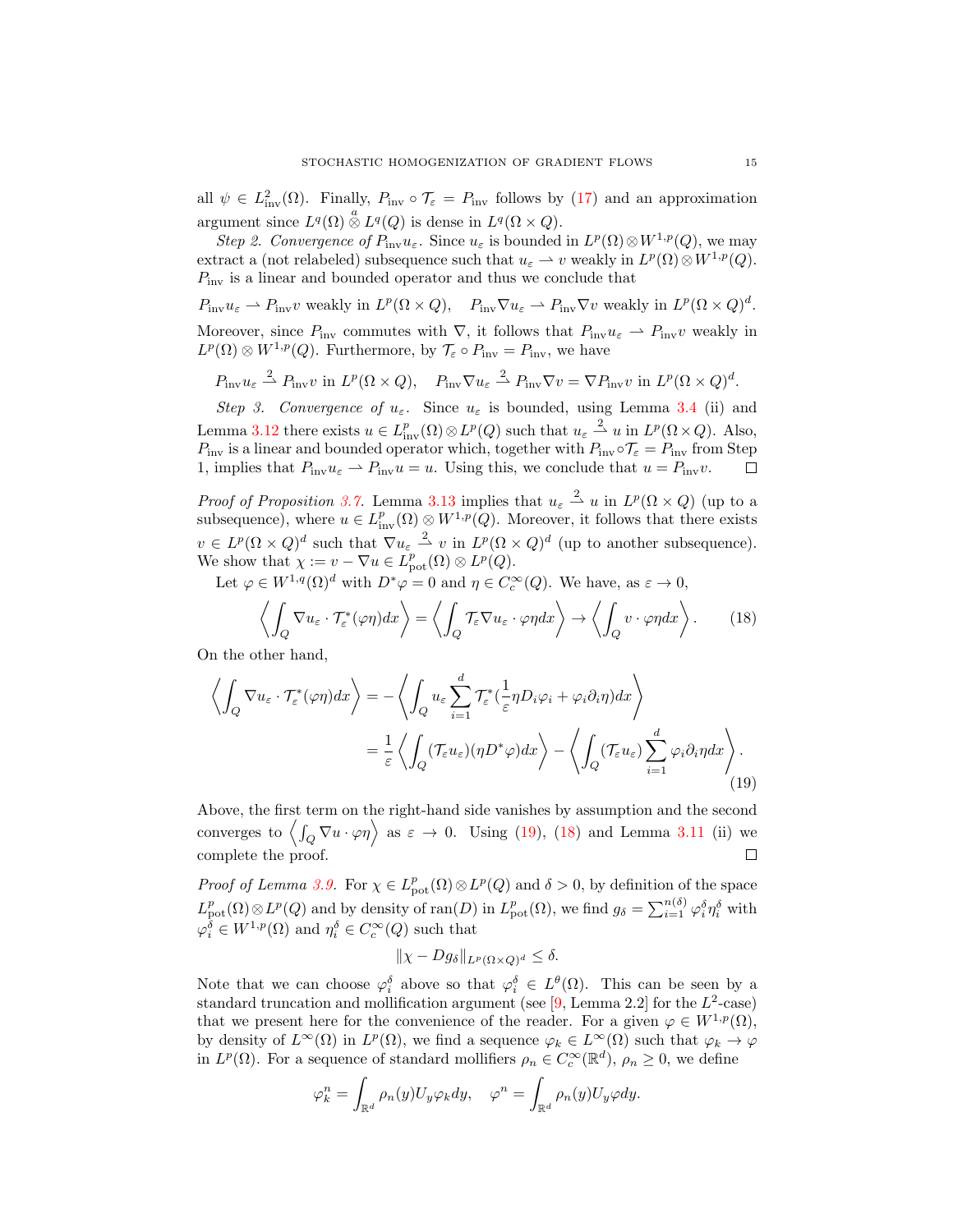It holds that  $\varphi_k^n \in L^{\infty}(\Omega) \cap W^{1,p}(\Omega)$ ,  $D_i \varphi_k^n = \int_{\mathbb{R}^d} -\partial_i \rho_n(y) U_y \varphi_k dy$  and  $D_i \varphi^n =$  $\int_{\mathbb{R}^d} -\partial_i \rho_n(y) U_y \varphi dy = \int_{\mathbb{R}^d} \rho_n(y) U_y D_i \varphi dy$ . Similarly to the proof of Lemma [3.11](#page-12-0) (ii), it follows that  $D\varphi^n \to D\varphi$  in  $L^p(\Omega)^d$  as  $n \to \infty$ . In the following we show that for fixed  $n \in \mathbb{N}$ ,  $D_i \varphi_k^n \to D_i \varphi^n$  in  $L^p(\Omega)$  as  $k \to \infty$ , which yields the claim (up to extraction of a subsequence  $k(n)$ ). We have, as  $k \to \infty$ ,

$$
\langle |D_i \varphi_k^n - D_i \varphi^n|^p \rangle = \langle | \int_{\mathbb{R}^d} -\partial_i \rho_n(y) (U_y \varphi_k - U_y \varphi) dy |^p \rangle \le c(n) \langle | \varphi_k - \varphi |^p \rangle \to 0,
$$

where in the last inequality we use that  $\partial_i \rho_n$  is compactly supported and  $L^{\infty}$ , and Jensen's inequality. This means that in the definition of  $g_{\delta}$  above, we can choose  $\varphi_i^{\delta} \in L^{\theta}(\Omega) \cap W^{1,p}(\Omega).$ 

We define  $g_{\delta,\varepsilon} = \varepsilon \mathcal{T}_{\varepsilon}^{-1} g_{\delta}$  and note that  $g_{\delta,\varepsilon} \in L^p(\Omega) \otimes W_0^{1,p}(Q) \cap L^{\theta}(\Omega \times Q)$ and  $\nabla g_{\delta,\varepsilon} = \mathcal{T}_{\varepsilon}^{-1} D g_{\delta} + \mathcal{T}_{\varepsilon}^{-1} \varepsilon \nabla g_{\delta}$ . As a result of this and with help of the isometry property of  $\mathcal{T}_{\varepsilon}^{-1}$  (which is a consequence of the measure preserving property of  $\tau$ Assumption [2.1](#page-4-1) (ii)), the claim of the lemma follows.  $\Box$ 

<span id="page-15-0"></span>4. Proof of Theorem [2.3.](#page-7-0) Before presenting the main proof, we provide three auxiliary lemmas. Lemma [4.1](#page-15-1) provides the reduction of the Λ-convex gradient flows to convex gradient flows. Lemmas [4.3](#page-16-0) and [4.4](#page-17-0) provide a suitable recovery sequence that is helpful in the treatment of the term  $\int_0^T \widetilde{\mathcal{E}}_{\varepsilon}^*(t, -D\mathcal{R}_{\varepsilon}(\dot{u}_{\varepsilon}(t)))dt$  in [\(3\)](#page-2-0) (cf.  $(20)$ .

<span id="page-15-1"></span>**Lemma 4.1** (Convex reduction). Let  $T > 0$  be fixed. Let the assumptions of Theorem [2.3](#page-7-0) be satisfied. Let  $\widetilde{\mathcal{E}}_{\varepsilon} : [0,T] \times Y \to \mathbb{R} \cup {\infty}$  and  $\widetilde{\mathcal{E}}_{\text{hom}} : [0,T] \times Y_0 \to$  $\mathbb{R} \cup \{\infty\}$  be given by

$$
\widetilde{\mathcal{E}}_{\varepsilon}(t,u) = e^{2\Lambda t} \mathcal{E}_{\varepsilon}(e^{-\Lambda t}u) - \Lambda \mathcal{R}_{\varepsilon}(u), \quad \widetilde{\mathcal{E}}_{\text{hom}}(t,u) = e^{2\Lambda t} \mathcal{E}_{\text{hom}}(e^{-\Lambda t}u) - \Lambda \mathcal{R}_{\text{hom}}(u).
$$

Then:

(i)  $\widetilde{\mathcal{E}}_{\varepsilon}$  and  $\widetilde{\mathcal{E}}_{\text{hom}}$  are convex normal integrands (see Definition [A.1\)](#page-22-1).

(ii)  $y \in H^1(0,T;Y)$  satisfies [\(7\)](#page-6-1) if and only if  $u(t) := e^{\Lambda t}y(t)$  satisfies

<span id="page-15-2"></span>
$$
\mathcal{R}_{\varepsilon}(u(T)) + \int_0^T \widetilde{\mathcal{E}}_{\varepsilon}(t, u(t)) + \widetilde{\mathcal{E}}_{\varepsilon}^*(t, -D\mathcal{R}_{\varepsilon}(\dot{u}(t)))dt = \mathcal{R}_{\varepsilon}(u(0)),\tag{20}
$$

where  $\widetilde{\mathcal{E}}_{\varepsilon}^*(t,\cdot)$  denotes the convex conjugate of  $\widetilde{\mathcal{E}}_{\varepsilon}(t,\cdot)$ . (iii)  $y \in H^1(0,T; Y_0)$  satisfies [\(11\)](#page-7-1) if and only if  $u(t) := e^{\Lambda t} y(t)$  satisfies

$$
\mathcal{R}_{\text{hom}}(u(T)) + \int_0^T \widetilde{\mathcal{E}}_{\text{hom}}(t,u(t)) + \widetilde{\mathcal{E}}_{\text{hom}}^*(t,-\mathrm{D} \mathcal{R}_{\text{hom}}(\dot{u}(t))) dt = \mathcal{R}_{\text{hom}}(u(0)),
$$

where  $\tilde{\mathcal{E}}_{\text{hom}}^*(t, \cdot)$  denotes the convex conjugate of  $\tilde{\mathcal{E}}_{\text{hom}}(t, \cdot)$ .

*Proof. Proof of (i).* For fixed t, convexity of  $\widetilde{\mathcal{E}}_{\varepsilon}(t, \cdot)$  follows from Λ-convexity of  $\mathcal{E}_{\varepsilon}$ .  $\widetilde{\mathcal{E}}_{\varepsilon}(t,\cdot)$  is proper and l.s.c. Indeed, this follows by continuity of  $\mathcal{R}_{\varepsilon}$  and by the fact that  $\mathcal{E}_{\varepsilon}$  is proper and l.s.c. (cf. Remark [2.2\)](#page-6-5). In the following we show that  $\mathcal{E}_{\varepsilon}$  is  $\mathcal{L}(0,T) \otimes \mathcal{B}(Y)$ -measurable that implies the claim for  $\mathcal{E}_{\varepsilon}$ . First, we note that  $-\Lambda\mathcal{R}_{\varepsilon}$  is  $\mathcal{B}(Y)$ -measurable since it is continuous, therefore it is sufficient to show that the mapping  $(t, u) \mapsto e^{2\Lambda t} \mathcal{E}_{\varepsilon}(e^{-\Lambda t} u)$  is  $\mathcal{L}(0, T) \otimes \mathcal{B}(Y)$ -measurable. We note that  $\mathcal{E}_{\varepsilon}(e^{-\Lambda t}u)$  is the composition of the continuous mapping  $(t, u) \mapsto e^{-\Lambda t}u$ (thus  $(\mathcal{B}(0,T) \otimes \mathcal{B}(Y), \mathcal{B}(Y))$ -measurable) and the l.s.c. functional  $\mathcal{E}_{\varepsilon}$  that is, thus,  $\mathcal{B}(Y)$ -measurable. As a result of this, it is  $\mathcal{B}(0,T) \otimes \mathcal{B}(Y)$ -measurable. Finally,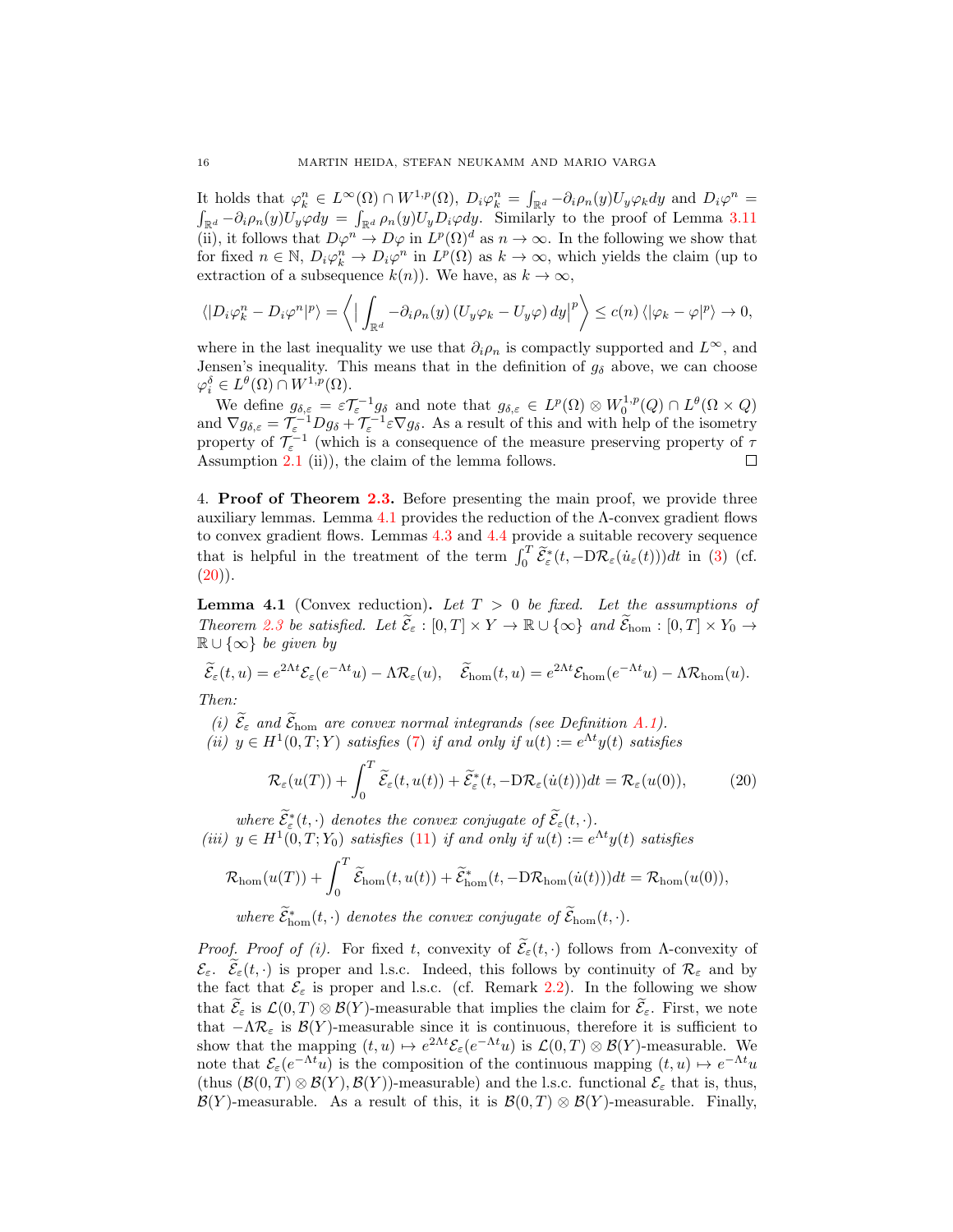the expression  $e^{2\Lambda t} \mathcal{E}_{\varepsilon} (e^{-\Lambda t} u)$  is a product of a continuous and a measurable functional and therefore it is  $\mathcal{L}(0,T) \otimes \mathcal{B}(Y)$ -measurable. For  $\mathcal{E}_{\text{hom}}$ , the claim follows analogously.

*Proof of (ii).* Since  $\mathcal{R}_{\varepsilon}$  is quadratic we have  $\mathcal{R}_{\varepsilon}(\widetilde{y}) = \frac{1}{2} \langle D\mathcal{R}_{\varepsilon}(\widetilde{y}), \widetilde{y} \rangle_{Y^*,Y}$ . Com-bined with [\(7\)](#page-6-1), a simple rearrangement yields for all  $\widetilde{y} \in Y$ ,

$$
\langle \mathcal{D}\mathcal{R}_{\varepsilon}\left(\dot{y}(t)+\Lambda y(t)\right), y(t)-\widetilde{y}\rangle_{Y^*,Y}+\mathcal{E}_{\varepsilon}(y(t))-\Lambda \mathcal{R}_{\varepsilon}(y(t))\leq \mathcal{E}_{\varepsilon}(\widetilde{y})-\Lambda \mathcal{R}_{\varepsilon}(\widetilde{y}).
$$

We multiply the above inequality with  $e^{2\Lambda t}$  and use linearity of  $D\mathcal{R}_{\varepsilon}$  (resp. quadratic structure of  $\mathcal{R}_{\varepsilon}$  to obtain,

$$
\langle \mathcal{D}\mathcal{R}_{\varepsilon} \left( e^{\Lambda t} \dot{y}(t) + \Lambda e^{\Lambda t} y(t) \right), e^{\Lambda t} (y(t) - \widetilde{y}) \rangle_{Y^*,Y}
$$

$$
+ e^{2\Lambda t} \mathcal{E}_{\varepsilon} (e^{-\Lambda t} e^{\Lambda t} y(t)) - \Lambda \mathcal{R}_{\varepsilon} (e^{\Lambda t} y(t))
$$

$$
\leq e^{2\Lambda t} \mathcal{E}_{\varepsilon} (e^{-\Lambda t} e^{\Lambda t} \widetilde{y}) - \Lambda \mathcal{R}_{\varepsilon} (e^{\Lambda t} \widetilde{y}) \quad \text{for all } \widetilde{y} \in Y.
$$

With  $u(t) = e^{\Lambda t} y(t)$ , the definition of  $\tilde{\mathcal{E}}_{\varepsilon}$ , and with the test-function  $\tilde{y} = e^{-\Lambda t} \hat{y}$ , the above inequality reads

$$
\langle \mathcal{D}\mathcal{R}_{\varepsilon}(\dot{u}(t)), u(t) - \hat{y} \rangle_{Y^*,Y} + \widetilde{\mathcal{E}}_{\varepsilon}(t, u(t)) \le \widetilde{\mathcal{E}}_{\varepsilon}(t, \hat{y}) \quad \text{for all } \hat{y} \in Y,
$$

where we used that  $\dot{u}(t) = e^{\Lambda t} \dot{y}(t) + \Lambda e^{\Lambda t} y(t)$ . Since  $\tilde{\mathcal{E}}_{\varepsilon}(t, \cdot)$  is convex for each t, the Fenchel equivalence implies that u satisfies for a.e.  $t \in (0, T)$ ,

<span id="page-16-1"></span>
$$
\langle \mathcal{D}\mathcal{R}_{\varepsilon}(\dot{u}(t)), u(t) \rangle_{Y^*,Y} + \widetilde{\mathcal{E}}_{\varepsilon}(t, u(t)) + \widetilde{\mathcal{E}}_{\varepsilon}^*(t, -\mathcal{D}\mathcal{R}_{\varepsilon}(\dot{u}(t))) = 0. \tag{21}
$$

Since  $\frac{d}{dt}R_{\varepsilon}(u(t)) = \langle DR_{\varepsilon}(u(t)), \dot{u}(t)\rangle_{Y^*,Y} = \langle DR_{\varepsilon}(\dot{u}(t)), u(t)\rangle_{Y^*,Y}$ , integration of the above identity over  $(0, T)$  yields  $(20)$ . On the other hand, if  $(20)$  holds, then we have

$$
\int_0^T \langle \mathrm{D} \mathcal{R}_\varepsilon(\dot{u}(t)), u(t) \rangle_{Y^*,Y} + \widetilde{\mathcal{E}}_\varepsilon(t, u(t)) + \widetilde{\mathcal{E}}_\varepsilon^*(t, -\mathrm{D} \mathcal{R}_\varepsilon(\dot{u}(t))) dt = 0.
$$

The integrand on the left-hand side is nonnegative by the definition of the convex conjugate and therefore it follows that  $u$  satisfies  $(21)$ . This completes the proof.

Proof of *(iii)*. The argument is the same as in part *(ii)*.

 $\Box$ 

**Remark 4.2** (Extended unfolding). For  $p \in (1,\infty)$ , the stochastic unfolding operator  $\mathcal{T}_{\varepsilon}: L^p(\Omega \times Q) \to L^p(\Omega \times Q)$  can be extended to a (not relabeled) linear isometry  $\mathcal{T}_{\varepsilon}: L^p(0,T; L^p(\Omega \times Q)) \to L^p(0,T; L^p(\Omega \times Q)).$  In particular, for functions of the form  $u = \eta \varphi \in L^p(0,T; L^p(\Omega \times Q))$  with  $\eta \in L^p(0,T)$  and  $\varphi \in L^p(\Omega \times Q)$ , we define the unfolding by

$$
\mathcal{T}_{\varepsilon}u(t,\cdot)=\eta(t)\mathcal{T}_{\varepsilon}\varphi(\cdot).
$$

By the density of  $\{\sum_i \eta_i \varphi_i : \eta_i \in L^p(0,T), \varphi_i \in L^p(\Omega \times Q)\}\$ in  $L^p(0,T; L^p(\Omega \times$ Q)) we may extend the unfolding operator to a uniquely determined isometry on  $L^p(0,T; L^p(\Omega \times Q))$ . In the following, we use this extension.

<span id="page-16-0"></span>**Lemma 4.3** (Recovery sequence). Let  $p \in (1,\infty)$ ,  $\theta \in [2,\infty)$  and  $Q \subset \mathbb{R}^d$  be open and bounded. Let  $w \in L^p(0,T; L^p_{inv}(\Omega) \otimes W_0^{1,p}(Q)) \cap L^{\theta}(0,T; L^{\theta}_{inv}(\Omega) \otimes L^{\theta}(Q))$  and  $\chi \in L^p(0,T; L^p_{\text{pot}}(\Omega)\otimes L^p(Q))$ . Then, there exists  $w_{\varepsilon} \in L^p(0,T; L^p(\Omega)\otimes W_0^{1,p}(Q))\cap$  $L^{\theta}(0,T; L^{\theta}(\Omega \times Q))$  such that, as  $\varepsilon \to 0$ ,

$$
\mathcal{T}_{\varepsilon} w_{\varepsilon} \to w \quad strongly \ in \ L^{\theta}(0,T; L^{\theta}(\Omega \times Q)),
$$
  

$$
\mathcal{T}_{\varepsilon} \nabla w_{\varepsilon} \to \nabla w + \chi \quad strongly \ in \ L^{p}(0,T; L^{p}(\Omega \times Q)^{d}).
$$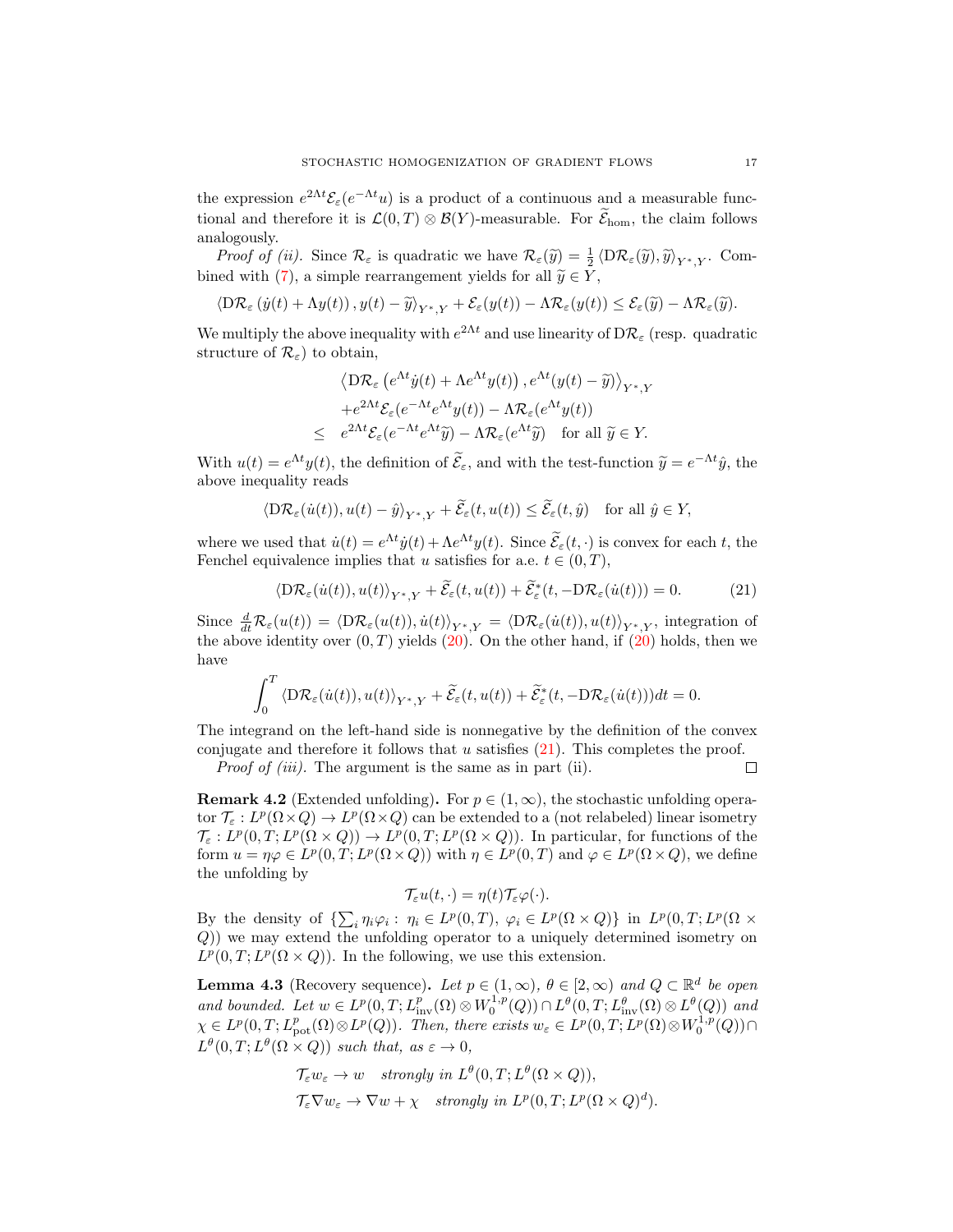*Proof.* Since  $\chi \in L^p(0,T; L^p_{pot}(\Omega) \otimes L^p(Q))$ , we find a sequence  $\psi^k = \sum_{i=1}^k \eta^{k,i} \chi^{k,i}$ with  $\eta^{k,i} \in C_c^{\infty}(0,T)$  and  $\chi^{k,i} \in L_{\text{pot}}^p(\Omega) \otimes L^p(Q)$ , such that

$$
\|\psi^k - \chi\|_{L^p(0,T;L^p(\Omega \times Q)^d)} \to 0 \quad \text{as } k \to \infty.
$$

In view of Lemma [3.9,](#page-10-4) for each  $\chi^{k,i}$  we find  $g_{\delta,\varepsilon}^{k,i} \in (L^p(\Omega)\otimes W_0^{1,p}(Q))\cap L^{\theta}(\Omega\times Q)$ such that

$$
||g_{\delta,\varepsilon}^{k,i}||_{L^{\theta}(\Omega\times Q)} \leq \varepsilon c_{k,i}(\delta), \quad \limsup_{\varepsilon\to 0} ||\mathcal{T}_{\varepsilon}\nabla g_{\delta,\varepsilon}^{k,i} - \chi^{k,i}||_{L^{p}(\Omega\times Q)^{d}} \leq \delta.
$$

We define  $w_{\delta,\varepsilon}^k = w + \sum_{i=1}^k \eta^{k,i} g_{\delta,\varepsilon}^{k,i}$  and we estimate

$$
\|\mathcal{T}_{\varepsilon}w_{\delta,\varepsilon}^{k}-w\|_{L^{\theta}(0,T;L^{\theta}(\Omega\times Q))}+\|\mathcal{T}_{\varepsilon}\nabla w_{\delta,\varepsilon}^{k}-(\nabla w+\chi)\|_{L^{p}(0,T;L^{p}(\Omega\times Q)^{d})}
$$
\n
$$
\leq \|\sum_{i=1}^{k}\eta^{k,i}g_{\delta,\varepsilon}^{k,i}\|_{L^{\theta}(0,T;L^{\theta}(\Omega\times Q))}+\|\sum_{i=1}^{k}\eta^{k,i}\left(\mathcal{T}_{\varepsilon}\nabla g_{\delta,\varepsilon}^{k,i}-\chi^{k,i}\right)\|_{L^{p}(0,T;L^{p}(\Omega\times Q)^{d})}
$$
\n
$$
+\|\psi^{k}-\chi\|_{L^{p}(0,T;L^{p}(\Omega\times Q)^{d})}
$$
\n
$$
\leq \varepsilon\sum_{i=1}^{k}c_{k,i}(\delta)+\sum_{i=1}^{k}c_{k,i}\left\|\mathcal{T}_{\varepsilon}\nabla g_{\delta,\varepsilon}^{k,i}-\chi^{k,i}\right\|_{L^{p}(\Omega\times Q)^{d}}+\|\psi^{k}-\chi\|_{L^{p}(0,T;L^{p}(\Omega\times Q)^{d})}
$$

.

Letting first  $\varepsilon \to 0$ , secondly  $\delta \to 0$ , and finally  $k \to \infty$ , the right-hand side above vanishes. As a result of this, we can extract diagonal sequences  $k(\varepsilon)$  and  $\delta(\varepsilon)$  such that  $w_{\varepsilon} := w_{\delta(\varepsilon)}^{k(\varepsilon)}$  $\Box$  $\frac{\kappa(\varepsilon)}{\delta(\varepsilon),\varepsilon}$  satisfies the claim of the lemma.

<span id="page-17-0"></span>**Lemma 4.4** (Measurable selection). Let the assumptions of Lemma  $4.1$  be satisfied. Let  $\xi \in L^2(0,T;Y_0^*)$ . There exists  $w \in L^p(0,T;L^p_{inv}(\Omega) \otimes W_0^{1,p}(Q))$  $L^{\theta}(0,T; L^{\theta}_{\text{inv}}(\Omega) \otimes L^{\theta}(Q))$  such that

$$
\int_0^T \widetilde{\mathcal{E}}_{\text{hom}}^*(t,\xi(t))dt = \int_0^T \langle \xi(t), w(t) \rangle_{Y_0^*,Y_0} dt - \int_0^T \widetilde{\mathcal{E}}_{\text{hom}}(t,w(t))dt.
$$

Moreover, there exists  $\chi \in L^p(0,T; L^p_{pot}(\Omega) \otimes L^p(Q))$  such that

<span id="page-17-3"></span>
$$
\int_{0}^{T} \inf_{\chi \in L_{\text{pot}}^{p}(\Omega) \otimes L^{p}(Q)} \left\langle \int_{Q} e^{2\Lambda t} V(\omega, x, e^{-\Lambda t} \nabla w(t) + \chi) dx \right\rangle dt
$$
\n
$$
= \int_{0}^{T} \left\langle \int_{Q} e^{2\Lambda t} V(\omega, x, e^{-\Lambda t} \nabla w(t) + \chi(t)) dx \right\rangle dt. \tag{22}
$$

*Proof.* First we note that  $\widetilde{\mathcal{E}}_{\text{hom}}$  is a convex normal integrand by Lemma [4.1](#page-15-1) (i) and  $\int_0^T \widetilde{\mathcal{E}}_{\text{hom}}(t,0)dt < \infty$ . Therefore, Proposition [A.4](#page-23-2) in [A](#page-22-0)ppendix A implies that

<span id="page-17-1"></span>
$$
\int_0^T \widetilde{\mathcal{E}}_{\text{hom}}^*(t,\xi(t))dt
$$
\n
$$
= \sup_{w \in L^2(0,T;Y_0)} \left( \int_0^T \langle \xi(t), w(t) \rangle_{Y_0^*,Y_0} dt - \int_0^T \widetilde{\mathcal{E}}_{\text{hom}}(t, w(t))dt \right). \tag{23}
$$

The supremum on the right-hand side is attained by some  $w \in L^2(0,T;Y_0)$ . Indeed, the right-hand side of [\(23\)](#page-17-1) equals

<span id="page-17-2"></span>
$$
-\inf_{w\in L^2(0,T;Y_0)} \left(\int_0^T \widetilde{\mathcal{E}}_{\text{hom}}(t,w(t))dt - \int_0^T \langle \xi(t), w(t) \rangle_{Y_0^*,Y_0} dt\right).
$$
 (24)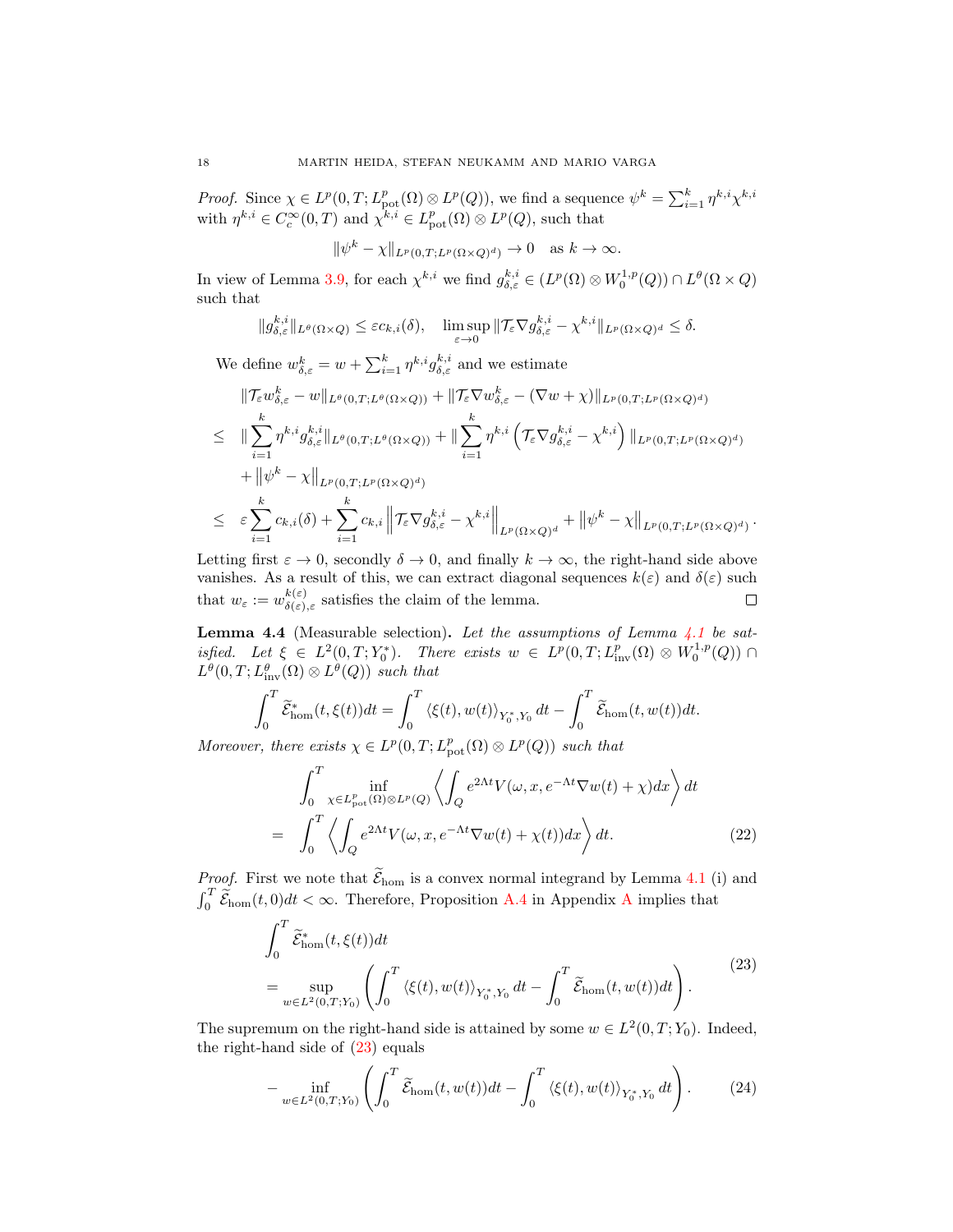For a minimizing sequence  $w_k \in L^2(0,T;Y_0)$  of this problem the growth conditions of V, f and  $\mathcal{R}_{\text{hom}}$  imply that

$$
||w_k||_{L^p(0,T;L^p_{\text{inv}}(\Omega)\otimes W^{1,p}(Q))} + ||w_k||_{L^{\theta}(0,T;L^{\theta}_{\text{inv}}(\Omega)\otimes L^{\theta}(Q))} \leq c(T).
$$

In this respect, we may extract a weakly convergent subsequence in the corresponding spaces in order to apply the direct method of the calculus of variations and conclude that the minimum in [\(24\)](#page-17-2) is attained. We remark that we use that the functional in [\(24\)](#page-17-2) is convex and therefore l.s.c. As a result of the above, we also have  $\int_0^T \widetilde{\mathcal{E}}_{\text{hom}}(t, w(t))dt < \infty$ , which implies that  $w \in L^p(0,T; L^p_{\text{inv}}(\Omega) \otimes W_0^{1,p}(Q)) \cap$  $L^{\theta}(0,T;L^{\theta}_{\text{inv}}(\Omega)\otimes L^{\theta}(Q)).$ 

To show [\(22\)](#page-17-3), we define an integrand  $\mathcal{I}: [0,T] \times (L^p_{\text{pot}}(\Omega) \otimes L^p(Q)) \to \mathbb{R} \cup \{\infty\}$ by  $\mathcal{I}(t,\chi) = e^{2\Lambda t} \left\langle \int_Q V(\omega, x, e^{-\Lambda t} \nabla w(t)(\omega, x) + \chi(\omega, x) dx \right\rangle$ . We remark that  $\mathcal{I}$  is finite everywhere (up to considering a suitable representative of  $\nabla w$ ) and for all  $t \in [0, T], \mathcal{I}(t, \cdot)$  is convex and l.s.c. (using the growth conditions of V), in fact,  $\mathcal{I}(t, \cdot)$  is continuous. Moreover, for each fixed  $\chi \in L^p_{\text{pot}}(\Omega) \otimes L^p(Q), \mathcal{I}(\cdot, \chi)$  is  $\mathcal{L}(0, T)$ measurable. Indeed, this follows by the observation that  $\mathcal{I}(\cdot,\chi)$  is a composition of the mappings  $g_1 : [0,T] \to [0,T] \times L^p(\Omega \times Q)^d$ ,  $g_1(t) = (t, e^{-\Lambda t} \nabla w(t) + \chi)$ , and  $g_2: [0,T] \times L^p(\Omega \times Q)^d \to \mathbb{R}$ ,  $g_2(t,\varphi) = e^{2\Lambda t} \left\langle \int_Q V(\omega, x, \varphi(\omega, x)) dx \right\rangle$ .  $g_1$  is  $(\mathcal{L}(0,T), \mathcal{L}(0,T) \otimes \mathcal{B}(L^p(\Omega \times Q)^d))$ -measurable and  $g_2$  is a Carathéodory integrand and therefore  $(\mathcal{L}(0,T) \otimes \mathcal{B}(L^p(\Omega \times Q)^d))$ -measurable. The above statements imply that  $\mathcal I$  is a convex Carathéodory integrand, thus a normal convex integrand (see Appendix [A\)](#page-22-0). As a result of this, Proposition [A.4](#page-23-2) (and in particular Remark  $A.5$ ) in Appendix [A](#page-22-0) implies that

$$
\int_0^T \inf_{\chi \in L^p_{\text{pot}}(\Omega) \otimes L^p(Q)} \mathcal{I}(t,\chi) dt = \inf_{\chi \in L^p(0,T;L^p_{\text{pot}}(\Omega) \otimes L^p(Q))} \int_0^T \mathcal{I}(t,\chi(t)) dt.
$$

The infimum on the right-hand side is attained at some  $\chi \in L^p(0,T; L^p_{pot}(\Omega) \otimes$  $L^p(Q)$ , which is obtained similarly to the problem  $(24)$  using the direct method of the calculus of variations. This concludes the proof. □

Proof of Theorem [2.3.](#page-7-0) Step 1. Compactness. The apriori estimate [\(9\)](#page-6-6) and the boundedness of  $\mathcal{E}_{\varepsilon}(y_{\varepsilon}^0)$  yield, for all  $t \in [0, T]$ ,

<span id="page-18-0"></span>
$$
||y_{\varepsilon}(t)||_{L^{p}(\Omega)\otimes W^{1,p}(Q)}^{p} + ||y_{\varepsilon}(t)||_{L^{\theta}(\Omega\times Q)}^{\theta} \leq c.
$$
\n(25)

Also, by the isometry property of  $\mathcal{T}_{\varepsilon}$  and since  $\theta \geq 2$ , the above implies that  $\|\mathcal{T}_{\varepsilon}y_{\varepsilon}(t)\|_{Y}^{\theta} \leq c.$  We remark that  $\mathcal{T}_{\varepsilon}y_{\varepsilon} \in H^1(0,T;Y)$  since  $(\cdot)$  and  $\mathcal{T}_{\varepsilon}$  commute, i.e.,  $\frac{d}{dt}(\mathcal{T}_{\varepsilon}y_{\varepsilon})=\mathcal{T}_{\varepsilon}\dot{y}_{\varepsilon}$ , where on the left-hand side  $\mathcal{T}_{\varepsilon}y_{\varepsilon}$  is pointwise defined as  $\mathcal{T}_{\varepsilon}y_{\varepsilon}(t)$ and on the right-hand side  $\mathcal{T}_{\varepsilon}$  is the extension defined on  $L^2(0,T;Y)$ . As a result of this and using the isometry property of  $\mathcal{T}_{\varepsilon}$ , the apriori estimate [\(8\)](#page-6-2) implies that

$$
\|\mathcal{T}_{\varepsilon}y_{\varepsilon}\|_{H^1(0,T;Y)}^2 \leq c, \quad \|\mathcal{T}_{\varepsilon}y_{\varepsilon}(t) - \mathcal{T}_{\varepsilon}y_{\varepsilon}(s)\|_{Y}^2 \leq c|t-s| \quad \text{for all } s,t \in [0,T].
$$

We extract a (not relabeled) subsequence and  $y \in H^1(0,T;Y)$  such that  $\mathcal{T}_{\varepsilon} y_{\varepsilon} \to y$ weakly in  $H^1(0,T;Y)$ , and this implies that  $\mathcal{T}_{\varepsilon}\dot{y}_{\varepsilon} \rightharpoonup \dot{y}$  weakly in  $L^2(0,T;Y)$ . We apply the Arzelà-Ascoli theorem to the sequence  $\mathcal{T}_{\varepsilon}y_{\varepsilon}$  to obtain that (up to another subsequence) for all  $t \in [0, T]$ ,

<span id="page-18-1"></span>
$$
\mathcal{T}_{\varepsilon} y_{\varepsilon}(t) \rightharpoonup y(t) \quad \text{weakly in } Y. \tag{26}
$$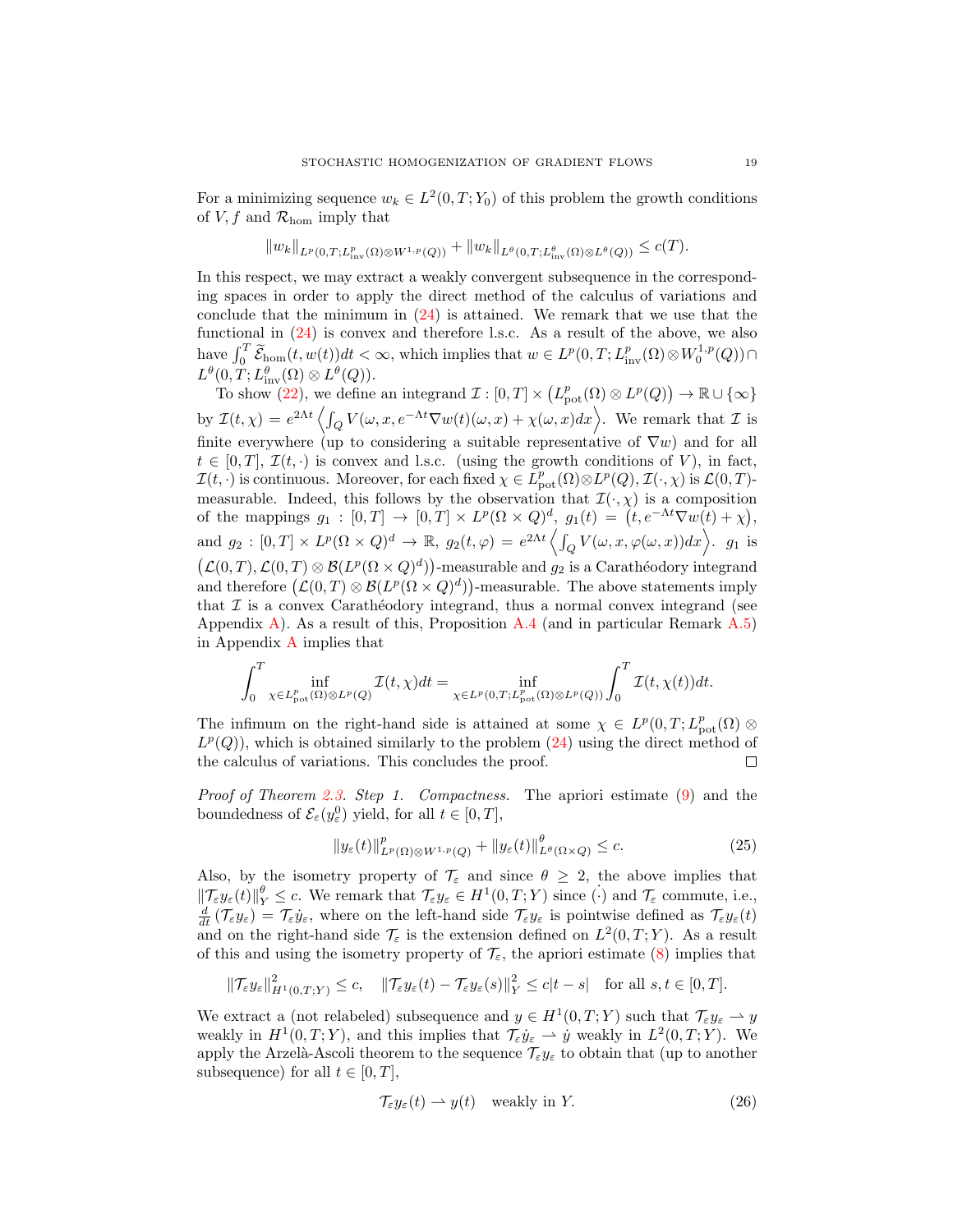Using [\(25\)](#page-18-0) and Proposition [3.7,](#page-10-2) we conclude that  $y(t) \in (L^p_{\text{inv}}(\Omega) \otimes W_0^{1,p}(Q))$  $\left(L_{\text{inv}}^{\theta}(\Omega) \otimes L^{\theta}(Q)\right)$  and

<span id="page-19-4"></span>
$$
\mathcal{T}_{\varepsilon} y_{\varepsilon}(t) \rightharpoonup y(t) \quad \text{weakly in } L^{\theta}(\Omega \times Q) \text{ and in } L^{p}(\Omega \times Q). \tag{27}
$$

In particular, here we also used Remark [3.8](#page-10-5) to conclude that  $y(t)$  has 0 boundary values. These facts also imply that  $y \in H^1(0,T; Y_0)$ . Moreover, for each  $t \in [0,T]$ we find  $\chi(t) \in L^p_{\text{pot}}(\Omega) \otimes L^p(Q)$  and a subsequence  $\varepsilon(t)$  such that  $\mathcal{T}_{\varepsilon(t)} \nabla y_{\varepsilon(t)}(t) \to$  $\nabla y(t) + \chi(t)$  weakly in  $L^p(\Omega \times Q)^d$ . This implies that  $P_{\text{inv}} \nabla y_\varepsilon(t) \rightharpoonup \nabla y(t)$  weakly in  $L^p(\Omega \times Q)^d$  for the whole (sub)sequence  $\varepsilon$ . Note that the assumption on the initial data implies that  $\mathcal{T}_{\varepsilon}y_{\varepsilon}(0) \to y^0$  strongly in Y and hence we have  $y(0) = y^0$ .

In the following step, using Lemma  $4.1$ , we restate  $(7)$  as a convex problem. For this reason, we define the new variables  $u_{\varepsilon}(t) = e^{\Lambda t} y_{\varepsilon}(t)$  and  $u(t) = e^{\Lambda t} y(t)$ . We remark that since  $y(t)$  is in the space of shift invariant functions,  $u(t)$  also inherits this property, i.e.  $u(t) \in (L^p_{inv}(\Omega) \otimes W_0^{1,p}(Q)) \cap (L^{\theta}_{inv}(\Omega) \otimes L^{\theta}(Q)).$  Note that  $\dot{u}_{\varepsilon}(t) = \Lambda e^{\Lambda t} y_{\varepsilon}(t) + e^{\Lambda t} \dot{y}_{\varepsilon}(t)$  and analogously for  $\dot{u}$ . The above convergence statements result in

$$
\mathcal{T}_{\varepsilon} u_{\varepsilon} \rightharpoonup u \quad \text{weakly in } H^{1}(0, T; Y),
$$
  

$$
\mathcal{T}_{\varepsilon} u_{\varepsilon}(t) \rightharpoonup u(t) \quad \text{weakly in } L^{\theta}(\Omega \times Q) \text{ and } L^{p}(\Omega \times Q), \quad \text{for all } t \in [0, T].
$$
 (28)

Step 2. Reduction to a convex problem. In view of Lemma [4.1](#page-15-1) (ii), we have

<span id="page-19-0"></span>
$$
\mathcal{R}_{\varepsilon}(u_{\varepsilon}(T)) + \int_{0}^{T} \widetilde{\mathcal{E}}_{\varepsilon}(t, u_{\varepsilon}(t)) + \widetilde{\mathcal{E}}_{\varepsilon}^{*}(t, -D\mathcal{R}_{\varepsilon}(\dot{u}_{\varepsilon}(t)))dt = \mathcal{R}_{\varepsilon}(u_{\varepsilon}(0)).
$$
 (29)

Step 3. Passage to the limit  $\varepsilon \to 0$  in [\(29\)](#page-19-0). Note that  $u_{\varepsilon}(0) = y_{\varepsilon}^0$  $\stackrel{2}{\rightarrow} y^0 = u(0)$  in Y and therefore using Proposition [3.5](#page-9-1) (ii), for the right-hand side of  $(29)$ , we have

<span id="page-19-2"></span><span id="page-19-1"></span>
$$
\lim_{\varepsilon \to 0} \mathcal{R}_{\varepsilon}(u_{\varepsilon}(0)) = \mathcal{R}_{\text{hom}}(u(0)). \tag{30}
$$

The first term on the left-hand side is treated similarly, using Proposition [3.5](#page-9-1) (iii) and  $(28)$ , we have

<span id="page-19-3"></span>
$$
\liminf_{\varepsilon \to 0} \mathcal{R}_{\varepsilon}(u_{\varepsilon}(T)) \ge \mathcal{R}_{\text{hom}}(u(T)). \tag{31}
$$

We treat the second term on the left-hand side of [\(29\)](#page-19-0) as follows. By Fatou's lemma we have

$$
\liminf_{\varepsilon \to 0} \int_0^T \widetilde{\mathcal{E}}_{\varepsilon}(t, u_{\varepsilon}(t)) dt
$$
\n
$$
\geq \int_0^T \liminf_{\varepsilon \to 0} \left\langle \int_Q e^{2\Lambda t} V(\tau_{\frac{x}{\varepsilon}} \omega, x, e^{-\Lambda t} \nabla u_{\varepsilon}(t)) dx \right\rangle dt
$$
\n
$$
+ \int_0^T \liminf_{\varepsilon \to 0} \left\langle \int_Q e^{2\Lambda t} f(\tau_{\frac{x}{\varepsilon}} \omega, x, e^{-\Lambda t} u_{\varepsilon}(t)) - \frac{\Lambda}{2} r(\tau_{\frac{x}{\varepsilon}} \omega, x) |u_{\varepsilon}(t)|^2 dx \right\rangle dt.
$$

For fixed t, the limin in the first term is a limit for a subsequence  $\varepsilon(t)$  and as in Step 1 we find  $\chi(t) \in L^p_{\text{pot}}(\Omega) \otimes L^p(Q)$  such that, up to another (not relabeled) subsequence, it holds  $\nabla u_{\varepsilon(t)}(t) \stackrel{2}{\rightharpoonup} \nabla u(t) + e^{\Lambda t} \chi(t)$  in  $L^p(\Omega \times Q)^d$ . Also, we notice that  $e^{2\Lambda t}V(\omega, x, e^{-\Lambda t})$  is convex and has p-growth properties and therefore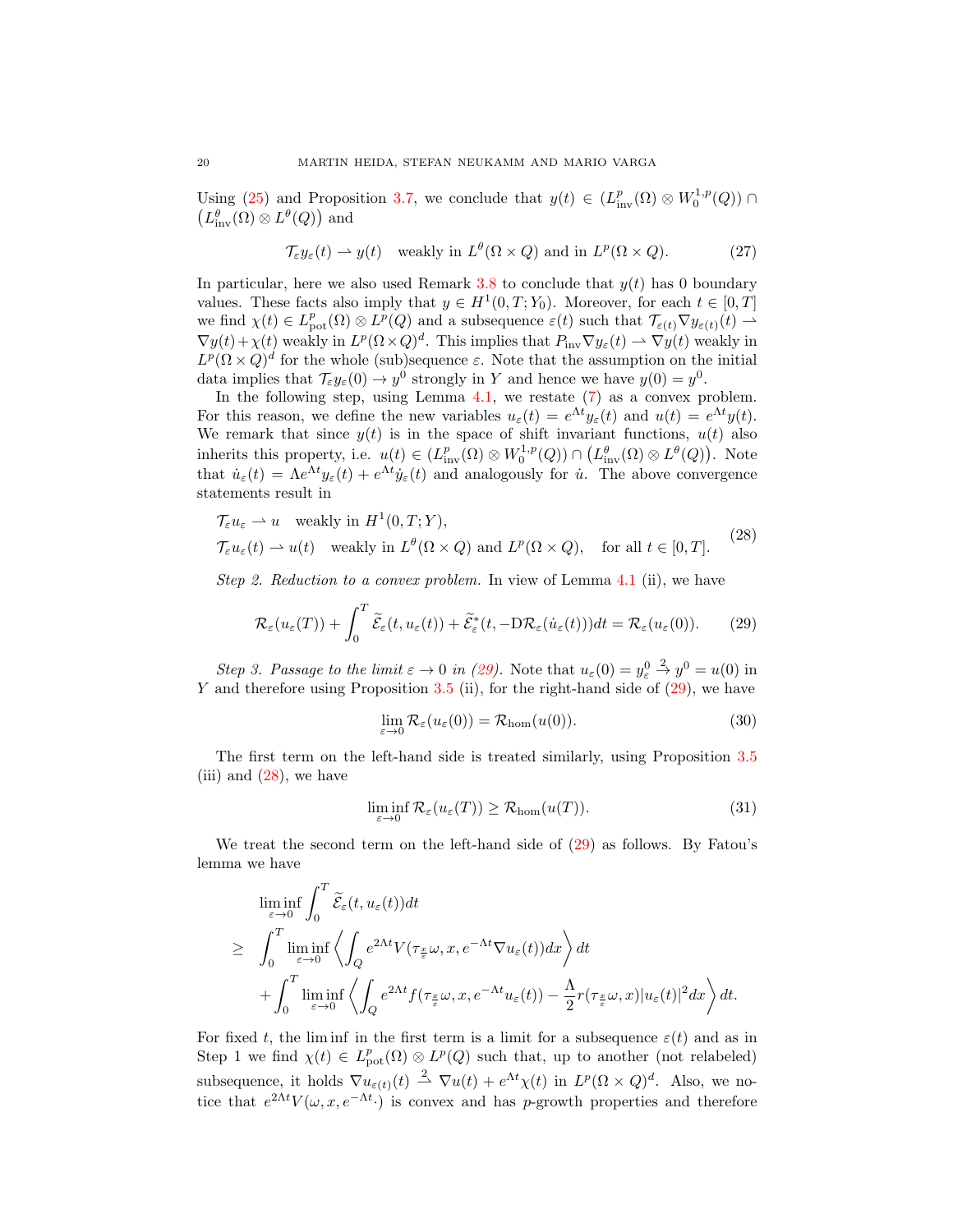Proposition [3.5](#page-9-1) (iii) implies that

$$
\liminf_{\varepsilon \to 0} \left\langle \int_Q e^{2\Lambda t} V(\tau_{\frac{x}{\varepsilon}} \omega, x, e^{-\Lambda t} \nabla u_{\varepsilon}(t)) dx \right\rangle
$$
\n
$$
\geq \left\langle \int_Q e^{2\Lambda t} V(\omega, x, e^{-\Lambda t} \nabla u(t) + \chi(t)) dx \right\rangle
$$
\n
$$
\geq \inf_{\chi \in L^p_{pot}(\Omega) \otimes L^p(Q)} \left\langle \int_Q e^{2\Lambda t} V(\omega, x, e^{-\Lambda t} \nabla u(t) + \chi) dx \right\rangle
$$

On the other hand, we remark that the integrand  $e^{2\Lambda t} f(\omega, x, e^{-\Lambda t}) - \frac{\Lambda}{2} r(\omega, x)$ . |<sup>2</sup> is convex and satisfies  $\theta$ -growth conditions. As a result of this and by [\(28\)](#page-19-1), Proposition [3.5](#page-9-1) (iii) yields

$$
\liminf_{\varepsilon \to 0} \left\langle \int_Q e^{2\Lambda t} f(\tau_{\frac{x}{\varepsilon}} \omega, x, e^{-\Lambda t} u_\varepsilon(t)) - \frac{\Lambda}{2} r(\tau_{\frac{x}{\varepsilon}} \omega, x) |u_\varepsilon(t)|^2 dx \right\rangle
$$
  
\n
$$
\geq \left\langle \int_Q e^{2\Lambda t} f(\omega, x, e^{-\Lambda t} u(t)) - \frac{\Lambda}{2} r(\omega, x) |u(t)|^2 dx \right\rangle.
$$

Using the above two statements we conclude that

<span id="page-20-3"></span>
$$
\liminf_{\varepsilon \to 0} \int_0^T \widetilde{\mathcal{E}}_{\varepsilon}(t, u_{\varepsilon}(t)) dt \ge \int_0^T \widetilde{\mathcal{E}}_{\text{hom}}(t, u(t)) dt.
$$
 (32)

In order to complete the limit passage, it is left to treat the third term on the left-hand side of [\(29\)](#page-19-0). Using Lemma [4.4,](#page-17-0) we find  $w \in L^p(0,T; L^p_{\text{inv}}(\Omega) \otimes W_0^{1,p}(Q)) \cap$  $L^{\theta}(0,T; L^{\theta}_{\text{inv}}(\Omega) \otimes L^{\theta}(Q))$  such that

<span id="page-20-2"></span>
$$
\int_0^T \widetilde{\mathcal{E}}_{\text{hom}}^*(t, -D\mathcal{R}_{\text{hom}}(\dot{u}(t)))dt = \int_0^T \langle -D\mathcal{R}_{\text{hom}}(\dot{u}(t)), w(t) \rangle_{Y_0^*, Y_0} - \widetilde{\mathcal{E}}_{\text{hom}}(t, w(t))dt.
$$
\n(33)

Moreover, by the second claim of Lemma [4.4,](#page-17-0) we find  $\chi \in L^p(0,T; L^p_{pot}(\Omega) \otimes L^p(Q))$ such that

$$
\int_0^T \widetilde{\mathcal{E}}_{\text{hom}}(t, w(t))dt = \int_0^T e^{2\Lambda t} \left\langle \int_Q V(\omega, x, e^{-\Lambda t} \nabla w(t) + \chi(t)) + f(\omega, x, e^{-\Lambda t} w(t)) \right\rangle - \Lambda \mathcal{R}_{\text{hom}}(w(t))dt.
$$
\n(34)

For the pair  $(w, e^{\Lambda} \chi(\cdot))$   $(e^{\Lambda} \cdot$  denotes the function  $t \mapsto e^{\Lambda t}$ ) Lemma [4.3](#page-16-0) implies the existence of  $w_{\varepsilon} \in L^p(0,T; L^p(\Omega) \otimes W_0^{1,p}(Q)) \cap L^{\theta}(0,T; L^{\theta}(\Omega \times Q))$  such that

<span id="page-20-1"></span><span id="page-20-0"></span>
$$
\mathcal{T}_{\varepsilon} w_{\varepsilon} \to w \quad \text{strongly in } L^{\theta}(0, T; L^{\theta}(\Omega \times Q)), \n\mathcal{T}_{\varepsilon} \nabla w_{\varepsilon} \to \nabla w + e^{\Lambda} \chi \quad \text{strongly in } L^{p}(0, T; L^{p}(\Omega \times Q)^{d}).
$$
\n(35)

Using the definition of the convex conjugate  $\widetilde{\mathcal{E}}_{\varepsilon}^*$ , we have

$$
\int_0^T \widetilde{\mathcal{E}}^*_{\varepsilon}(t, -D\mathcal{R}_{\varepsilon}(\dot{u}_{\varepsilon}(t)))dt \geq \int_0^T \langle -D\mathcal{R}_{\varepsilon}(\dot{u}_{\varepsilon}(t)), w_{\varepsilon}(t) \rangle_{Y^*,Y} - \widetilde{\mathcal{E}}_{\varepsilon}(t, w_{\varepsilon}(t))dt.
$$

.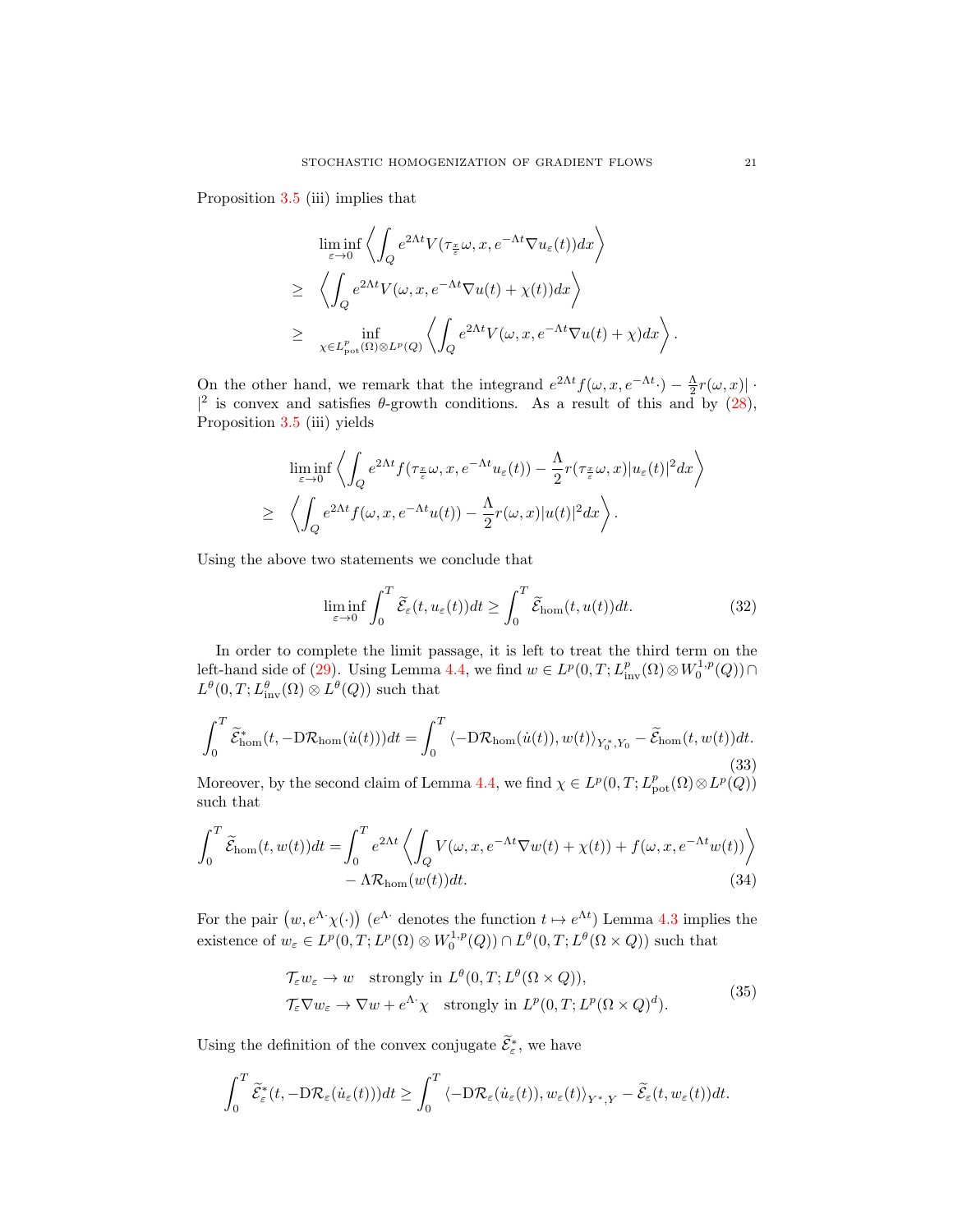For the first term on the right-hand side we have, using the fact that the extended unfolding operator is unitary, as  $\varepsilon \to 0$ ,

$$
\int_0^T \langle -D\mathcal{R}_{\varepsilon}(\dot{u}_{\varepsilon}(t)), w_{\varepsilon}(t) \rangle_{Y^*,Y} dt = -\int_0^T \left\langle \int_Q r(\omega, x) \mathcal{T}_{\varepsilon} \dot{u}_{\varepsilon}(t) \mathcal{T}_{\varepsilon} w_{\varepsilon}(t) dx \right\rangle dt \quad (36)
$$

$$
\to -\int_0^T \left\langle \int_Q r(\omega, x) \dot{u}(t) w(t) dx \right\rangle dt = \int_0^T \left\langle -D\mathcal{R}_{\text{hom}}(\dot{u}(t)), w(t) \right\rangle_{Y_0^*,Y_0} dt.
$$

The above convergence follows since [\(36\)](#page-21-0) is a scalar product of a strongly and a weakly convergent sequence. Moreover, by Proposition [3.5](#page-9-1) (i),

<span id="page-21-0"></span>
$$
\int_0^T \widetilde{\mathcal{E}}_{\varepsilon}(t, w_{\varepsilon}(t)) dt
$$
\n
$$
= \int_0^T e^{2\Lambda t} \left\langle \int_Q V(\omega, x, e^{-\Lambda t} \mathcal{T}_{\varepsilon} \nabla w_{\varepsilon}(t)) + f(\omega, x, e^{-\Lambda t} \mathcal{T}_{\varepsilon} w_{\varepsilon}(t)) dx \right\rangle dt
$$
\n
$$
- \int_0^T \left\langle \int_Q \frac{\Lambda r}{2} |\mathcal{T}_{\varepsilon} w_{\varepsilon}(t)|^2 dx \right\rangle dt.
$$

As  $\varepsilon \to 0$ , this expression converges to

$$
\int_0^T e^{2\Lambda t} \left\langle \int_Q V(\omega, x, e^{-\Lambda t} \nabla w(t) + \chi(t)) + f(\omega, x, e^{-\Lambda t} w(t)) - \frac{\Lambda r}{2e^{2\Lambda t}} |w(t)|^2 dx \right\rangle dt.
$$

This follows completely analogously to the proof of Proposition [3.5](#page-9-1) (ii) using the strong convergences [\(35\)](#page-20-0) and the growth conditions of the integrands (standard argument using the dominated convergence theorem). By [\(34\)](#page-20-1), the last expression equals  $\int_0^T \widetilde{\mathcal{E}}_{\text{hom}}(t, w(t))dt$  and therefore collecting the above statements we conclude that

<span id="page-21-1"></span>
$$
\liminf_{\varepsilon \to 0} \int_0^T \widetilde{\mathcal{E}}_{\varepsilon}^*(t, -D\mathcal{R}_{\varepsilon}(\dot{u}_{\varepsilon}(t)))dt \ge \int_0^T \widetilde{\mathcal{E}}_{\text{hom}}^*(t, -D\mathcal{R}_{\text{hom}}(\dot{u}(t)))dt, \qquad (37)
$$

where we also use  $(33)$ .

Collecting  $(30)$ ,  $(31)$ ,  $(32)$  and  $(37)$ , we obtain that

$$
\int_0^T \widetilde{\mathcal{E}}_{\text{hom}}(t, u(t)) + \widetilde{\mathcal{E}}_{\text{hom}}^*(t, -D\mathcal{R}_{\text{hom}}(\dot{u}(t)))dt
$$
\n
$$
\leq -\mathcal{R}_{\text{hom}}(u(T)) + \mathcal{R}_{\text{hom}}(u(0)) = \int_0^T \langle -D\mathcal{R}_{\text{hom}}(\dot{u}(t)), u(t) \rangle_{Y_0^*, Y_0} dt.
$$

This inequality is, in fact, an equality by the Fenchel-Young inequality. Since  $u(t) =$  $e^{\Lambda t}y(t)$ , Lemma [4.1](#page-15-1) (iii) implies that y is the unique solution to [\(11\)](#page-7-1) with  $y(0) = y^0$ . Furthermore, using  $(30)$  and  $(31)$  we obtain

$$
\limsup_{\varepsilon \to 0} \left( -\mathcal{R}_{\varepsilon}(u_{\varepsilon}(T)) + \mathcal{R}_{\varepsilon}(u_{\varepsilon}(0)) \right) \leq -\mathcal{R}_{\text{hom}}(u(T)) + \mathcal{R}_{\text{hom}}(u(0)).
$$

Also, exploiting the equality [\(29\)](#page-19-0) and the liminf inequalities [\(32\)](#page-20-3), [\(37\)](#page-21-1), we obtain

$$
\liminf_{\varepsilon \to 0} \left( -\mathcal{R}_{\varepsilon}(u_{\varepsilon}(T)) + \mathcal{R}_{\varepsilon}(u_{\varepsilon}(0)) \right) \ge \int_{0}^{T} \widetilde{\mathcal{E}}_{\text{hom}}(t, u(t)) + \widetilde{\mathcal{E}}_{\text{hom}}^{*}(t, -D\mathcal{R}_{\text{hom}}(\dot{u}(t)))dt
$$
  
= -\mathcal{R}\_{\text{hom}}(u(T)) + \mathcal{R}\_{\text{hom}}(u(0)).

This results in

$$
\lim_{\varepsilon \to 0} \frac{e^{2\Lambda T}}{2} \left\langle \int_Q r(\omega, x) |\mathcal{T}_{\varepsilon} y_{\varepsilon}(T)|^2 dx \right\rangle = \lim_{\varepsilon \to 0} \mathcal{R}_{\varepsilon}(u_{\varepsilon}(T)) = \mathcal{R}_{\text{hom}}(u(T)),
$$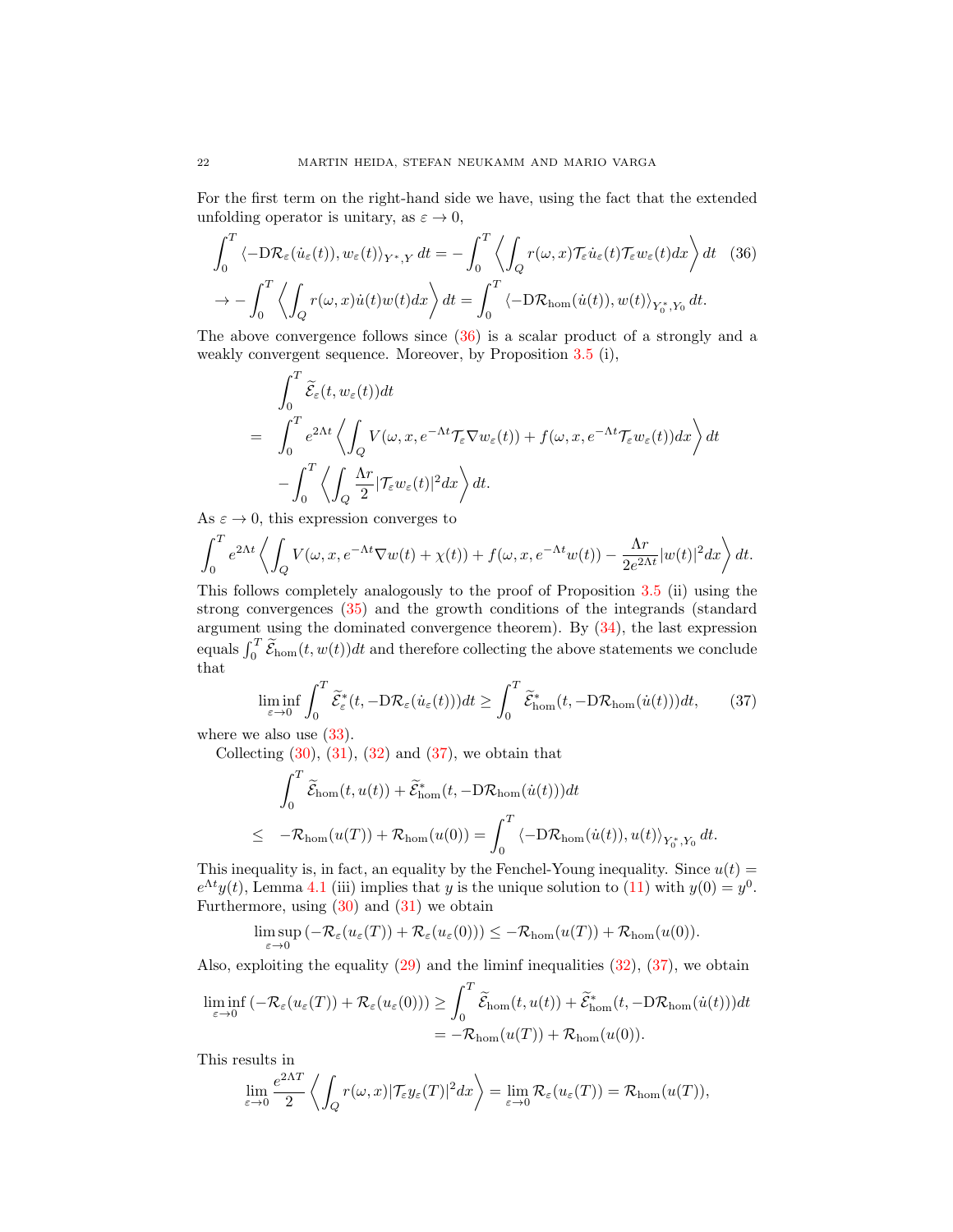where we use that  $\mathcal{R}_{\varepsilon}(u_{\varepsilon}(0))$  converges to  $\mathcal{R}_{\text{hom}}(u(0))$ . Noting that  $\mathcal{R}_{\text{hom}}(u(T))$  $e^{2\Lambda T}$  $\frac{d\Delta T}{d^2}\left\langle \int_Q r(\omega,x) |y(T)|^2 dx \right\rangle$ , the above and  $(26)$  imply that  $\mathcal{T}_\varepsilon y_\varepsilon(T) \to y(T)$  strongly in Y. Since  $\mathcal{T}_{\varepsilon}y(T) = y(T)$  by shift-invariance of  $y(T)$ , we obtain that  $y_{\varepsilon}(T) \to y(T)$ strongly in Y. We may replace T by any  $t \in (0, T]$  in the above procedure to obtain  $y_{\varepsilon}(t) \to y(t)$  strongly in Y. Convergence for the entire sequence is obtained by a standard contradiction argument using the uniqueness of the solution for the limit problem.

Step 4. Convergence of  $\dot{y}_{\varepsilon}$  and  $\mathcal{E}_{\varepsilon}(y_{\varepsilon}(t))$ . The EVI [\(7\)](#page-6-1) is equivalent to the differential inclusion (cf. [\(1\)](#page-1-0) in the Introduction)

$$
0 \in D\mathcal{R}_{\varepsilon}(\dot{y}_{\varepsilon}(t)) + \partial_F \mathcal{E}_{\varepsilon}(y_{\varepsilon}(t)) \quad \text{for a.e. } t \in (0, T).
$$

This and the chain rule for the Λ-convex functional  $\mathcal{E}_{\varepsilon}$  (see, e.g., [\[42\]](#page-25-22)) imply that  $\frac{d}{dt}\mathcal{E}_{\varepsilon}(y_{\varepsilon}(t)) = -\langle \mathrm{D}\mathcal{R}_{\varepsilon}(\dot{y}_{\varepsilon}(t)), \dot{y}_{\varepsilon} \rangle_{Y^*,Y}$ . An integration over  $(0, t)$ , for an arbitrary  $t \in (0, T]$ , yields

$$
\int_0^t \left\langle \mathrm{D} \mathcal{R}_{\varepsilon}(\dot{y}_{\varepsilon}(s)), \dot{y}_{\varepsilon}(s) \right\rangle_{Y^*,Y} ds = \mathcal{E}_{\varepsilon}(y_{\varepsilon}(0)) - \mathcal{E}_{\varepsilon}(y_{\varepsilon}(t)).
$$

Since  $y_{\varepsilon}(t) \to y(t)$  strongly in Y and  $y(t)$  is shift-invariant, it follows that  $\mathcal{T}_{\varepsilon} y_{\varepsilon}(t) \to$  $y(t)$  strongly in Y. As a result of this and using the weak convergence in  $(27)$ , similarly to the proof of [\(32\)](#page-20-3), we obtain that  $\liminf_{\varepsilon\to 0} \mathcal{E}_{\varepsilon}(y_{\varepsilon}(t)) \geq \mathcal{E}_{\text{hom}}(y(t))$  (by employing Proposition [3.5\)](#page-9-1). As a consequence, using the additional assumption  $\mathcal{E}_{\varepsilon}(y_{\varepsilon}(0)) \to \mathcal{E}_{\text{hom}}(y(0)),$  we obtain

$$
\limsup_{\varepsilon \to 0} \int_0^t \left\langle \mathcal{D}\mathcal{R}_{\varepsilon}(\dot{y}_{\varepsilon}(s)), \dot{y}_{\varepsilon}(s) \right\rangle_{Y^*,Y} ds \leq \mathcal{E}_{\text{hom}}(y(0)) - \mathcal{E}_{\text{hom}}(y(t))
$$
\n
$$
= \int_0^t \left\langle \mathcal{D}\mathcal{R}_{\text{hom}}(\dot{y}(s)), \dot{y}(s) \right\rangle_{Y_0^*,Y_0} ds,
$$

where in the last equality we use that  $y$  is the solution to the limit problem. Note that it holds  $\int_0^t \langle D\mathcal{R}_{\varepsilon}(\dot{y}_{\varepsilon}(s)), \dot{y}_{\varepsilon}(s) \rangle_{Y^*,Y} ds = \int_0^t \left\langle \int_Q r |\mathcal{T}_{\varepsilon} \dot{y}_{\varepsilon}(s)|^2 dx \right\rangle ds$  and since  $\mathcal{T}_{\varepsilon}\dot{y}_{\varepsilon} \rightharpoonup \dot{y}$  weakly in  $L^2(0,T;Y)$ , it follows that

$$
\liminf_{\varepsilon\to 0}\int_0^t\left\langle \mathrm{D} \mathcal{R}_\varepsilon(y_\varepsilon(s)), \dot{y}_\varepsilon(s)\right\rangle_{Y^*,Y}ds\geq \int_0^t\left\langle \mathrm{D} \mathcal{R}_{\rm hom}(\dot{y}(s)), \dot{y}(s)\right\rangle_{Y_0^*,Y_0}ds.
$$

Combining the last two inequalities and the weak convergence  $\mathcal{T}_{\varepsilon}\dot{y}_{\varepsilon} \rightharpoonup \dot{y}$ , we conclude that for all  $t \in (0, T]$ ,

$$
\dot{y}_{\varepsilon} \to \dot{y}
$$
 strongly in  $L^2(0, t; Y)$ ,  $\mathcal{E}_{\varepsilon}(y_{\varepsilon}(t)) \to \mathcal{E}_{\text{hom}}(y(t))$ .

<span id="page-22-0"></span>Appendix A. Normal integrands and integral functionals. In the following we recall some key facts about measurable integrands and conjugates of integral functionals. A detailed and more general theory can be found in [\[41\]](#page-25-23).

Let  $(S, \Sigma, \mu)$  be a complete measure space with a  $\sigma$ -finite measure  $\mu$  and let X be a separable reflexive Banach space with dual space  $X^*$ . The product- $\sigma$ -algebra of  $\Sigma$  and  $\mathcal{B}(X)$  (Borel  $\sigma$ -algebra on X) is denoted by  $\Sigma \otimes \mathcal{B}(X)$ . In the following we refer to a function  $f : S \times X \to \mathbb{R} \cup \{\infty\}$  as an *integrand*. For  $s \in S$ , we denote the function  $x \mapsto f(s, x)$  by  $f_s$ .

<span id="page-22-1"></span>**Definition A.1** (Normal integrand). We say that an integrand f is normal if the following two conditions hold: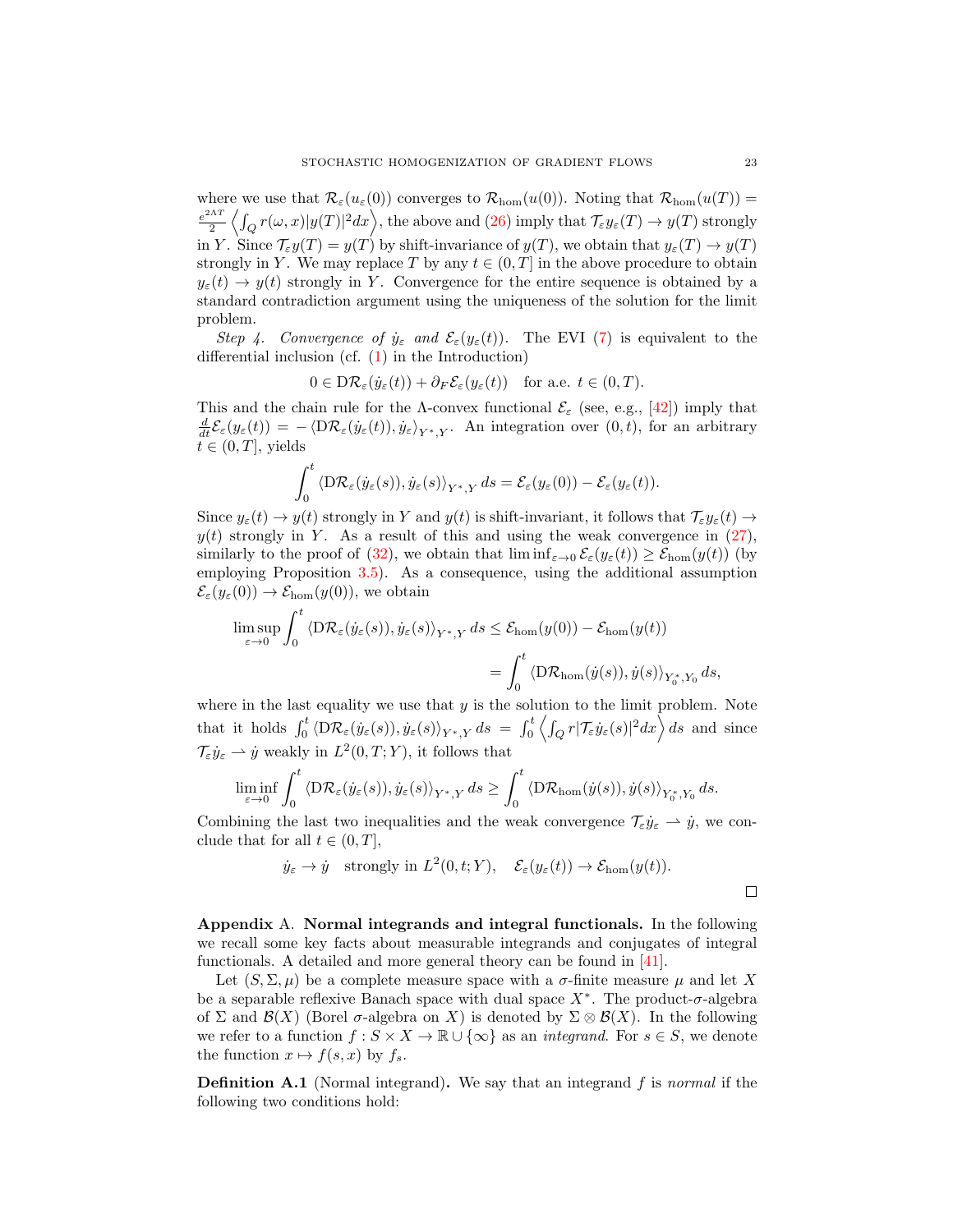- (i) f is  $\Sigma \otimes \mathcal{B}(X)$ -measurable.
- (ii) For each  $s \in S$ , the function  $f_s$  is proper and l.s.c.

If additionally, for each  $s \in S$ ,  $f_s$  is convex, we say that f is a convex normal integrand.

Note that if f is a normal integrand and  $x : S \to X$  is a  $(\Sigma, \mathcal{B}(X))$ -measurable function, then  $s \mapsto f(s, x(s))$  defines a  $\Sigma$ -measurable mapping.

<span id="page-23-1"></span>**Remark A.2** (Carathéodory integrand). We call an integrand f Carathéodory if f is finite everywhere,  $f(\cdot, x)$  is  $\Sigma$ -measurable for all  $x \in X$ , and  $f(s, \cdot)$  is continuous for all  $s \in S$ . If an integrand is Carathéodory, then it is normal (for the proof see, e.g., [\[1,](#page-24-27) Lemma 4.51]).

Let f be a normal integrand. We define  $f^* : S \times X^* \to \mathbb{R} \cup {\infty}$  to be the convex conjugate of f in its second variable, i.e.,  $f^*(s, \xi) = f_s^*(\xi)$  is defined by

$$
f_s^*(\xi) = \sup_{x \in X} \left( \langle \xi, x \rangle_{X^*, X} - f_s(x) \right).
$$

**Proposition A.3** ([\[41,](#page-25-23) Proposition 2]). Let f be a normal integrand. If for each  $s \in S$ ,  $f_s^*$  is proper (this is true if, e.g.,  $f \ge -c$  for some  $c > 0$ ), then  $f^*$  is a convex normal integrand. If f is a convex normal integrand, then  $(f^*)^* = f$ .

Let  $p \in (1,\infty)$  and  $q = \frac{p}{p-1}$  be its dual exponent of integrability. Since  $\mu$  is σ-finite, we may identify  $L^p(S;X)^*$  with  $L^q(S;X^*)$  (see [\[47,](#page-25-24) Theorem 1.5]). For a given normal integrand f, we define an integral functional  $I_f: L^p(S;X) \to \mathbb{R} \cup {\infty}$ by

$$
I_f(x) = \int_S f(s, x(s)) d\mu(s),
$$

if  $s \mapsto f(s, x(s))$  defines an element in  $L^1(S)$  and otherwise we set  $I_f$  to be  $+\infty$ . Analogously, we define  $I_{f^*}: L^q(S;X^*) \to \mathbb{R} \cup {\infty}.$ 

<span id="page-23-2"></span>**Proposition A.4** ([\[41,](#page-25-23) Theorem 2]). Let  $p \in (1,\infty)$ ,  $q = \frac{p}{p-1}$ . Let f be a normal integrand. If there is an element  $x \in L^p(S;X)$  such that  $\tilde{I}_f(x) < \infty$ , then for all  $\xi \in L^q(S;X^*)$ , it holds

$$
I_{f^*}(\xi) = \sup_{x \in L^p(S;X)} \left( \int_S \left\langle \xi(s), x(s) \right\rangle_{X^*,X} d\mu(s) - I_f(x) \right). \tag{38}
$$

<span id="page-23-0"></span>Remark A.5 (Measurable selection). The above theorem implies a measurable selection principle for parametrized minimization problems. Namely, setting  $\xi = 0$ above, we have

$$
\int_{S} \inf_{x \in X} f(s, x) d\mu(s) = \inf_{x \in L^{p}(S;X)} \int_{S} f(s, x(s)) d\mu(s).
$$

In particular, if the minimum on the right-hand side is attained, the latter equality implies that there exists a  $(\Sigma, \mathcal{B}(X))$ -measurable function  $x : S \to X$  such that  $\inf_{x \in X} f(s, x) = f(s, x(s))$  µ-a.e.

Acknowledgments. The authors thank Alexander Mielke and Goro Akagi for useful discussions and valuable comments. MH has been funded by Deutsche Forschungsgemeinschaft (DFG) through grant CRC 1114 "Scaling Cascades in Complex Systems", Project C05 "Effective models for materials and interfaces with many scales". SN and MV acknowledge funding by the Deutsche Forschungsgemeinschaft (DFG, German Research Foundation) – project number 405009441, and in the context of TU Dresden's Institutional Strategy "The Synergetic University".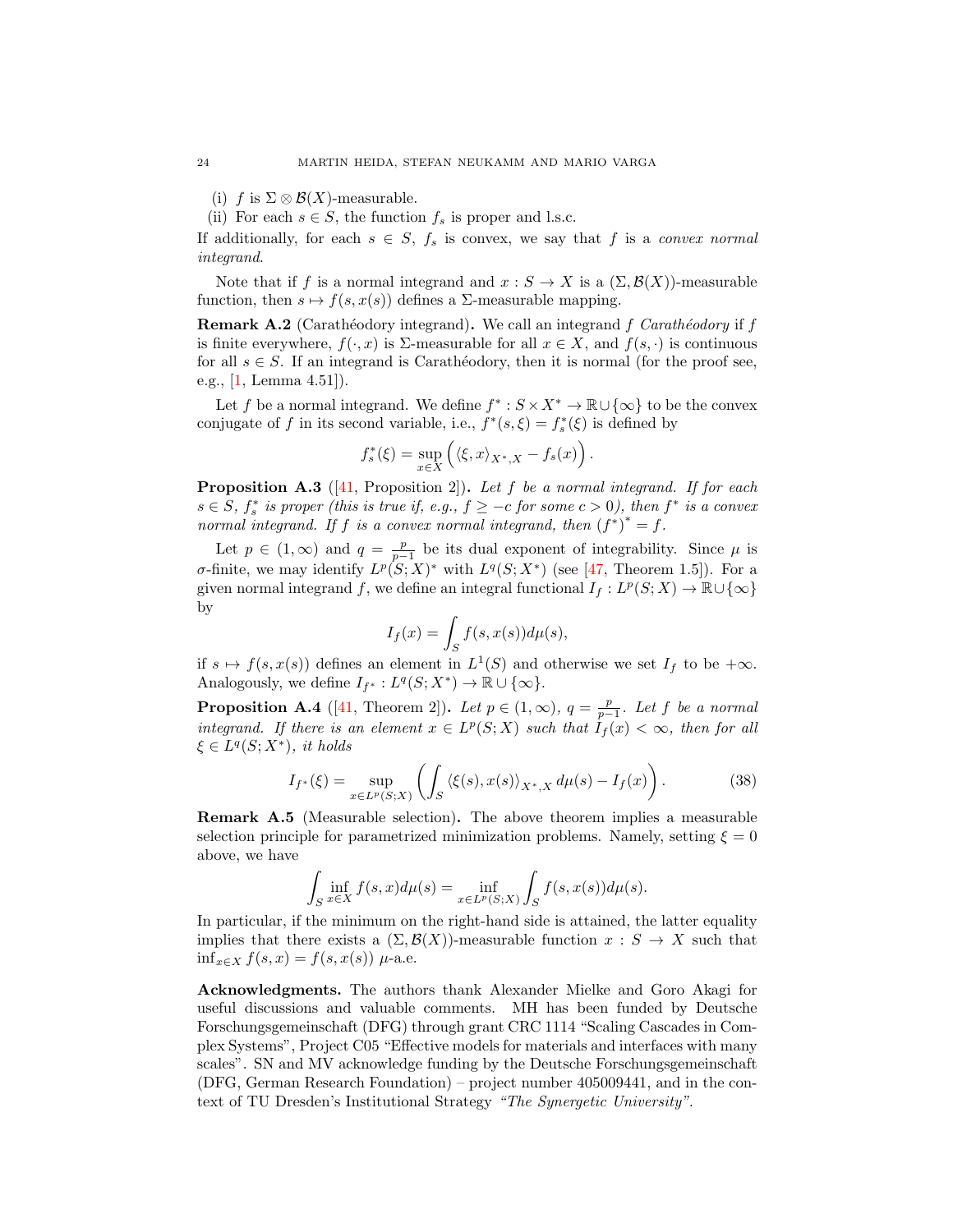## **REFERENCES**

- <span id="page-24-27"></span>[\[1\]](http://www.ams.org/mathscinet-getitem?mr=MR1321140&return=pdf) C. D. Aliprantis and K. C. Border, [Infinite Dimensional Analysis: A Hitchhiker's Guide](http://dx.doi.org/10.1007/978-3-662-03004-2), Studies in Economic Theory, 4. Springer-Verlag, Berlin, 1994.
- <span id="page-24-6"></span>[\[2\]](http://www.ams.org/mathscinet-getitem?mr=MR1185639&return=pdf) G. Allaire, [Homogenization and two-scale convergence,](http://dx.doi.org/10.1137/0523084) SIAM J. Math. Anal., 23 (1992), 1482–1518.
- <span id="page-24-2"></span>[\[3\]](http://www.ams.org/mathscinet-getitem?mr=MR2401600&return=pdf) L. Ambrosio, N. Gigli and G. Savaré, *Gradient Flows in Metric Spaces and in the Space* of Probability Measures, Second edition, Lectures in Mathematics ETH Zürich. Birkhäuser Verlag, Basel, 2008.
- <span id="page-24-15"></span>[\[4\]](http://www.ams.org/mathscinet-getitem?mr=MR1633112&return=pdf) K. T. Andrews and S. Wright, Stochastic homogenization of elliptic boundary-value problems with  $L^p$ -data, Asymptot. Anal., 17 (1998), 165-184.
- <span id="page-24-3"></span>[\[5\]](http://www.ams.org/mathscinet-getitem?mr=MR519420&return=pdf) H. Attouch, Convergence de fonctionnelles convexes, Journées d'Analyse Non Linéaire, Lecture Notes in Math., Springer, Berlin, 665 (1978), 1–40.
- <span id="page-24-4"></span>[\[6\]](http://www.ams.org/mathscinet-getitem?mr=MR773850&return=pdf) H. Attouch, Variational Convergence for Functions and Operators, Applicable Mathematics Series, Pitman (Advanced Publishing Program), Boston, MA, 1984.
- <span id="page-24-25"></span>V. Barbu, [Nonlinear Differential Equations of Monotone Types in Banach Spaces](http://dx.doi.org/10.1007/978-1-4419-5542-5), Springer Monographs in Mathematics, Springer, New York, 2010.
- <span id="page-24-26"></span>V. I. Bogachev, *[Measure Theory. Vol. I](http://dx.doi.org/10.1007/978-3-540-34514-5)*, Springer-Verlag, Berlin, 2007.
- <span id="page-24-14"></span>[\[9\]](http://www.ams.org/mathscinet-getitem?mr=MR1301450&return=pdf) A. Bourgeat, A. Mikelić and S. Wright, Stochastic two-scale convergence in the mean and applications, J. Reine Angew. Math., 456 (1994), 19–51.
- <span id="page-24-1"></span>[10] H. Brézis, Operateurs Maximaux Monotones et Semi-groupes de Contractions dans les Espaces de Hilbert, Vol. 5, Elsevier, 1973.
- <span id="page-24-24"></span>[\[11\]](http://www.ams.org/mathscinet-getitem?mr=MR2759829&return=pdf) H. Brézis, Functional Analysis, Sobolev Spaces and Partial Differential Equations, Universitext, Springer, New York, 2011.
- <span id="page-24-10"></span>[\[12\]](http://www.ams.org/mathscinet-getitem?mr=MR2075237&return=pdf) D. Cioranescu, A. Damlamian and R. De Arcangelis, [Homogenization of nonlinear integrals](http://dx.doi.org/10.1016/j.crma.2004.03.028) [via the periodic unfolding method,](http://dx.doi.org/10.1016/j.crma.2004.03.028) C. R. Math. Acad. Sci. Paris,  $339$  (2004),  $77-82$ .
- <span id="page-24-8"></span>[\[13\]](http://www.ams.org/mathscinet-getitem?mr=MR1921004&return=pdf) D. Cioranescu, A. Damlamian and G. Griso, [Periodic unfolding and homogenization,](http://dx.doi.org/10.1016/S1631-073X(02)02429-9) C. R. Math. Acad. Sci. Paris, 335 (2002), 99-104.
- <span id="page-24-9"></span>[\[14\]](http://www.ams.org/mathscinet-getitem?mr=MR2466168&return=pdf) D. Cioranescu, A. Damlamian and G. Griso, [The periodic unfolding method in homogeniza](http://dx.doi.org/10.1137/080713148)[tion,](http://dx.doi.org/10.1137/080713148) SIAM J. Math. Anal., 40 (2008), 1585–1620.
- <span id="page-24-5"></span>[\[15\]](http://www.ams.org/mathscinet-getitem?mr=MR3328994&return=pdf) S. Daneri and G. Savaré, Lecture notes on gradient flows and optimal transport, *Optimal* transportation, London Math. Soc. Lecture Note Ser., Cambridge Univ. Press, Cambridge, 413 (2014), 100–144. [arXiv:1009.3737](http://arxiv.org/pdf/1009.3737).
- <span id="page-24-19"></span>[\[16\]](http://www.ams.org/mathscinet-getitem?mr=MR2499193&return=pdf) F. Delarue and R. Rhodes, [Stochastic homogenization of quasilinear PDEs with a spatial](http://dx.doi.org/10.3233/ASY-2008-0925) [degeneracy,](http://dx.doi.org/10.3233/ASY-2008-0925) Asymptotic Analysis, 61 (2009), 61–90.
- <span id="page-24-21"></span>[\[17\]](http://www.ams.org/mathscinet-getitem?mr=MR2175335&return=pdf) Y. Efendiev and A. Pankov, Homogenization of nonlinear random parabolic operators, Advances in Differential Equations, 10 (2005), 1235–1260.
- <span id="page-24-23"></span>[\[18\]](http://www.ams.org/mathscinet-getitem?mr=MR2597943&return=pdf) L. C. Evans, [Partial Differential Equations](http://dx.doi.org/10.1090/gsm/019), Graduate Studies in Mathematics, 19. American Mathematical Society, Providence, RI., 2010.
- <span id="page-24-16"></span>[\[19\]](http://www.ams.org/mathscinet-getitem?mr=MR2469609&return=pdf) A. Faggionato, [Random walks and exclusion processes among random conductances on ran](http://dx.doi.org/10.1214/EJP.v13-591)[dom infinite clusters: Homogenization and hydrodynamic limit,](http://dx.doi.org/10.1214/EJP.v13-591) Electron. J. Probab., 13 (2008), 2217–2247.
- <span id="page-24-18"></span>[\[20\]](http://www.ams.org/mathscinet-getitem?mr=MR2926708&return=pdf) T. Fatima, A. Muntean and M. Ptashnyk, [Unfolding-based corrector estimates for a reaction](http://dx.doi.org/10.1080/00036811.2011.625016)[diffusion system predicting concrete corrosion,](http://dx.doi.org/10.1080/00036811.2011.625016) Appl. Anal., 91 (2012), 1129-1154.
- <span id="page-24-11"></span>[\[21\]](http://www.ams.org/mathscinet-getitem?mr=MR2107633&return=pdf) G. Griso, Error estimate and unfolding for periodic homogenization, Asymptot. Anal., 40 (2004), 269–286.
- <span id="page-24-13"></span>[\[22\]](http://www.ams.org/mathscinet-getitem?mr=MR3607094&return=pdf) H. Hanke and D. Knees, [A phase-field damage model based on evolving microstructure,](http://dx.doi.org/10.3233/ASY-161396) Asymptot. Anal., 101 (2017), 149–180.
- <span id="page-24-17"></span>[\[23\]](http://www.ams.org/mathscinet-getitem?mr=MR2919870&return=pdf) M. Heida, [An extension of the stochastic two-scale convergence method and application,](http://dx.doi.org/10.3233/ASY-2010-1022) Asymptot. Anal., **72** (2011), 1-30.
- <span id="page-24-20"></span>[\[24\]](http://www.ams.org/mathscinet-getitem?mr=MR2946064&return=pdf) M. Heida, [Stochastic homogenization of heat transfer in polycrystals with nonlinear contact](http://dx.doi.org/10.1080/00036811.2011.567191) [conductivities,](http://dx.doi.org/10.1080/00036811.2011.567191) Applicable Analysis, 91 (2012), 1243–1264.
- <span id="page-24-22"></span>V. V. Jikov, S. M. Kozlov and O. A. Oleinik, [Homogenization of Differential Operators and](http://dx.doi.org/10.1007/978-3-642-84659-5) [Integral Functionals](http://dx.doi.org/10.1007/978-3-642-84659-5), Springer-Verlag, Berlin, 1994.
- <span id="page-24-0"></span>[\[26\]](http://www.ams.org/mathscinet-getitem?mr=MR1995438&return=pdf) A. Y. Kruger, On Fréchet subdifferentials, J. Math. Sci. (N.Y.), 116 (2003), 3325-3358.
- <span id="page-24-12"></span>[\[27\]](http://www.ams.org/mathscinet-getitem?mr=MR3755697&return=pdf) M. Liero and S. Reichelt, [Homogenization of Cahn-Hilliard-type equations via evolutionary](http://dx.doi.org/10.1007/s00030-018-0495-9) [Γ-convergence,](http://dx.doi.org/10.1007/s00030-018-0495-9) Nonlinear Differ. Equat. Appl., 25 (2018), Art. 6, 31 pp.
- <span id="page-24-7"></span>[\[28\]](http://www.ams.org/mathscinet-getitem?mr=MR1912819&return=pdf) D. Lukkassen, G. Nguetseng and P. Wall, Two-scale convergence, Int. J. Pure Appl. Math., 2 (2002), 35–86.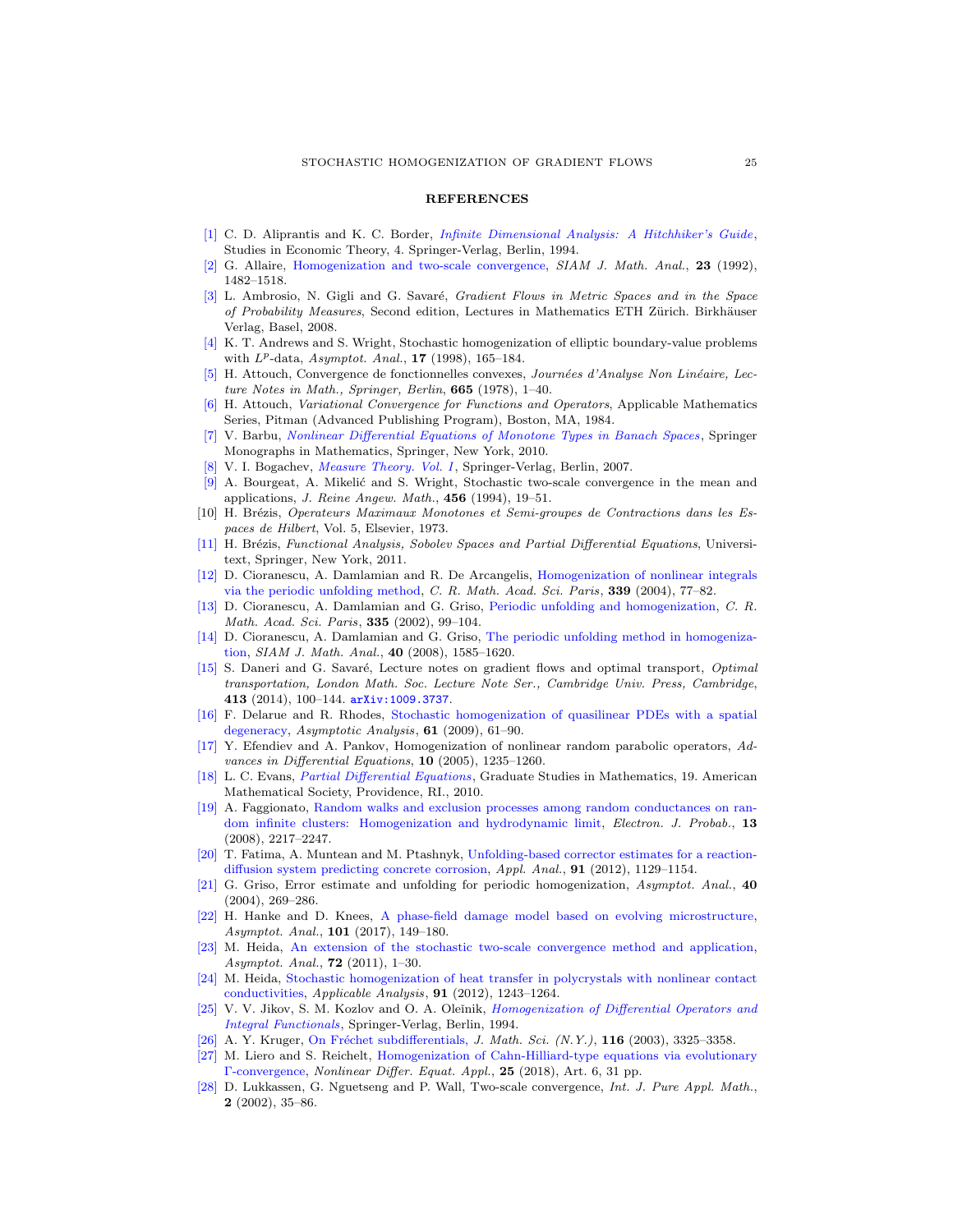- <span id="page-25-14"></span>[\[29\]](http://www.ams.org/mathscinet-getitem?mr=MR2345229&return=pdf) P. Mathieu and A. Piatnitski, [Quenched invariance principles for random walks on percolation](http://dx.doi.org/10.1098/rspa.2007.1876) [clusters,](http://dx.doi.org/10.1098/rspa.2007.1876) Proc. R. Soc. Lond. Ser. A Math. Phys. Eng. Sci., 463 (2007), 2287–2307.
- <span id="page-25-6"></span>[\[30\]](http://www.ams.org/mathscinet-getitem?mr=MR3299017&return=pdf) A. Mielke, [Deriving amplitude equations via evolutionary Γ-convergence,](http://dx.doi.org/10.3934/dcds.2015.35.2679) Discrete Contin. Dyn. Syst., 35 (2015), 2679-2700.
- <span id="page-25-2"></span>[\[31\]](http://www.ams.org/mathscinet-getitem?mr=MR3468299&return=pdf) A. Mielke, [On evolutionary Γ-convergence for gradient systems,](http://dx.doi.org/10.1007/978-3-319-26883-5_3) Macroscopic and Large Scale Phenomena: Coarse Graining, Mean Field Limits and Ergodicity, Springer, 3 (2016), 187– 249.
- <span id="page-25-12"></span>[\[32\]](http://www.ams.org/mathscinet-getitem?mr=MR3231196&return=pdf) A. Mielke, S. Reichelt and M. Thomas, [Two-scale homogenization of nonlinear reaction](http://dx.doi.org/10.3934/nhm.2014.9.353)[diffusion systems with slow diffusion,](http://dx.doi.org/10.3934/nhm.2014.9.353) Netw. Heterog. Media, 9 (2014), 353–382.
- <span id="page-25-5"></span>[\[33\]](http://www.ams.org/mathscinet-getitem?mr=MR3016509&return=pdf) A. Mielke, R. Rossi and G. Savaré, [Nonsmooth analysis of doubly nonlinear evolution equa](http://dx.doi.org/10.1007/s00526-011-0482-z)[tions,](http://dx.doi.org/10.1007/s00526-011-0482-z) Calc. Var. Partial Differential Equations, 46 (2013), 253–310.
- <span id="page-25-10"></span>[\[34\]](http://www.ams.org/mathscinet-getitem?mr=MR2338425&return=pdf) A. Mielke and A. M. Timofte, [Two-scale homogenization for evolutionary variational inequal](http://dx.doi.org/10.1137/060672790)[ities via the energetic formulation,](http://dx.doi.org/10.1137/060672790) SIAM J. Math. Anal., 39 (2007), 642–668.
- <span id="page-25-11"></span>[35] S. Neukamm, Homogenization, Linearization and Dimension Reduction in Elasticity with Variational Methods, PhD thesis, Technische Universität München, 2010.
- <span id="page-25-17"></span>[\[36\]](http://www.ams.org/mathscinet-getitem?mr=MR3802264&return=pdf) S. Neukamm and M. Varga, [Stochastic unfolding and homogenization of spring network mod](http://dx.doi.org/10.1137/17M1141230)[els,](http://dx.doi.org/10.1137/17M1141230) Multiscale Model. Simul., 16 (2018), 857–899.
- <span id="page-25-16"></span>[37] S. Neukamm, M. Varga and M. Waurick, Two-scale homogenization of abstract linear timedependent PDEs, [arXiv:1905.02945](http://arxiv.org/pdf/1905.02945).
- <span id="page-25-18"></span>[\[38\]](http://www.ams.org/mathscinet-getitem?mr=MR2349863&return=pdf) M. Neuss-Radu and W. Jäger, [Effective transmission conditions for reaction-diffusion pro](http://dx.doi.org/10.1137/060665452)[cesses in domains separated by an interface,](http://dx.doi.org/10.1137/060665452) SIAM J. Math. Anal., 39 (2007), 687–720.
- <span id="page-25-8"></span>[\[39\]](http://www.ams.org/mathscinet-getitem?mr=MR990867&return=pdf) G. Nguetseng, [A general convergence result for a functional related to the theory of homoge](http://dx.doi.org/10.1137/0520043)[nization,](http://dx.doi.org/10.1137/0520043) SIAM J. Math. Anal., 20 (1989), 608-623.
- <span id="page-25-21"></span>[\[40\]](http://www.ams.org/mathscinet-getitem?mr=MR712714&return=pdf) G. C. Papanicolaou and S. R. S. Varadhan, Boundary value problems with rapidly oscillating random coefficients, Random Fields, Vol. I, II (Esztergom, 1979), Collog. Math. Soc. János Bolyai, North-Holland, Amsterdam-New York, 27 (1981), 835–873.
- <span id="page-25-23"></span>[\[41\]](http://www.ams.org/mathscinet-getitem?mr=MR0390870&return=pdf) R. T. Rockafellar, Convex integral functionals and duality, Contributions to Nonlinear Functional Analysis, Academic Press, New York, (1971), 215–236.
- <span id="page-25-22"></span>[\[42\]](http://www.ams.org/mathscinet-getitem?mr=MR2224826&return=pdf) R. Rossi and G. Savaré, [Gradient flows of non convex functionals in Hilbert spaces and](http://dx.doi.org/10.1051/cocv:2006013) [applications,](http://dx.doi.org/10.1051/cocv:2006013) ESAIM Control Optim. Calc. Var., 12 (2006), 564–614.
- <span id="page-25-1"></span>T. Roubíček, Nonlinear Partial Differential Equations with Applications, Vol. 153, Springer Science & Business Media, 2013.
- <span id="page-25-3"></span>[\[44\]](http://www.ams.org/mathscinet-getitem?mr=MR2082242&return=pdf) E. Sandier and S. Serfaty, [Gamma-convergence of gradient flows with applications to](http://dx.doi.org/10.1002/cpa.20046) [Ginzburg-Landau,](http://dx.doi.org/10.1002/cpa.20046) Comm. Pure Appl. Math., 57 (2004), 1627–1672.
- <span id="page-25-13"></span>[\[45\]](http://www.ams.org/mathscinet-getitem?mr=MR2901606&return=pdf) M. Sango and J. L. Woukeng, [Stochastic Σ-convergence and applications,](http://dx.doi.org/10.4310/DPDE.2011.v8.n4.a1) Dyn. Partial Differ. Equ., 8 (2011), 261-310.  $arXiv:1106.0409$ .
- <span id="page-25-4"></span>[\[46\]](http://www.ams.org/mathscinet-getitem?mr=MR2836361&return=pdf) S. Serfaty, [Gamma-convergence of gradient flows on Hilbert and metric spaces and applica](http://dx.doi.org/10.3934/dcds.2011.31.1427)[tions,](http://dx.doi.org/10.3934/dcds.2011.31.1427) Discrete Contin. Dyn. Syst., 31 (2011), 1427–1451.
- <span id="page-25-24"></span>[\[47\]](http://www.ams.org/mathscinet-getitem?mr=MR1422252&return=pdf) R. E. Showalter, Monotone Operators in Banach Space and Nonlinear Partial Differential Equations, Mathematical Surveys and Monographs, 49. American Mathematical Society, Providence, RI, 1997.
- <span id="page-25-7"></span>[\[48\]](http://www.ams.org/mathscinet-getitem?mr=MR2425653&return=pdf) U. Stefanelli, The Brézis-Ekeland principle for doubly nonlinear equations, SIAM J. Control Optim., 47 (2008), 1615–1642.
- <span id="page-25-15"></span>[49] M. Varga, Stochastic Unfolding and Homogenization of Evolutionary Gradient Systems, Dissertation, TU Dresden, 2019. Available from: [https://nbn-resolving.org/urn:nbn:de:bsz:](https://nbn-resolving.org/urn:nbn:de:bsz:14-qucosa2-349342) [14-qucosa2-349342](https://nbn-resolving.org/urn:nbn:de:bsz:14-qucosa2-349342).
- <span id="page-25-9"></span>[\[50\]](http://www.ams.org/mathscinet-getitem?mr=MR2224819&return=pdf) A. Visintin, [Towards a two-scale calculus,](http://dx.doi.org/10.1051/cocv:2006012) ESAIM Control Optim. Calc. Var., 12 (2006), 371–397.
- <span id="page-25-19"></span>[\[51\]](http://www.ams.org/mathscinet-getitem?mr=MR2657414&return=pdf) J. L. Woukeng, [Periodic homogenization of nonlinear non-monotone parabolic operators with](http://dx.doi.org/10.1007/s10231-009-0112-y) [three time scales,](http://dx.doi.org/10.1007/s10231-009-0112-y) Ann. Mat. Pura Appl., 189 (2010), 357–379.
- <span id="page-25-0"></span>[\[52\]](http://www.ams.org/mathscinet-getitem?mr=MR768749&return=pdf) E. Zeidler, [Nonlinear Functional Analysis and its Applications. III. Variational Methods and](http://dx.doi.org/10.1007/978-1-4612-5020-3) [Optimization](http://dx.doi.org/10.1007/978-1-4612-5020-3), Springer-Verlag, New York, 1985.
- <span id="page-25-20"></span>[\[53\]](http://www.ams.org/mathscinet-getitem?mr=MR704631&return=pdf) V. V. Zhikov, S. M. Kozlov and O. A. Oleĭnik, Averaging of parabolic operators, Trudy Moskovskogo Matematicheskogo Obshchestva, 45 (1982), 182–236.